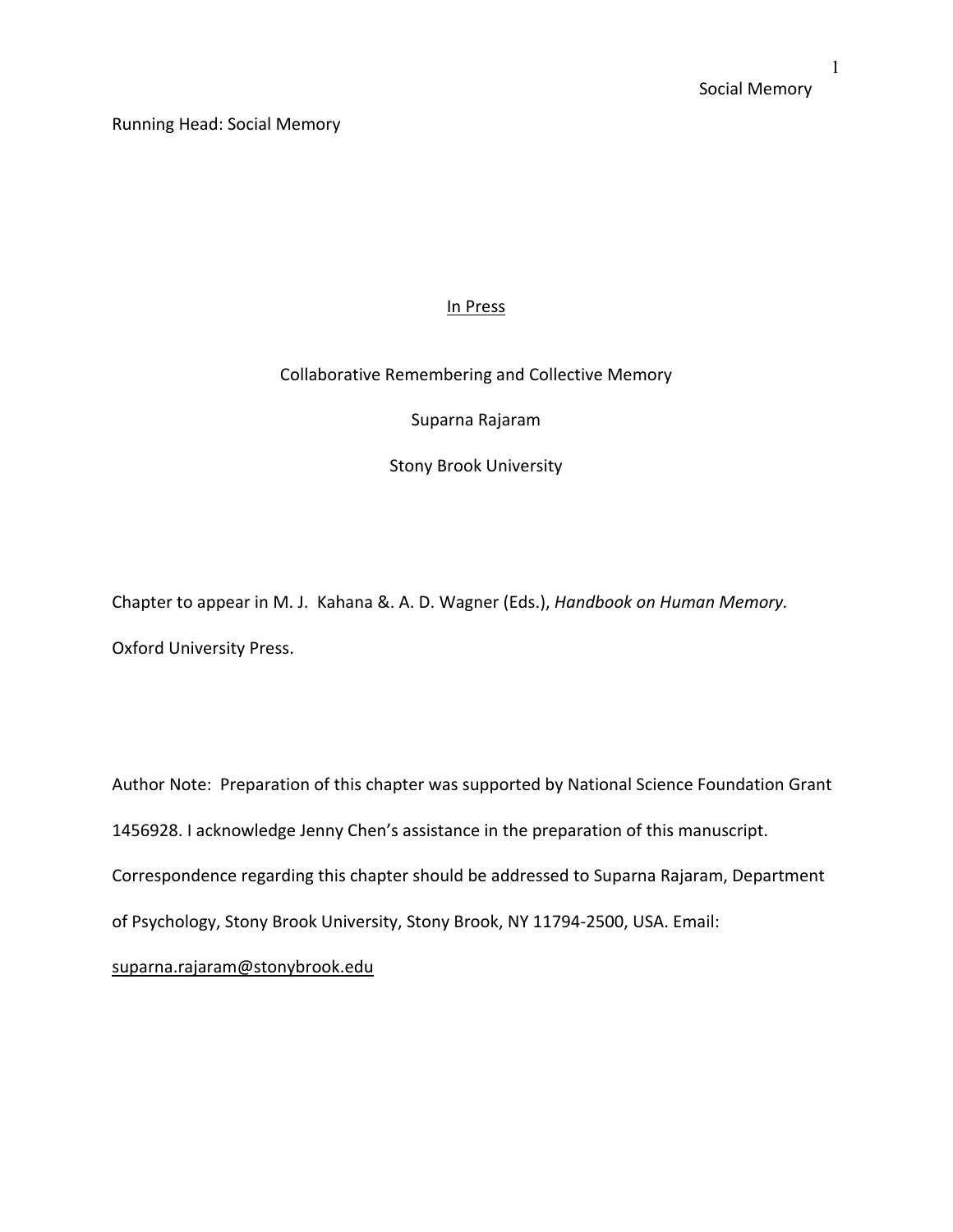#### Abstract

A trip down the memory lane is often a social experience. To understand how recalling the past with others shapes our memory, it is important to appreciate the reciprocal influences between the collective and the individual. In this chapter, I focus on cognitive research that examines individual and collective memories that develop in a social context. The studies reviewed here are typically experimental in nature although some studies involved other research techniques such as surveys. The theoretical explanations reviewed here, including a framework we have previously proposed, identify cognitive mechanisms that operate when people engage in collaborative remembering. A confluence of these cognitive mechanisms not only influences the group memory product, it also produces post-collaborative changes in what people remember and how they organize these memories. I also discuss research on collaborative remembering across the lifespan, collaborative memory for emotional information, and the social transmission of false memories. While collaborative memory studies have used mainly small groups, I also include recent research that uses larger groups and social networks to understand social transmission of memory. Finally, I focus on the nature of collective memory. While collective memory has been a topic of long-held interest in sociology, anthropology, and history, recent research has brought to light psychological perspectives. In the context of studying the cognitive bases of social remembering, I discuss experimental studies that are particularly relevant for understanding the relationship between collaborative remembering and collective memory.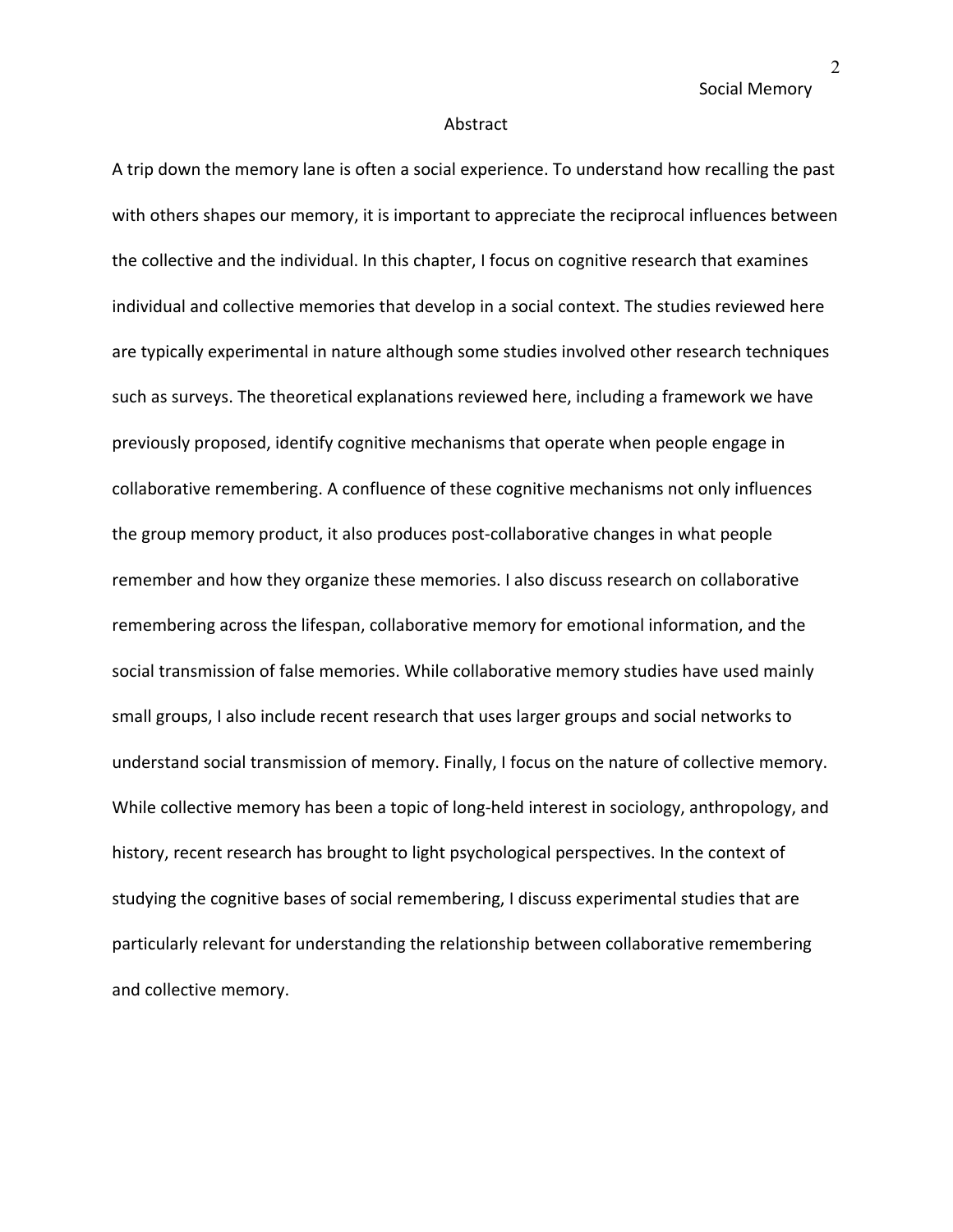### Collaborative Remembering and Collective Memory

Humans are social creatures. Whether we are entering kindergarten, studying for a major exam, catching up on the news, reminiscing about a vacation, regaling a new family member with family lore, or remembering to take medicine, we learn and remember with others throughout our lives. To understand how social context shapes our memories, it is critical to appreciate that there exists a reciprocal relationship between the collective and the individual. The collective shapes what information individuals receive from others. In turn, individuals process this incoming information within their unique, pre-existing cognitive architecture, thus filtering it before they propagate it further and reshape the collective.

What can cognitive research tell us about how mechanisms of learning and memory operate in these socially constrained situations? How does information transmit and transmute among social connections? What unique theoretical and experimental insights can we uncover about how cognition underpins this reciprocal relationship between the nature of individual memory and the emergence of collective memory?

Interestingly, over a century of traditional experimental research on human memory has focused mainly on the individual. I will call this *the individual memory approach.* In this tradition, memory researchers have assiduously treated social influences as extraneous factors that need to be controlled in experiments rather than testing them as variables of interest. To be clear, there was no lack of recognition that social context influences memory. In fact, Bartlett's (1932) classic book on this subject and his influential ideas therein have remained current to date. Ebbinghaus (1885) too acknowledged that social influence permeates memory and for that reason recommended controlling for it so that we could arrive at core memory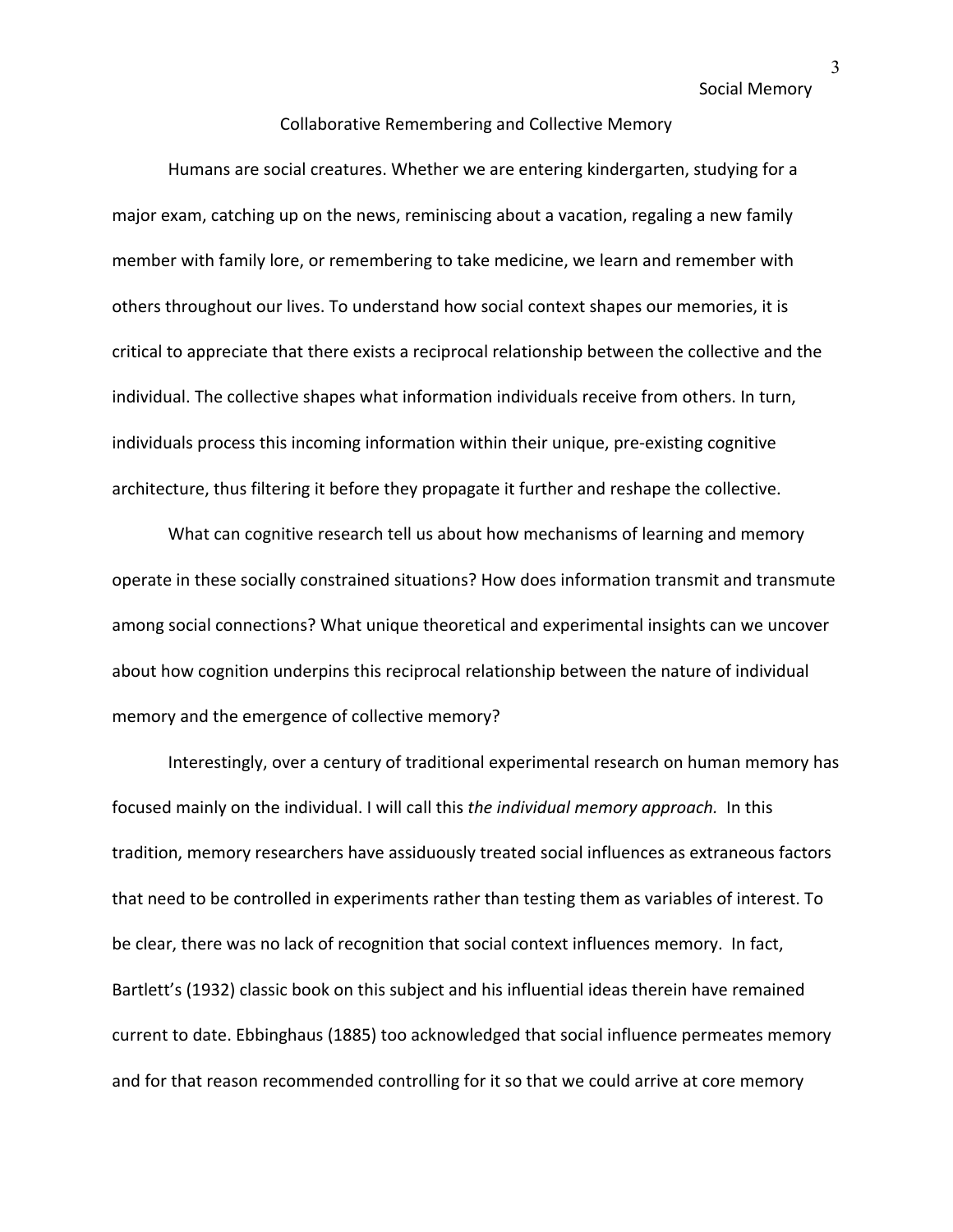principles. As students of memory research know, this pristine approach paid big dividends in the decades to come (Crowder, 1976). We now have a rigorous body of research yielding principles that explain numerous memory functions in the individual.

The individual memory approach also created a foundation upon which we can now situate interdisciplinary questions about the nature of social memory. We can leverage existing cognitive principles and design novel experiments to test how social interactions change memory. I will call this *the social memory approach*.

The historic context, of a turn from a focus on individual memory to asking questions about socially situated memory, makes this review of recent cognitive research on social memory particularly useful. I have organized this chapter into two sections. In the first section, I provide a selective review of the cognitive research on the nature of collaborative remembering. In the second section, I focus on the study of collective memory in psychological research and I connect processes of collaborative remembering that give rise to collective memory. I conclude with some closing remarks.

## **Collaborative Remembering**

Just over two decades ago, Weldon and Bellinger (1997) published an article titled "Collective memory: Collaborative and individual processes in remembering". This article appeared in the same issue of a journal alongside another article on a comparison of group and individual remembering by B.H. Basden and colleagues (B.H. Basden, Basden, Bryner, & Thomas, 1997). Together, these seminal papers offered great examples of leveraging individual memory principles to study social memory and helped usher in a new area of study in cognitive psychological research to understand "memory as a social process" (Weldon, 2001).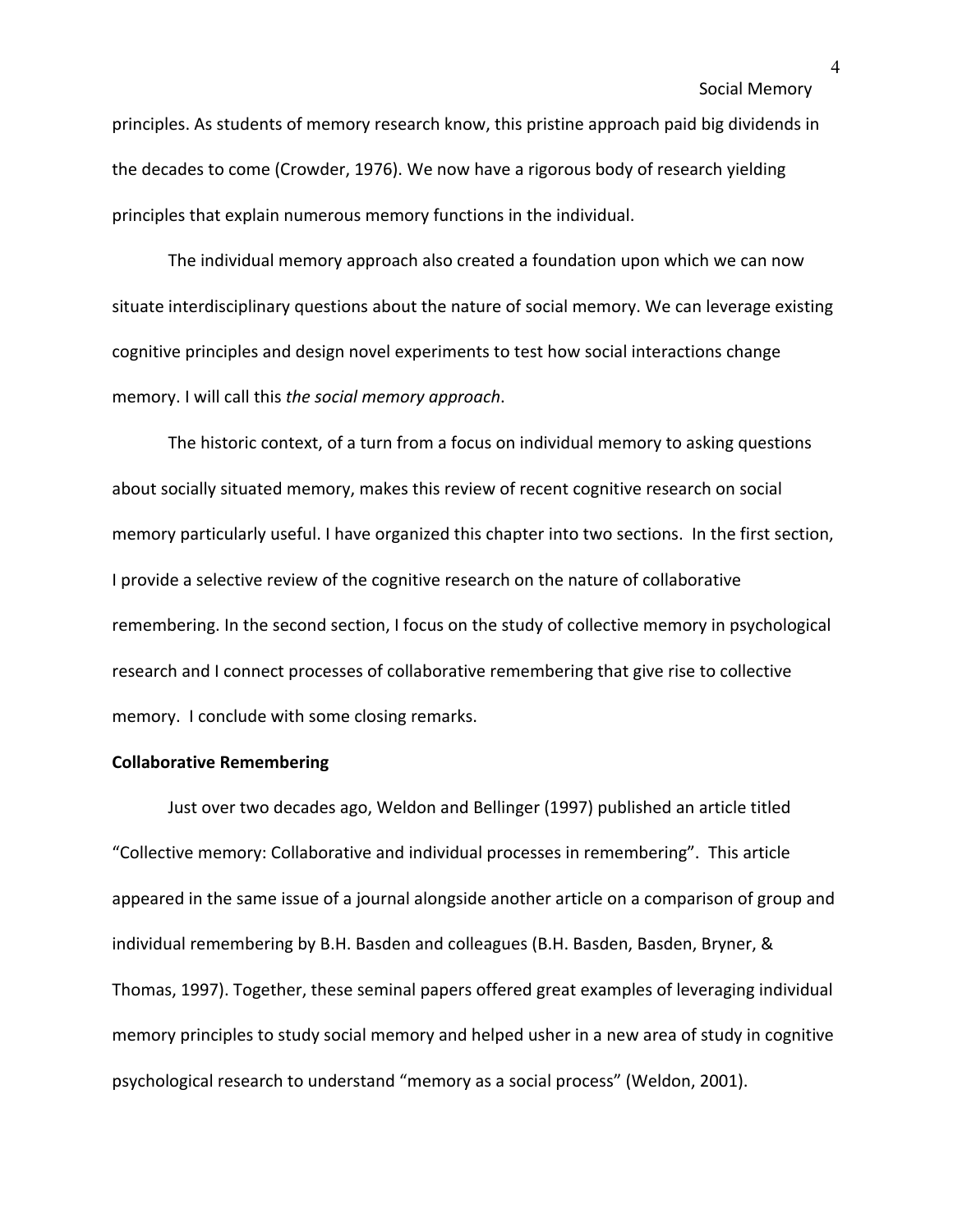The experiments on collaborative memory research in the 1990s (e.g., B.H. Basden et al., 1997; Meudell, Hitch, & Boyle, 1992; Weldon & Bellinger, 1997) offered a method that can be distilled into a prototypical paradigm shown in Figure 1. In a typical collaborative recall study, all participants study the to-be-remembered information alone. This information may consist of words, pictures, narratives, film, emotional information, and so on. The memory test of interest involves collaboration between two or more of these participants. The study-test interval typical of memory experiments usually consists of a few minutes but can be longer depending on the researchers' interests in the effects of delay. This interval can be also filled in meaningful ways where the individual participants continue to perform tasks to shape their content and organization of memory before they engage in collaborative recall (Congleton & Rajaram, 2011).

**The collaborative recall paradigm.** A test of collaboration occurs during recall in this paradigm. Half of the participants recall the studied information in small groups, usually consisting of three members though in occasional studies consisting of dyads or four members (B.H. Basden, Basden, & Henry, 2000; Thorley & Dewhurst, 2007) and the other half of the participants recall the studied information alone. As intuition suggests, collaborative recall is typically higher than individual recall, as illustrated in Figure 1. The key comparison is between the recall of collaborative groups compared to nominal groups or groups in name only. A nominal group is constructed by pooling the recall of three randomly selected participants who recalled individually and counting the redundant items in their recall only once. This comparison provides a measure of changes in memory performance as a function of collaboration during recall.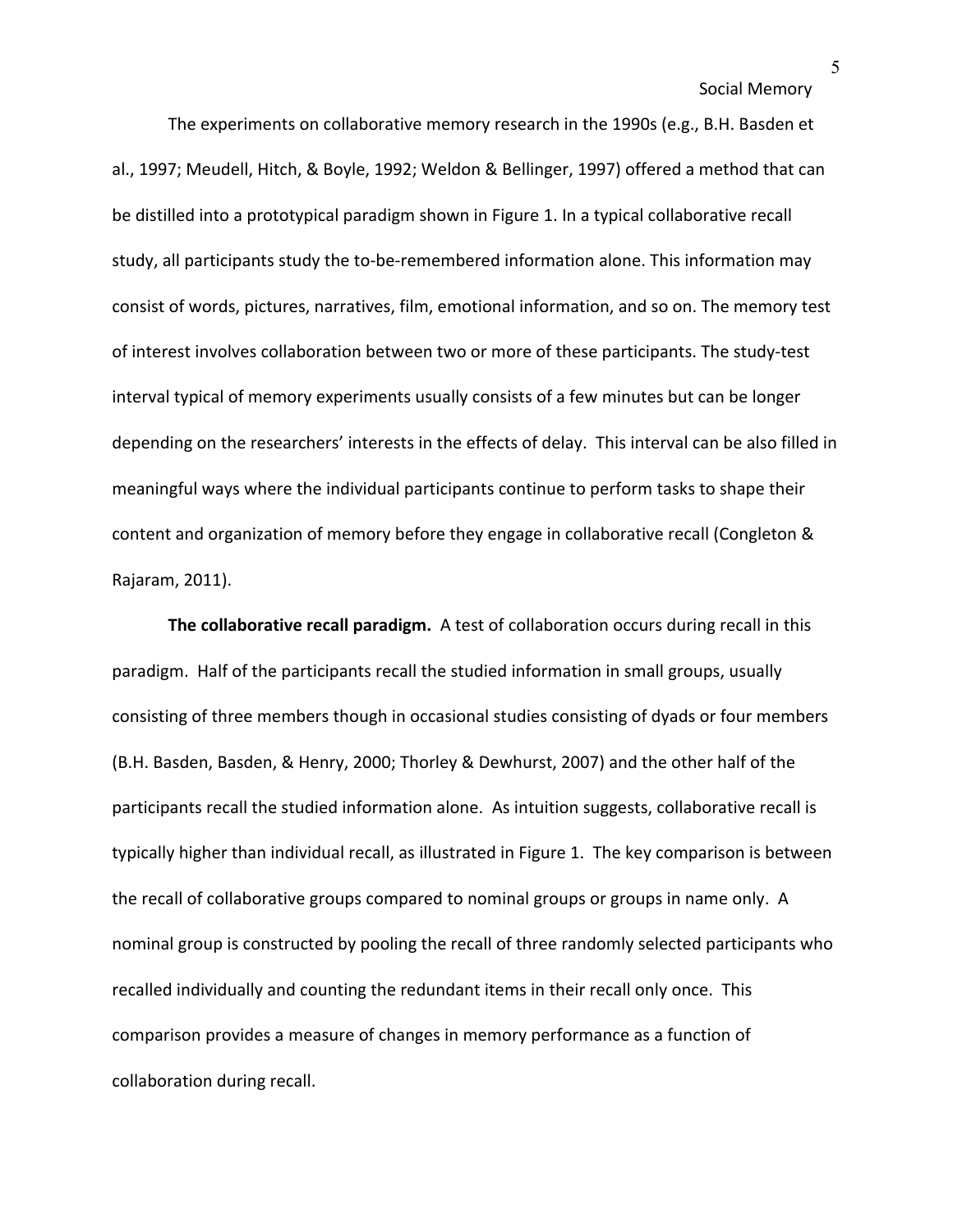Figure 1 shows the prototypical collaborative recall paradigm, as earlier noted.

Variations of this paradigm have been used to test a number of hypotheses. Figure 2 shows *an integrative cognitive framework* we have developed to capture the pre-existing cognitive structures that individuals bring to the collaborative recall situations, the different mechanisms that come into play during collaborative recall, and the consequences these mechanisms produce on memory during and after collaboration (Rajaram, 2011; Rajaram, 2017; Rajaram & Maswood, 2018; Rajaram & Pereira-Pasarin, 2010). Throughout this chapter, I will refer to the details of this framework to organize and describe the processes and consequences of collaborative remembering.

**Collaborative recall produces memory deficits: Retrieval disruption and retrieval inhibition.** The outcome of a comparison between the recall of collaborative groups and nominal groups is counterintuitive. Collaborative groups recall reliably less than nominal of equal size. Weldon and Bellinger (1997) tested this comparison using well known memory principles in the individual memory literature and examined group recall for studied words as well as studied pictures, for information studied for meaning as well as at a shallow level, and for a discursive narrative (the *War of the Ghost* story, previously used by Bartlett). Collaborating groups consistently exhibited a memory deficit while exhibiting the wellreplicated picture superiority effect (better recall for pictures than words; Paivio, 1971), and the levels of processing effect (better recall for meaningful processing than shallow processing; Craik & Lockhart, 1972). Weldon and Bellinger (1997) called this group deficit phenomenon a *collaborative inhibition in recall*.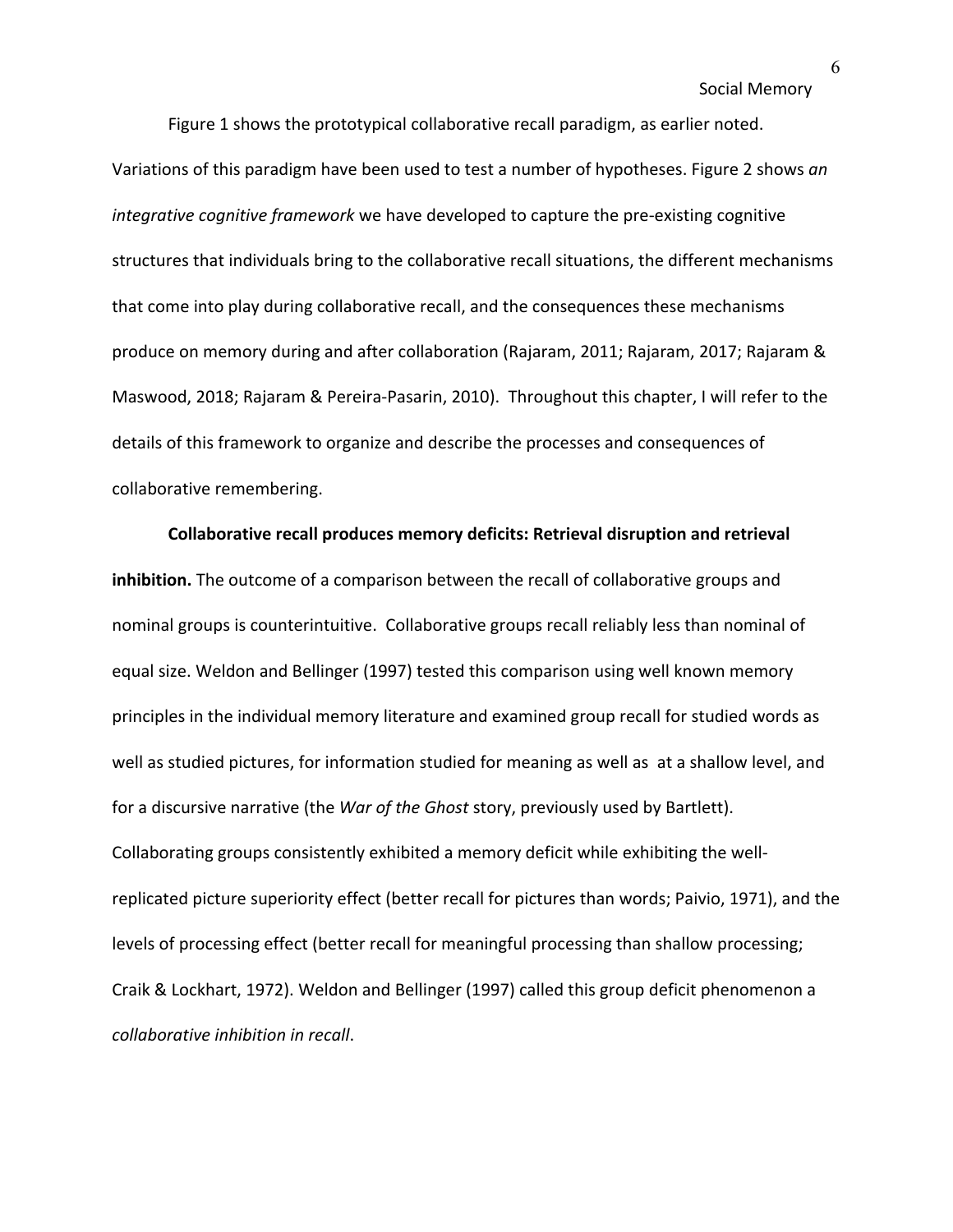The collaborative inhibition effect has been replicated many times (see Marion & Thorley, 2016, for a meta-analytic review) and for a variety of study information (see Rajaram & Pereira-Pasarin, 2010; Rajaram & Maswood, 2018). This memory deficit reliably occurs for groups consisting of three or more members. For dyads, the collaborative inhibition effect is usually smaller and less reliable (B.H. Basden et al., 2000; Thorley & Dewhurst, 2007). In much of the research, the group members consist of strangers in order to control for unsystematic influences of different degrees and nature of familiarity across groups. Empirical work has clarified that the collaborative inhibition effect does not occur due to social loafing that leads to diffusion of responsibility (Latane, Williams, & Harkins, 1979; Weldon, Blair, & Huebsch, 2000).

It is also important to note that the collaborative inhibition effect is specific to the free recall task, as this effect is reduced in cued recall (Finlay, Hitch, & Meudell, 2000) and absent in a recognition task (Clark, Hori, Putnam, & Martin, 2000). Furthermore, the collaborative inhibition effect usually occurs for episodic memory, as it has not been observed in the recall of pre-existing (or semantic) information such as historical events (Andersson & Rönnberg, 1996) or general knowledge (Weldon, 2001).

*The retrieval disruption hypothesis of collaborative inhibition.* Why do people recall less than their potential when working in groups? To answer this question, B.H. Basden et al. (1997) drew upon the retrieval strategy disruption hypothesis that was previously proposed to explain the well-known part-set cuing deficit (Slamecka, 1968, 1969) in individual memory performance. In the part-set cuing procedure, participants are presented with a subset of the studied words to use as retrieval cues to recall the remaining studied words. Participants work on this individually. Interestingly, these studied word cues lower recall for the remaining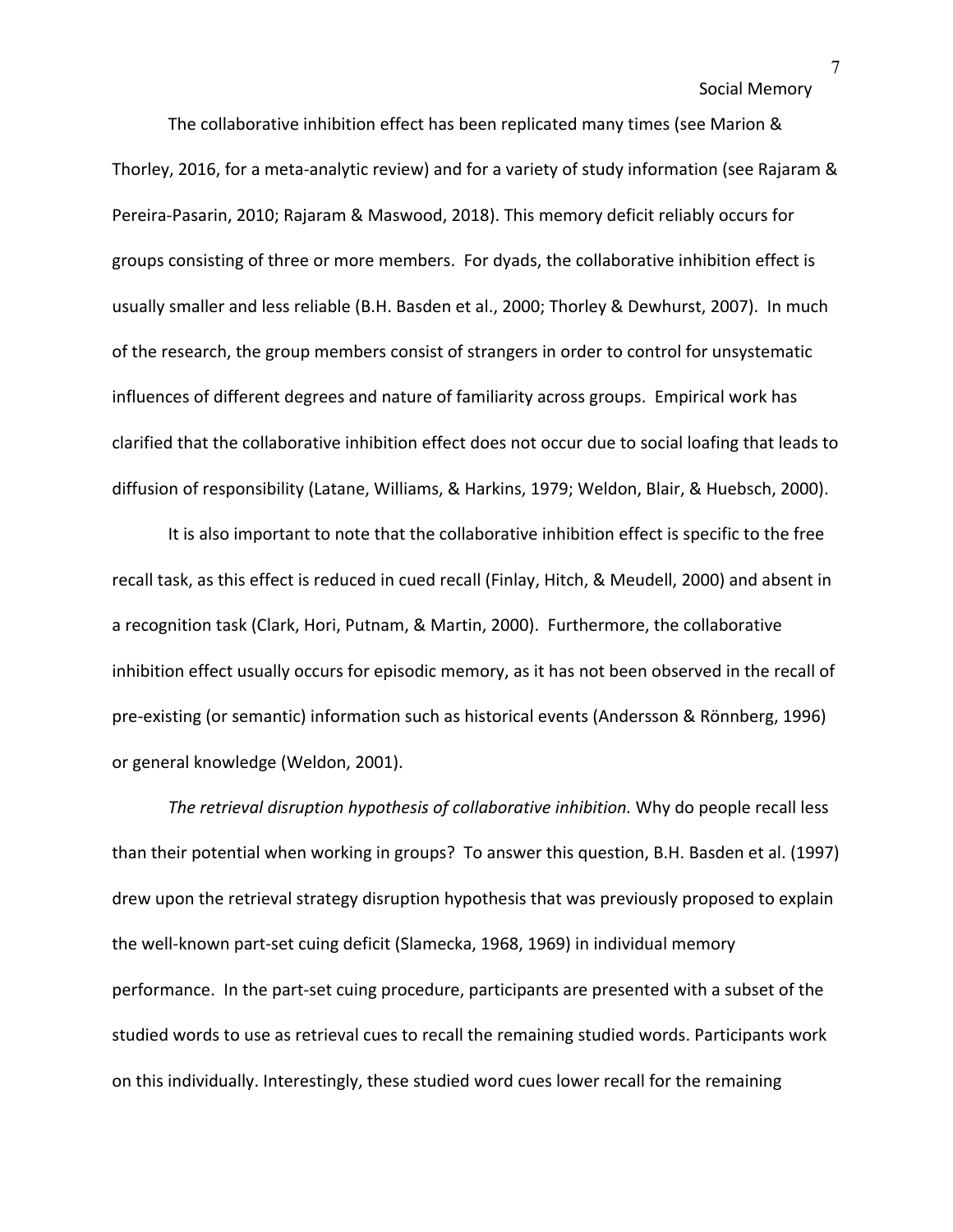studied words compared to a free recall condition where participants receive no cue to aid recall. According to the retrieval strategy explanation for this individual memory deficit, the part-set cues interfere with the idiosyncratic organization people develop for recalling studied information and this disruption lowers recall. In the collaborative recall situation, study items recalled by other group members create a similar *retrieval disruption* to the listening members' idiosyncratic organization of information, which serves to lower each group member's recall and consequently the recall of the collaborating group. This explanation receives support from the evidence noted above that collaborative inhibition reduces in the cued recall task and disappears in the recognition memory task. In these tasks, partial or full study information is fixed by the experimenter and, as a result, the participant's own idiosyncratic retrieval strategies are not likely to play a role in performance as is the case in free recall

The loss of information during collaborative recall can be temporary such that on a later recall task, where each member performs the task alone (and thus experiences no disruption), some of the previously unrecalled items *rebound* (Congleton & Rajaram 2011). But other items are not recovered even on a recognition task (Barber, Harris, & Rajaram, 2015). Since recognition memory task makes the items available, these findings indicated that these items are not just blocked from access but are suppressed or inhibited in memory. Such information loss due to collaborative recall has been also reported in another paradigm derived from the individual memory literature. In the retrieval-induced forgetting procedure (Anderson, Bjork, & Bjork, 1994; see also Chapter 6.3) utilized to examine the nature of forgetting in individual performance, practicing the recall of some exemplars from a given category lowers recall of the unpracticed exemplars from that same category compared to recall of unpracticed exemplars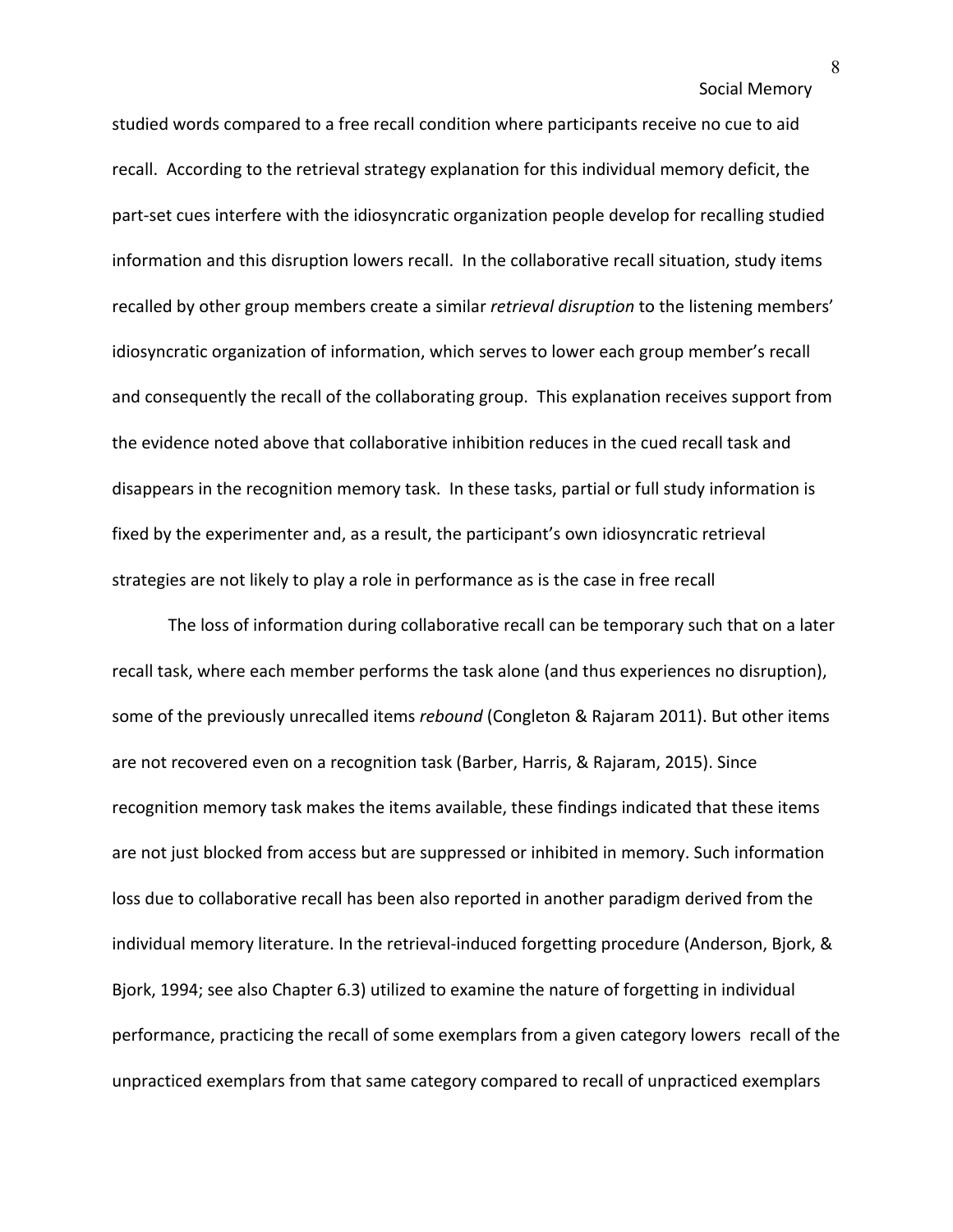that belonged to a completely different, entirely unpracticed category. Studies have shown that when participants listen to a conversational partner recall some exemplars (i.e., practiced exemplars), the listening participants exhibit socially induced forgetting of the unrecalled exemplars from that same category (Cuc, Koppel, & Hirst, 2007). .

### **When does the collaborative inhibition effect diminish, and can collaborative**

**facilitation occur?** There are conditions where the collaborative inhibition effect is reduced or even reversed. Research shows that if group members are friends or spouses, the collaborative inhibition effect reduces but it does not usually disappear (Andersson, 2001; Andersson and Ronnberg, 1995; Johansson, Andersson & Ronnberg, 2000, 2005). This reduction is said to occur because long-term practice with collaboration allows transactive memory arrangements where partners divide the work of remembering (Wegner, Guiliano, & Hertal, 1985). As noted above, collaborative inhibition is also temporary such that collaborative inhibition is absent when a 2-h (Congleton & Rajaram, 2011) or 1-week (Takahashi & Saito, 2004) is inserted between study and recall.

Another factor that reduces or eliminates collaborative inhibition is the strengthening of each group member's retrieval organization before they perform the collaborative recall task. We know that individuals organize their recall and one principle they use to do so is semantic clustering, that is, recalling together items that are related in meaning (e.g., see Manning & Kahana, 2012; Polyn, Norman, & Kahana, 2009). Further, repeated study (e.g., Rundus, 1971) as well as repeated retrieval (Roediger and Karpicke, 2006a, b; see also, Chapter 11.1) improve later recall and memory organization (Congleton & Rajaram, 2012; Roenker, Thompson, & Brown, 1971; Zaromb & Roediger, 2010). Drawing upon these findings,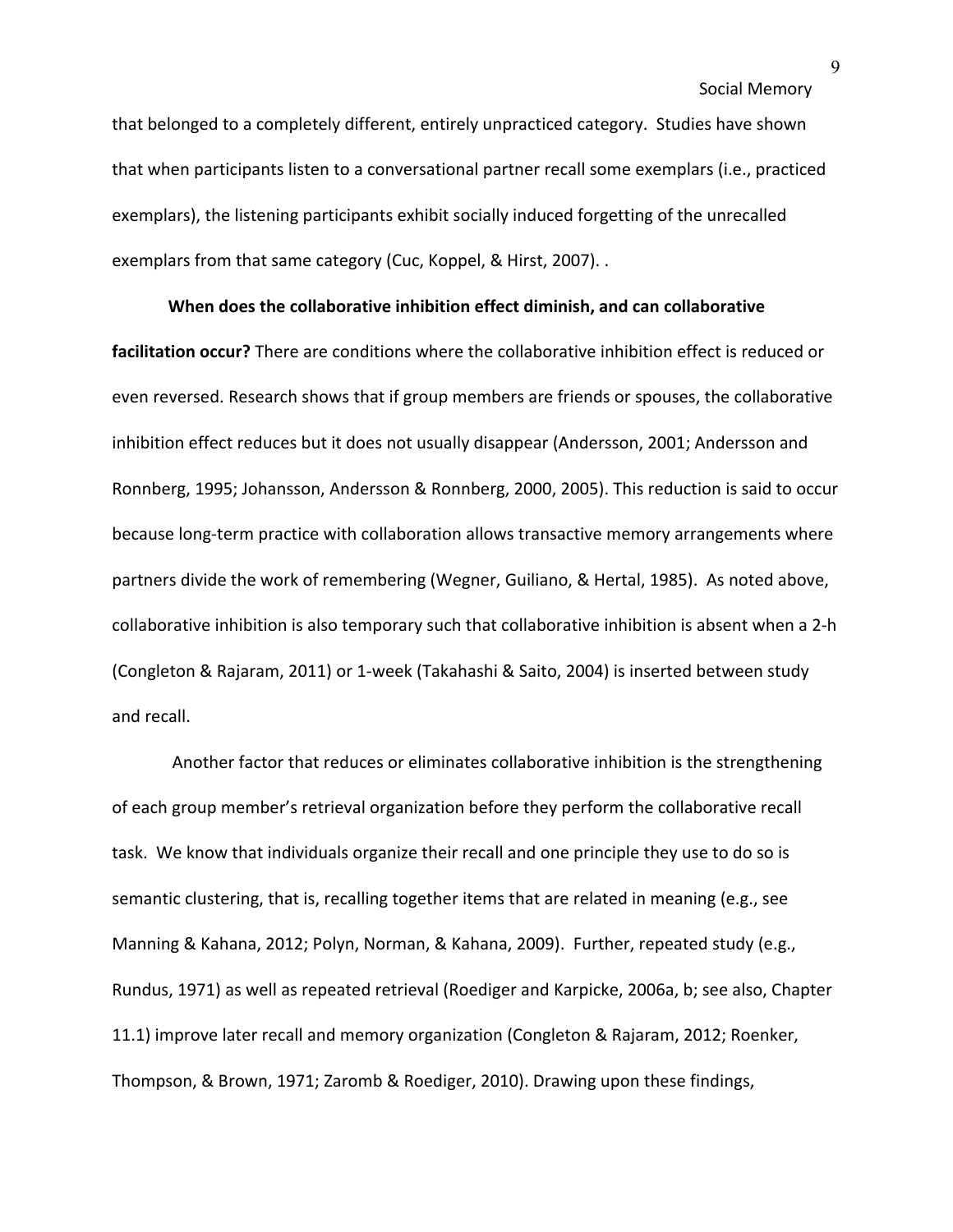researchers implemented repeated study (Congleton & Rajaram, 2011; Pereira-Pasarin & Rajaram, 2011) and repeated retrieval conditions (Congleton & Rajaram, 2011) in individual recall prior to asking participants to carry out collaborative recall. Repeated study reduced collaborative inhibition and repeated retrieval eliminated the effect. This outcome is consistent with the idea that strengthened retrieval organization is less susceptible to disruption from collaboration and therefore protects memory performance in collaborative situations. Consistent with this rationale, Meade, Nokes, and Morrow (2009) reported that when expert pilots collaborated to recall recently reviewed aviation-related scenarios, they exhibited a collaborative facilitation effect. Experts by definition can develop well-organized representations of related study information that facilitate acquisition of new, related information (Brod, Lindenberger, Wagner, & Shing, 2016). Expert pilots also exhibited better communication style, reminiscent of cross-cueing benefits described later, where they could trigger rather than disrupt each other's memories.

**Collaborative recall produces memory gains: Re-exposure, cross-cueing, error pruning, and relearning via retrieval.** Surveys show that older and young adults believe collaboration improves memory (Dixon and de Frias, 2007; Dixon, Gagnon, & Crow, 1998; Henkel and Rajaram, 2011). Why do people believe collaboration helps memory when experimental findings show that collaboration not only lowers group recall but also leads to transient postcollaborative memory deficits?

Several consequences of collaboration improve memory and as such support people's beliefs. One is the process of *re-exposure* (Blumen & Rajaram, 2008). When participants engage in collaborative recall, they are often exposed to study information that they had forgotten but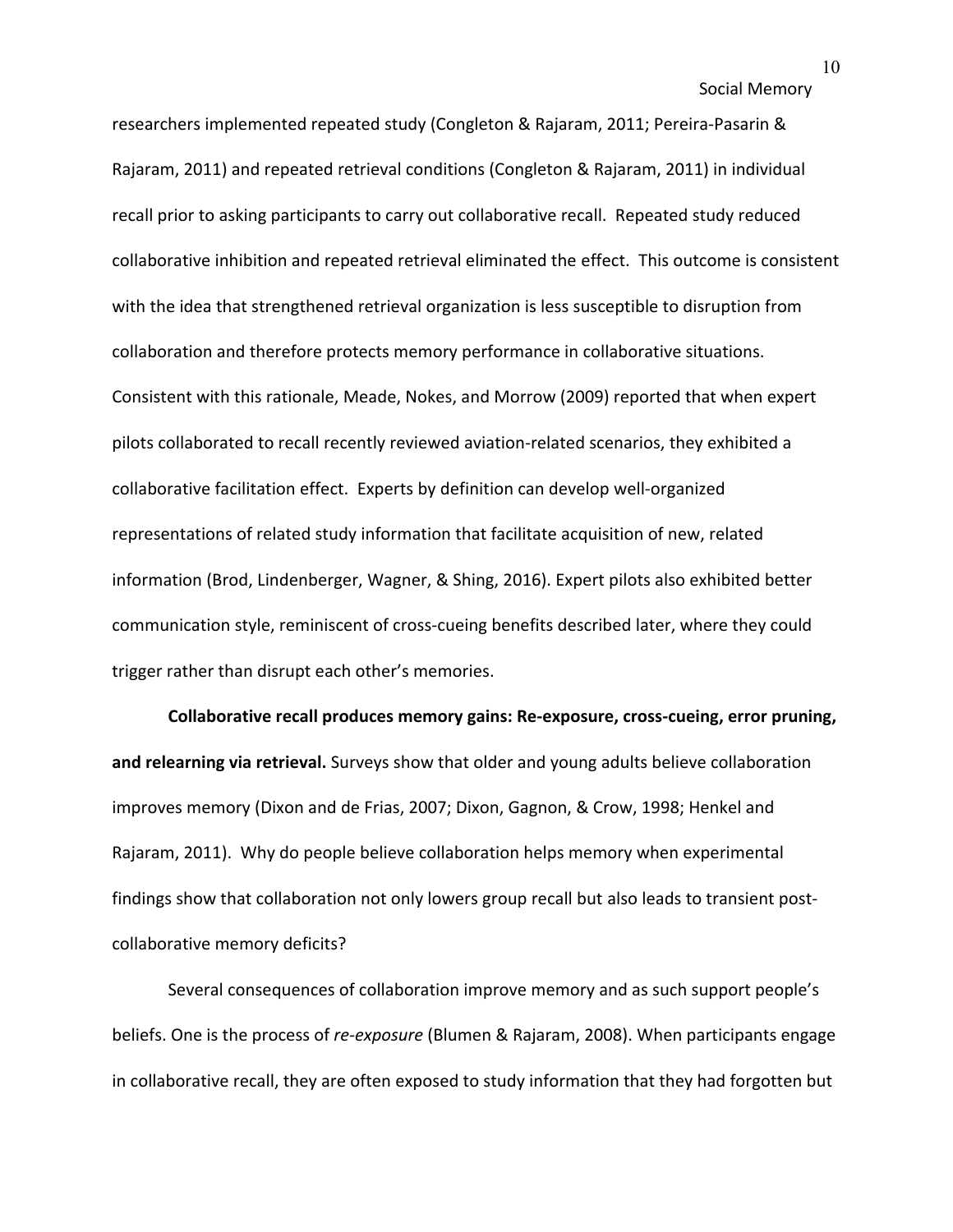other group members recalled. This re-exposure is essentially another opportunity to study the information such that it can improve later memory performance. We know from a long tradition of research on individual memory that repeated study improves recall and recognition (e.g., Rundus, 1971). The memory benefits of re-exposure that occur during collaboration are then measured on a follow-up individual memory test by comparing performance of those who collaborated versus those who recalled alone earlier, as shown in Figure 3. These gains in individual memory following collaboration are more than the gains observed through the process of hypermnesia where people show gains from one recall to the next across repeated recalls even when recall alone (B.H. Basden et al., 2000; B.H. Basden, Basden, & Reysen, 2002; Finlay et al., 2000; Rajaram and Pereira-Pasarin, 2010; Weldon and Bellinger, 1997). Several studies show that prior collaborative recall improves later individual memory performance (Blumen & Rajaram, 2008; Blumen & Rajaram, 2009; Blumen & Stern, 2011; Congleton & Rajaram, 2011; Henkel & Rajaram, 2011; Weldon & Bellinger, 1997) and this effect is particularly evident following repeated collaborative recall sessions compared to repeated individual recall sessions (Blumen & Rajaram, 2008; Blumen & Stern, 2011).

In order to determine whether collaborative remembering leads to downstream memory decrements (e.g., as with retrieval inhibition) or memory improvements (e.g., as with re-exposure), or both, several experimental procedures and scoring methods may be implemented. A calculation of which group member recalled what items during collaborative recall and in post-collaborative recall, the re-exposure gains as well as retrieval inhibition effects can be separately calculated (see Congleton & Rajaram 2011, for an analysis of such gains and losses). Returning to the phenomenology of collaboration benefits, being able to later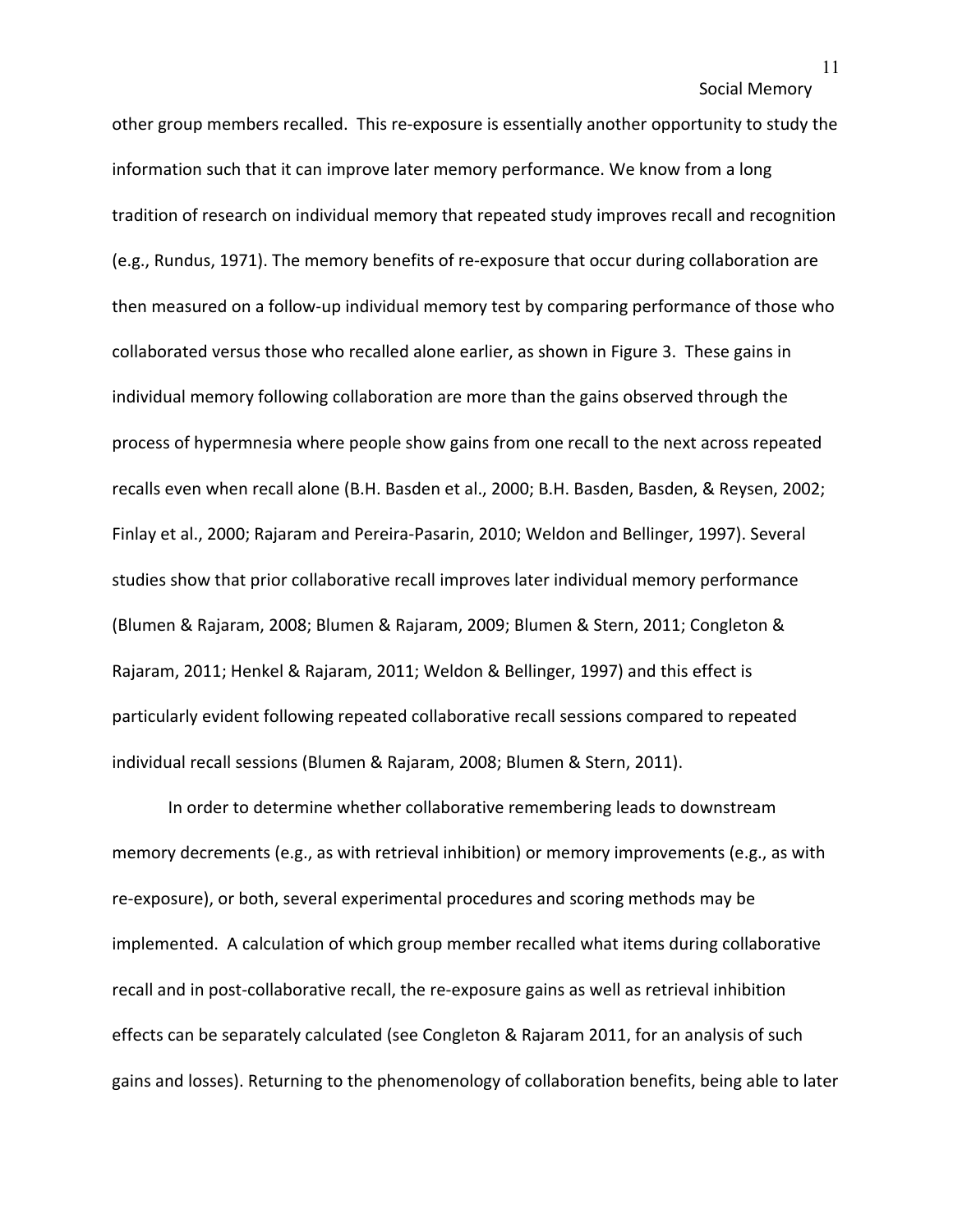recall items that one had heard from a group member before gives rise to the belief that collaboration helps memory.

*Cross-cueing* during collaboration is another process that supports the beliefs that collaboration improves memory. When one group member recalls an item, it can trigger for another group member the memory for a studied item that they had not remembered until then and thus give rise to the experience of benefitting from collaborative recall. Benefits of cross-cueing have been more difficult to measure although some lines of indirect evidence support the operation of this process during collaboration and its memory benefits (Blumen & Rajaram, 2008; Blumen & Stern, 2011; Congleton & Rajaram, 2011; Meudell, 1996; Meudell, et al., 1995; Meudell, Hitch, & Kirby, 1992).

Collaborative remembering improves memory by also enabling group members to *prune errors in* others' recall (Weigold, Russell, & Natera, 2014). When one member incorrectly reports an item as studied but another member corrects that error, this process not only increases the accuracy of group recall and of post-collaborative individual recall, it also provides the experience of benefiting from working with others. The extent to which collaboration enables error pruning can depend on the particular method of collaboration. For example, compared to nominal group recall, when people engage in free-flowing collaboration (Figure 4, Column titled "Collaborative: Free-flowing"), such that they can jump in with their contributions whenever they want, correct others' recall, and develop their own approach to settling on the final recall product, or when the group members are required to reach consensus, the group product shows lower recall intrusions (Harris, Barnier, & Sutton, 2012; Meudell et al., 1995;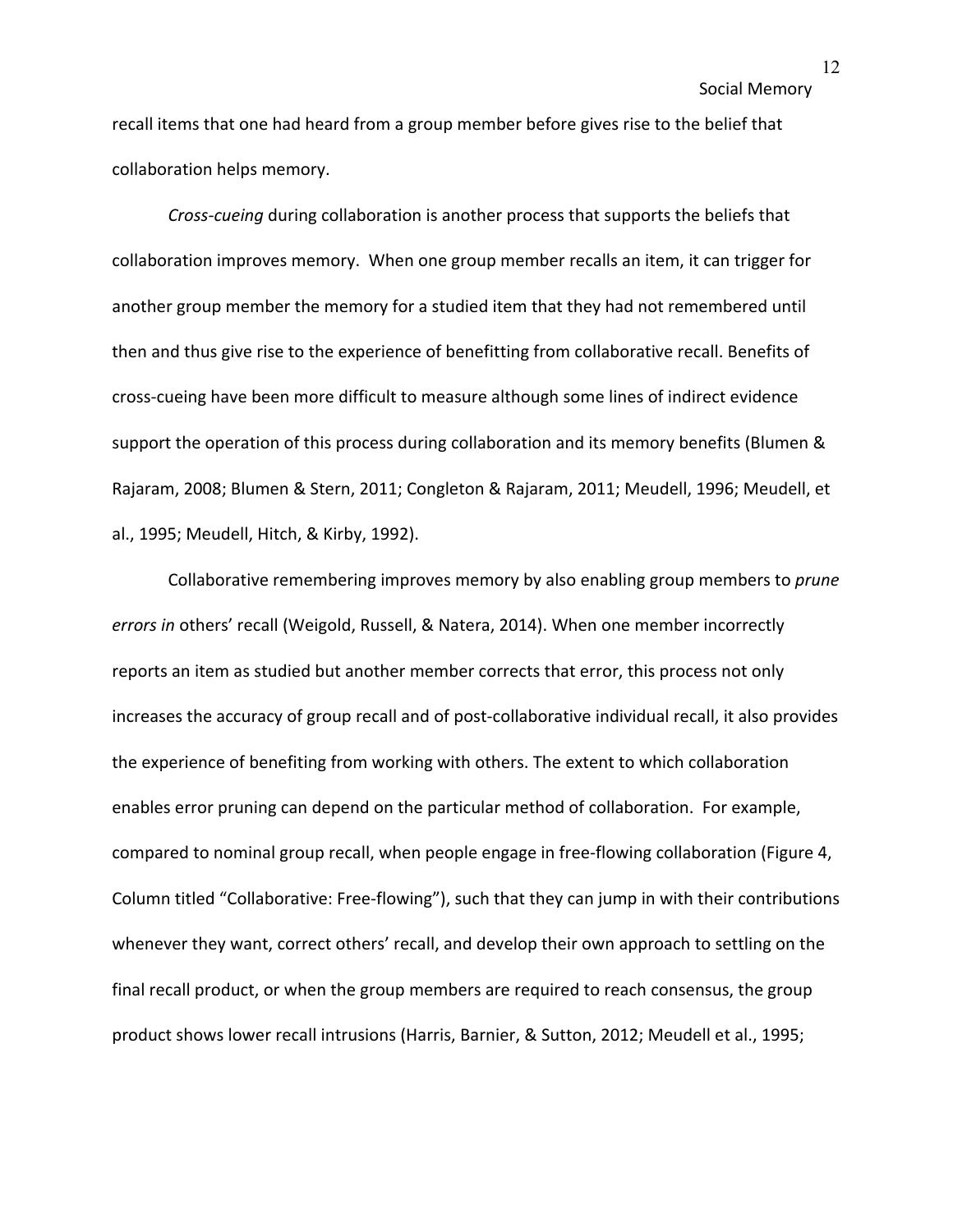Ross, Spencer, Linardatos, Lam, & Perunovic, 2004; Thorley and Dewhurst, 2007; Weldon & Bellinger, 1997).

By contrast, when group members take turns to report the studied items and speak only on their turn (Figure 4, Column titled "Collaborative: Turn-taking; Social Contagion"), little error correction or consensus building can take place and the group product shows more intrusions than the nominal group (B.H. Basden et al., 1997; Thorley & Dewhurst, 2007). Why might experimenters use the turn-taking procedure when it can lead to more intrusions? A clear benefit of the turn-taking procedure lies in being able to prevent social loafing where group members might leave the responsibility of recall to others instead of making full contributions (B.H. Basden, et al., 1997). Increases in memory errors can also occur in a typical social contagion paradigm where the target participants take turns when working with a confederate to produce the studied items (e.g., Roediger, Meade, & Bergman, 2001). In this procedure, once again there is usually little opportunity to challenge or correct the confederate's responses or to benefit from the confederate's corrections, and thus there can be an additional increase in memory errors both during and after the collaboration session.

Collaborative recall also involves *relearning via retrieval* when people recall in group settings. This process is like the benefits of repeated retrieval on memory that have been widely reported in individual memory performance (e.g., Roediger & Karpicke, 2006b). In the context of collaborative recall, repeated retrieval is instantiated in the speaker rather than the listener and therefore ought to improve retention more for the speaker than the listener. Evidence for the benefits of this relearning process comes from an experiment where participants studied Swahili-English vocabulary word pairs (Abel & Roediger, 2018). During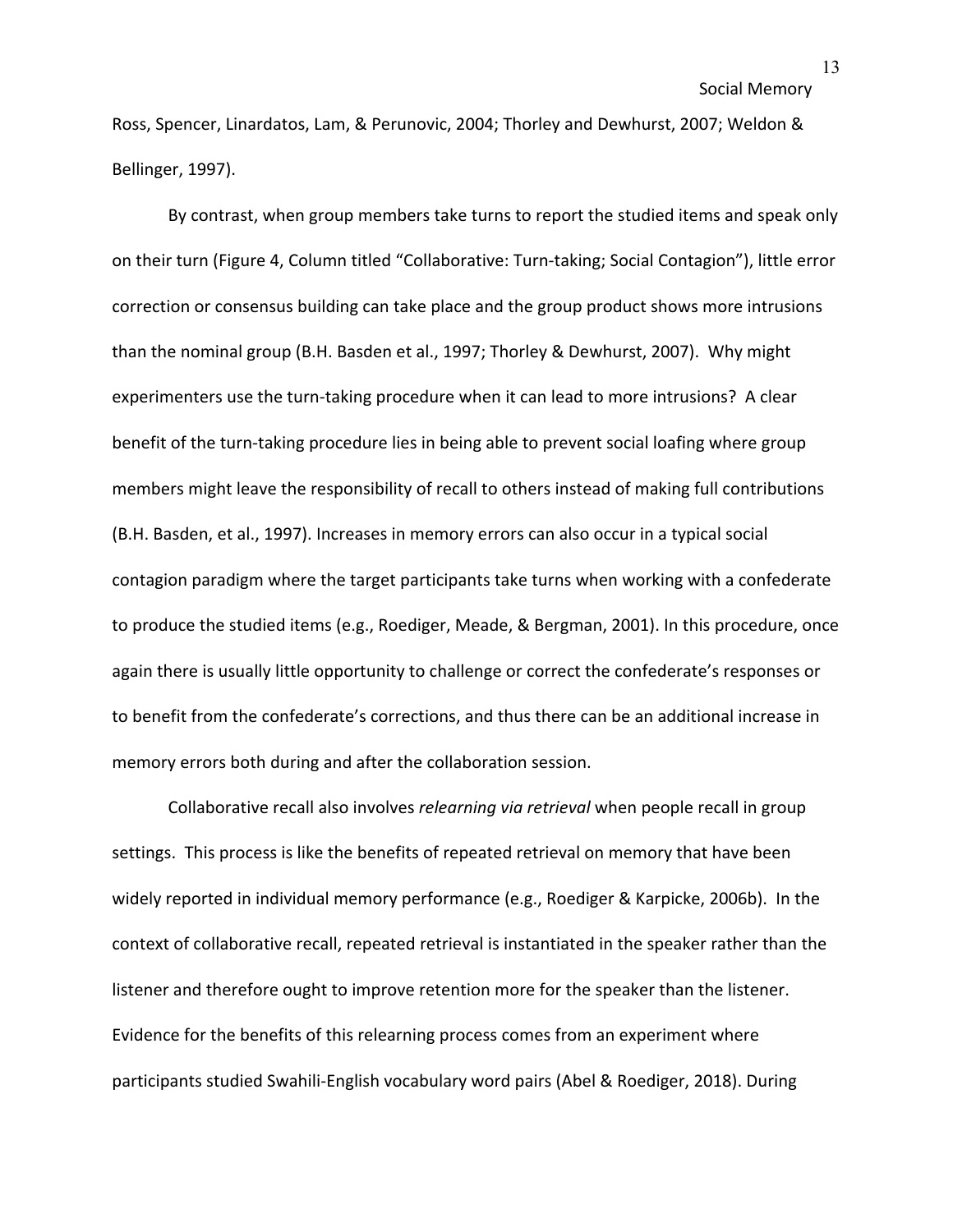recall, when participants listened and monitored the speaker's recall of word pairs, their longterm retention measured after two days was no better than having simply restudied the word pairs. In contrast, overt recall of vocabulary word pairs by the speakers led to their showing better retention two days later. Only when the listeners paid attention to their own covert recall rather than paying attention to the speaker's output did the listeners exhibit better longterm retention of the study information. In other words, in situations of collaborative remembering, it is the speaker or the group member who does the recalling that exhibits longterm gains of collaboration.

**Collaborative recall influences memory organization**. The description so far has focused on the consequences of collaborative recall on the content of later individual memory, that is, what people remember afterwards. Collaborative recall also produces a deeper change in memory beyond the changes in memory content; during collaboration, not only do group members experience disruption to the way they prefer to organize information, but people also reorganize information in their memory as a function of collaboration (Congleton & Rajaram, 2014). The structure of memory is typically calculated by examining the organization of retrieval using the pair-frequency (PF) measure (Sternberg and Tulving, 1977) and the adjusted ratio of clustering (ARC) measure (Roenker et al., 1971). The PF measure requires comparing the outputs from two consecutive recall efforts and it has the advantage of calculating memory organization even for unrelated information based on how often people recall the information in the same sequence across the two tests (Gates, 1917; Sternberg and Tulving, 1977; Tulving, 1962). The ARC measure is used for recall of information and is calculated by quantifying in recall the degree to which items are clustered together in recall from the same taxonomic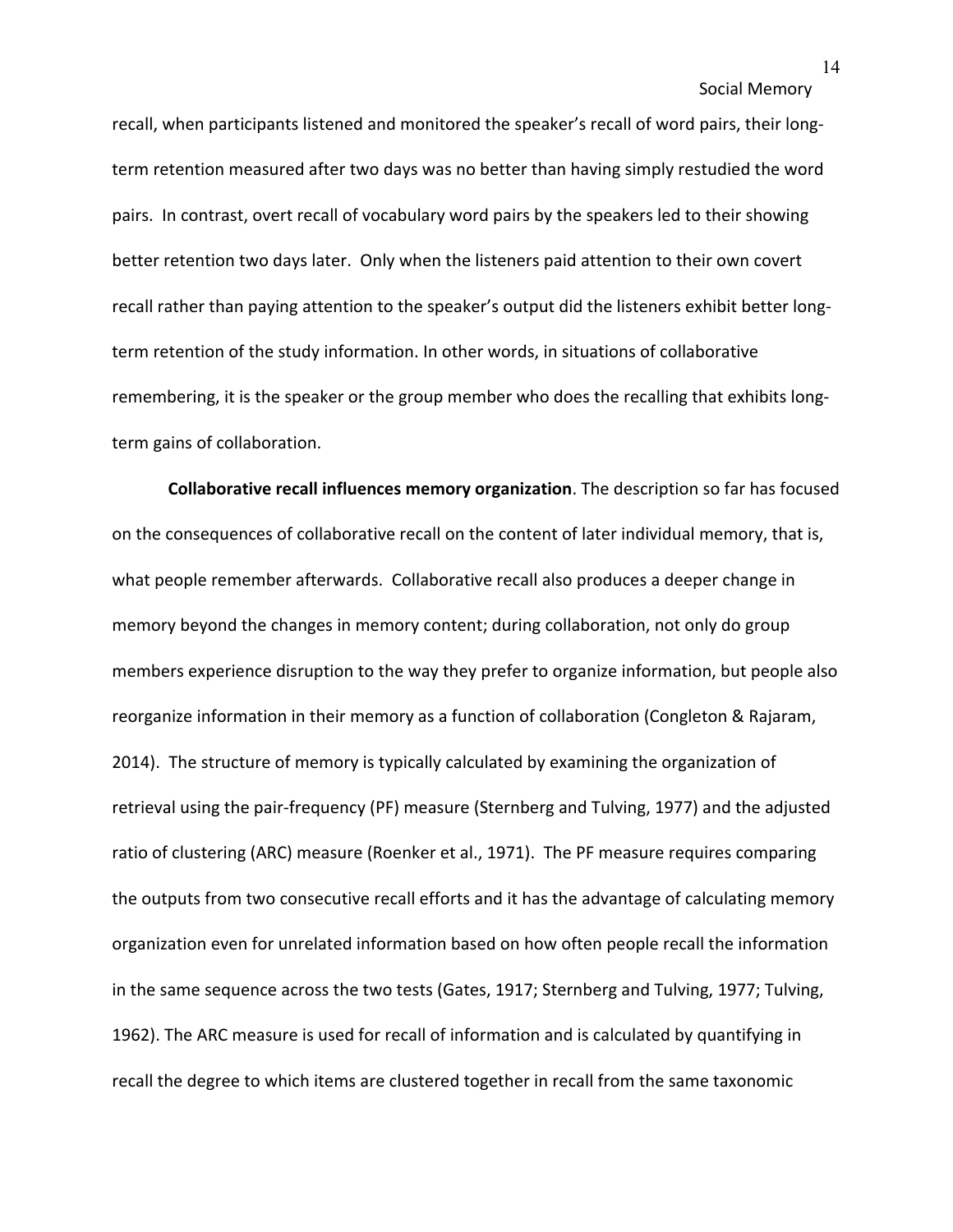category (e.g., fruits, furniture, etc.; Bousfield, 1953). ARC's advantage is that it can be used to assess organization within a single recall output.

As we know from the literature on individual memory, recall influences retrieval organization. A growing number of experiments now show that collaborative recall also influences retrieval organization. When people collaboratively recall information, their recall is organized differently than when they recall alone. For unrelated words, the PF measure across two recall attempts has shown that collaborative groups show marginally more consistency across two recalls (collaborative, collaborative) than do individuals who recall alone (individual, individual) (Blumen & Rajaram, 2008; Choi, Blumen, Congleton, & Rajaram, 2014; Weldon & Bellinger, 1997). Another set of findings show two interesting patterns in an experiment where participants studied words from various taxonomic categories and the ARC measure was used to compute retrieval organization (Congleton & Rajaram, 2014). First, when people recall multiple times (individual first, collaborative second, or vice versa; see Figure 4), their most recent prior recall has a stronger impact on their final individual recall. Second, relative to prior collaborative recall, a prior individual recall sequence has a stronger impact on final individual recall. This finding makes sense because individual recall organization is more strongly matched to the pre-existing cognitive structures people bring to the recall situation (see Figure 2); the collaborative recall organization is newer and more labile, by comparison. These findings also suggest that as people continue to collaborate especially with the same partners, they are likely to develop a new, group-driven organization of information in memory (see Choi et al., 2014).

**Collaborative remembering across the lifespan**. A major motivation in the study of collaborative remembering has been to understand this process not only in young adults but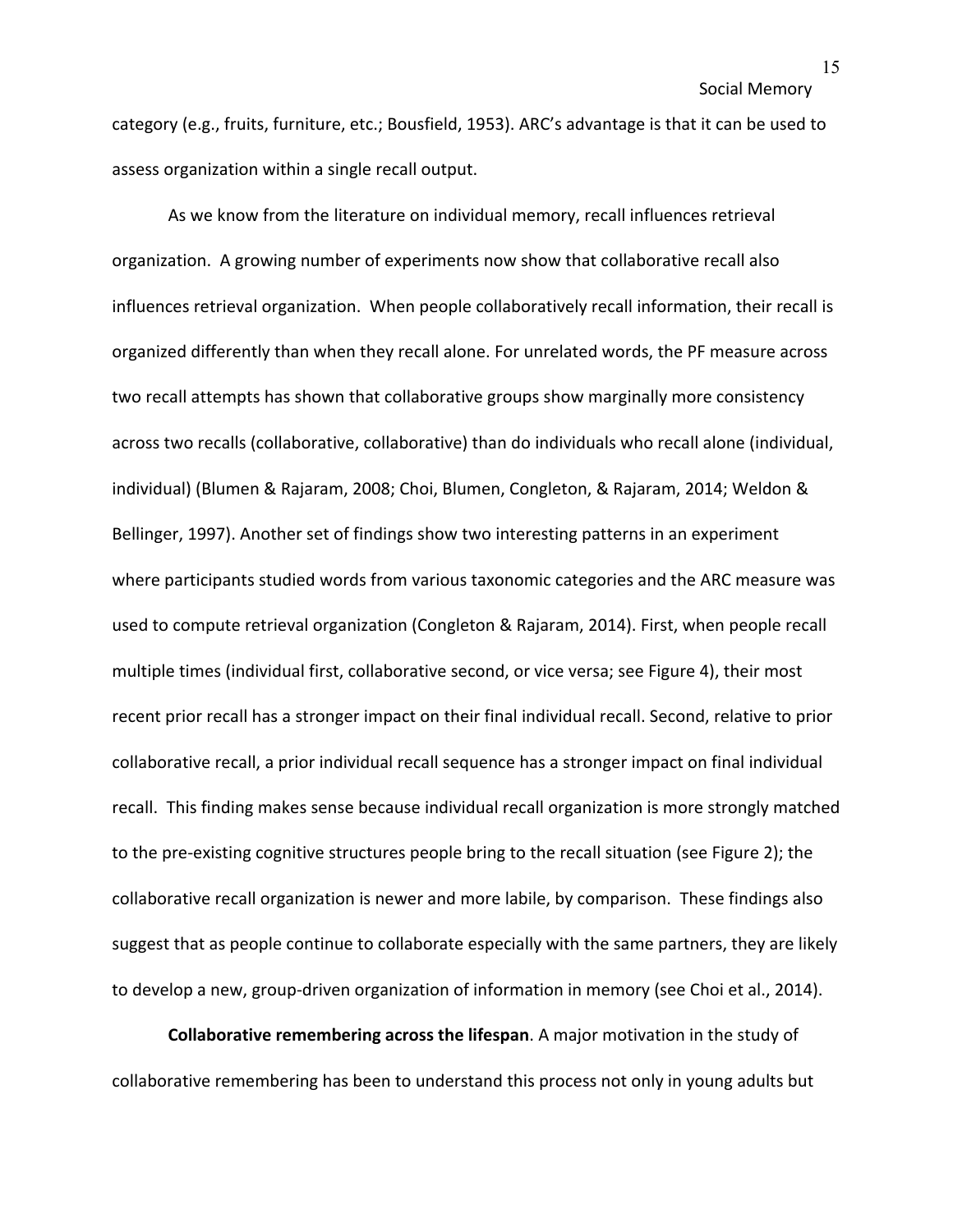also across the lifespan. First, looking at the counterintuitive and disruptive consequences of collaborative recall, studies show that collaborative inhibition in recall is not limited to young adults. Children aged 7 to 14 years (Andersson, 2001) or 7 to 9 years (Leman and Oldham, 2005) exhibit collaborative inhibition in recall. Furthermore, healthy older adults also show collaborative inhibition in recall. This recall deficit in older adults is reliable (Blumen & Stern, 2011; Henkel & Rajaram, 2011; Johansson, et al., 2000, 2005; Meade & Roediger, 2009; Ross, Spencer, Blatz, & Restorick, 2008; Ross et al., 2004), and has been observed for a variety of memorized information such as unrelated words (Blumen & Stern, 2011), categorized words (Henkel & Rajaram, 2011; Meade & Roediger, 2009), emotionally valenced, picture stimuli (Barber, Castrellon, Opitz, & Mather, 2017), and household scenes (Ross et al., 2008). The collaborative inhibition effect in older adults is typically equivalent to that exhibited in young adults despite concurrent evidence for age-related, memory decline in older adults (Henkel & Rajaram, 2011).

The disruptive effects of collaboration on memory notwithstanding, there has been considerable interest in asking whether socially supported reminiscence can also improve memory functions in normal and pathological aging. This interest is particularly supported by the evidence noted earlier that many cognitive mechanisms that operate during collaborative recall contribute to memory improvement in young adults (re-exposure, cross-cueing, and error pruning) and the disruptive effects of collaborative inhibition in recall are often temporary (Blumen, Rajaram, & Henkel, 2013a, 2013b). In this context, some researchers have been particularly interested in examining the possible benefits of collaboration using more ecologically valid memory content (relative to lab-based words lists), such as recalling shopping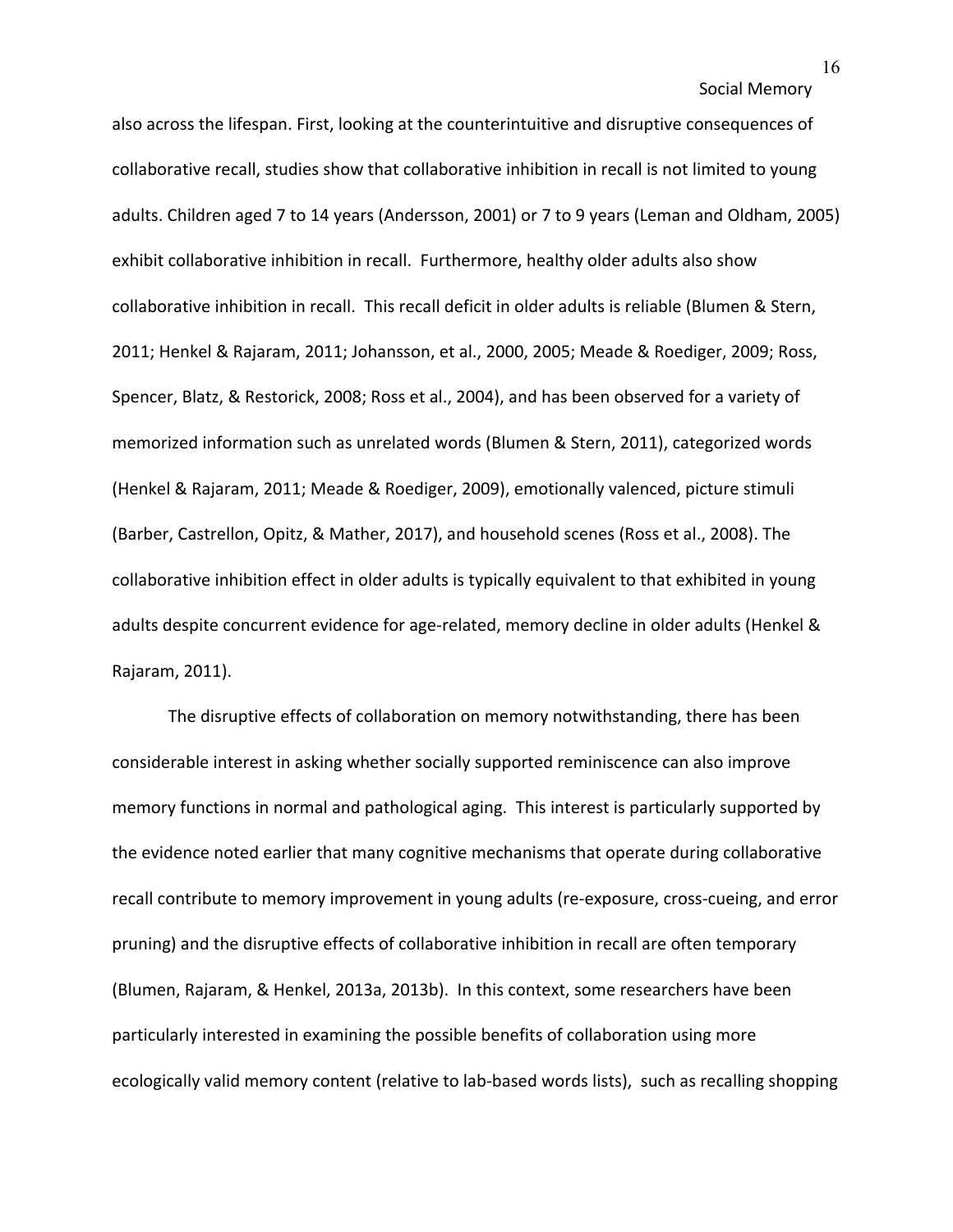lists, landmarks, recalling names of persons in participants' Rotary club or recalling shared events such as a couple's first date (Harris, Keil, Sutton, Barnier, & McIlwain, 2011; Johansson, et al., 2000; Ross et al., 2004). One study reported that when 12 married couples recalled personally relevant information, some couples exhibited collaborative inhibition in recall whereas others exhibited collaborative facilitation, with the latter outcome being attributed to group-level strategy use (Harris et al., 2011). In another study, older couples once again exhibited collaborative inhibition for recalling shopping lists and landmarks (Ross et al., 2004) but made fewer false recalls when working together (Ross et al., 2004). In yet another study, older couples exhibited collaborative inhibition in recall for the details of a campus visit although once again those who used the group strategy of transactive arrangements for recall did not exhibit this inhibition (Johansson et al.2000).

Returning to the traditional word list paradigms studied in laboratory settings, emerging evidence shows that like young adults, older adults also show downstream memory improvement in individual recall following collaboration (Blumen & Stern, 2011; Henkel & Rajaram, 2011; but see Meade & Roediger, 2009). Continued discoveries in this area of research are particularly important for addressing the urgent and widespread need for economical and effective strategies to support memory function in aging.

**Collaborative remembering of emotional information.** The majority of laboratory studies on collaborative remembering provided neutral information to participants for memorization and recall. This body of work helps establish the basic principles of social influences on memory and enables researchers to address next the range of situations that make life richer, deeper, and complex, such as where we reminisce about emotionally salient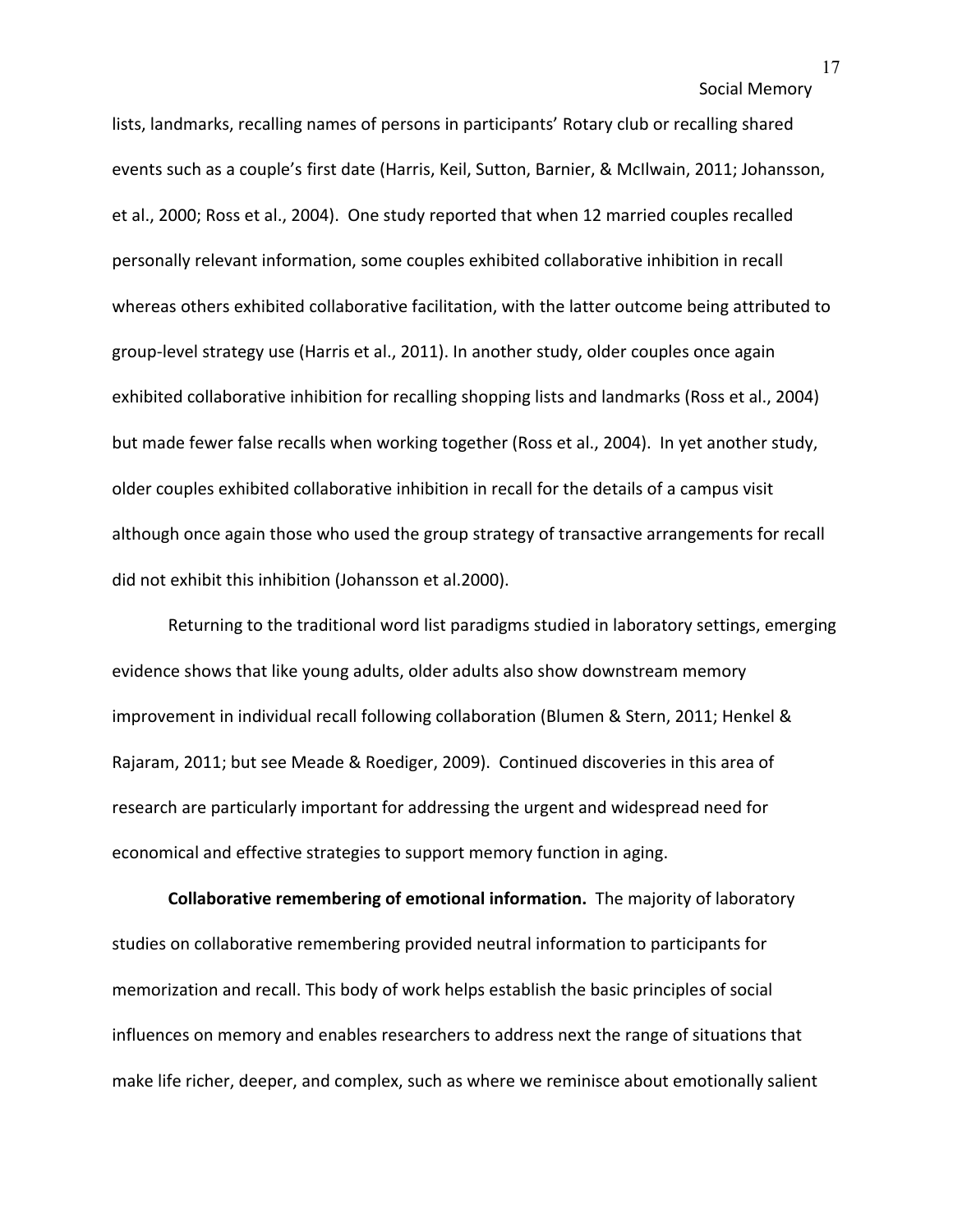experiences with others. Indeed, psychological research suggests that people are more likely to share emotionally salient than neutral information with others and forward emotional news (Berger, 2011; Berger & Milkman, 2012; Heath 1996; Luminet, Bouts, Delie, Manstead & Rimé, 2000). A key reason for sharing emotional information is hypothesized to be to regulate negative affect tied to that information, to boost positive affect, or to enhance social bonds (Rimé, 2009). Developmental research also shows that mother–child conversations of emotionally salient events help children build affiliation with their caregivers and develop emotion-coping strategies (Wang & Fivush, 2005; Fivush & Wang, 2005). Such evidence suggests that people are particularly likely to engage in social sharing of emotional information, prompting the question how sharing emotional information shapes individual and collective memories and how such memories transmit in social networks.

First turning to the collaborative inhibition effect in recall, as noted earlier, participants show the standard memory deficit in recall for emotional salient information when they collaborate versus when they recall alone. The collaborative inhibition effect has been reported for the recall of emotional picture-word stimuli (Barber et al., 2017; Choi, Kensinger, & Rajaram, 2017) and negatively valenced emotional information, such as an emotional film (Wessel, Zandstra, Hengeveld, & Moulds, 2015) and the recall of the assassination of Israel's Prime Minister Itzak Rabin (Yaron-Antar & Nachson, 2006). Not only does the collaborative inhibition effect occur for emotional information, it is often of a comparable magnitude to that observed for neutral information.

Studies of individual memory for emotional information show that people not only remember emotional information better than neutral information (Buchanan, 2007; Hamann,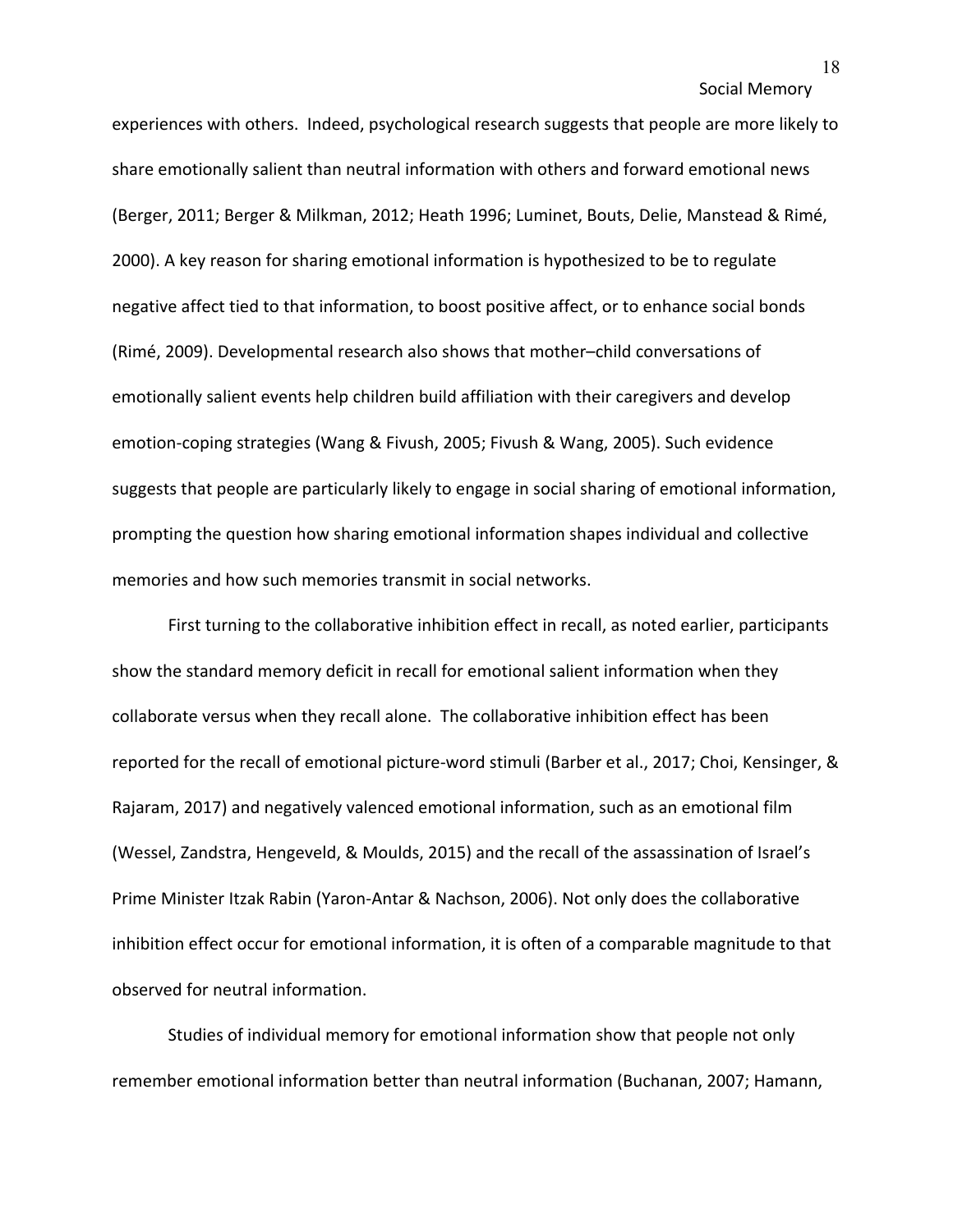2001), they also often remember negative information better than positive information (Kensinger, 2007). This negativity effect is further enhanced in post-collaborative recall, where a memory advantage for negative information persists if collaboration took place earlier (Choi et al., 2017). As Choi et al. (2017) suggested, this negativity effect as a consequence of collaborative recall may reflect people's motivation to discuss negative events more in order to regulate the associated negative emotion (Rimé, 2007). Consistent with this possibility, when participants recalled an autobiographical event (e.g., an exam that all three members took), collaborative recall down regulated the valence ratings for the event and increased the positive tone in their later individual account of it (Maswood, Rasmussen, & Rajaram, 2019).

Collaborative remembering confers another protective benefit on memory for emotional information and this occurs in the form of reducing the social contagion errors people make in memory performance. Two different paradigms, a version of the collaborative memory paradigm as well as of the social contagion paradigm where a target participant works with a confederate to take turns to recall information, have yielded converging patterns of results. People make fewer memory errors for valenced information than neutral information following collaboration than when working alone to perform the memory tasks (Kensinger, Choi, Murray, Rajaram, 2016).

In contrast to the collaborative remembering of past emotional information and events discussed so far, a recent study examined the effects of valence for prospective rather than retrospective events (Shrikanth, Szpunar, and Szpunar, 2018). These researchers asked participants to list things that they were excited about or worried about in the next week, next year, or in five years. In addition, to provide this assessment for the collective future,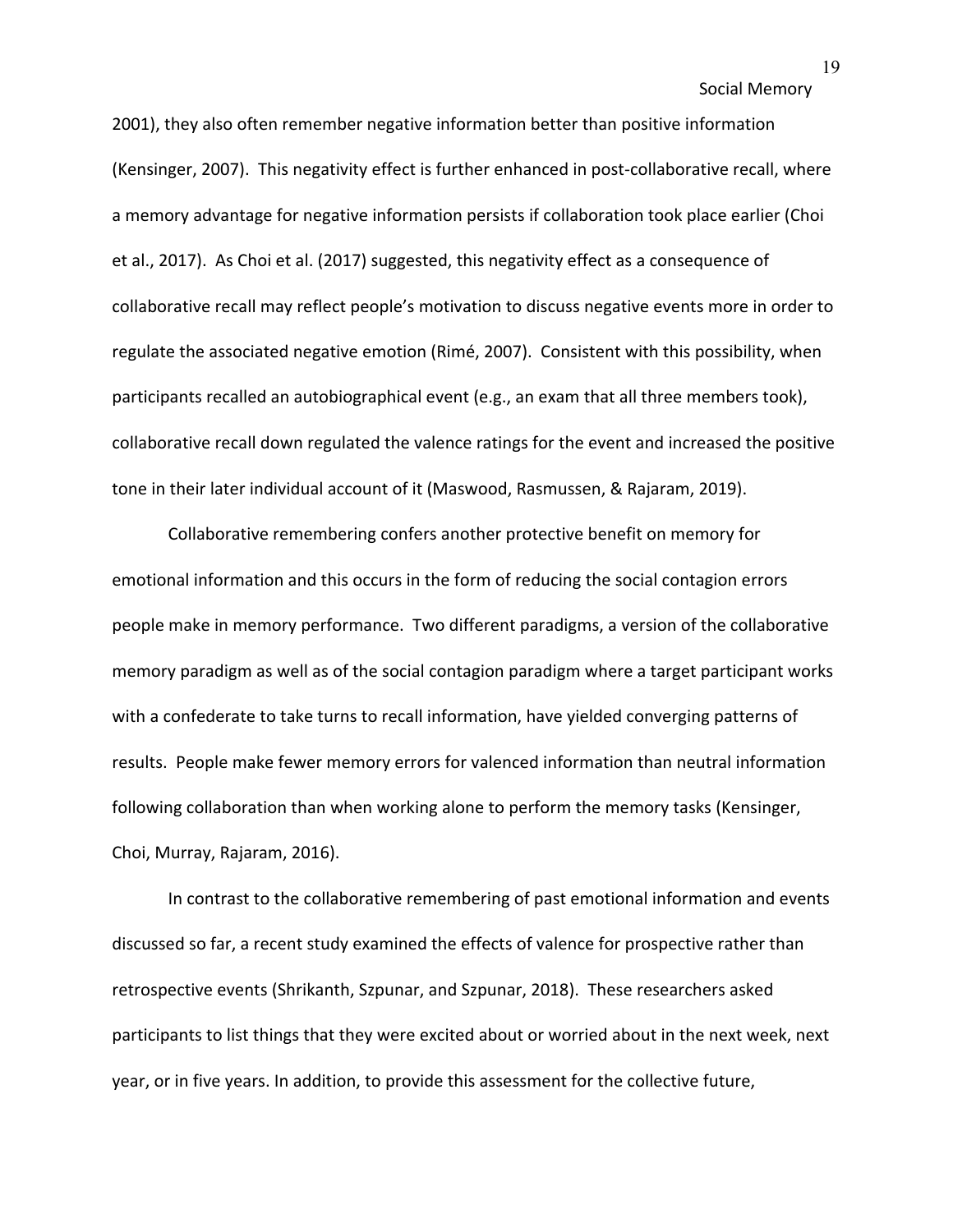participants answered the same questions with regard to the future of their country. A consistent pattern of responses emerged across several experiments, spanning participants tested from the U.S. or from Canada, and tested in the lab or on the crowd-sourcing Mechanical Turk platform. Participants provided their individual views about the future. While they were positive about their personal future, they showed negativity about the collective future. Although outside the realm of retrospective memory investigations on which this research has largely focused, this dissociation suggests a new perspective on understanding how sociality and valence intersect in prospective memory.

**Social transmission of memory: Propagation of true and false memories.** A major goal behind the experimental research on collaborative remembering is to understand how memories transmit across social connections (for related findings, see Chapter 12.9). As with a long-standing interest in collective memory, social scientists have been interested in the spread of social influence in communities and societies (e.g., Cialdini, 2001; Christakis & Fowler, 2009; Schelling, 2006). In this research area, sociological and epidemiological work has produced striking patterns of findings to show that behaviors such as smoking can be influenced by our social networks, and even psychological characteristics such as loneliness are associated with the networks we inhabit (Christakis & Fowler, 2007, 2008). Recent computational modeling research based on the cognitive principles of collaborative recall have tested mechanisms of retrieval disruption and re-exposure gleaned from experimental research using small groups (described earlier in this chapter) to examine how information propagates in large social networks (Luhmann & Rajaram, 2015). By including both direct connections of neighbors in these social networks as well as indirect connections that are separated by intervening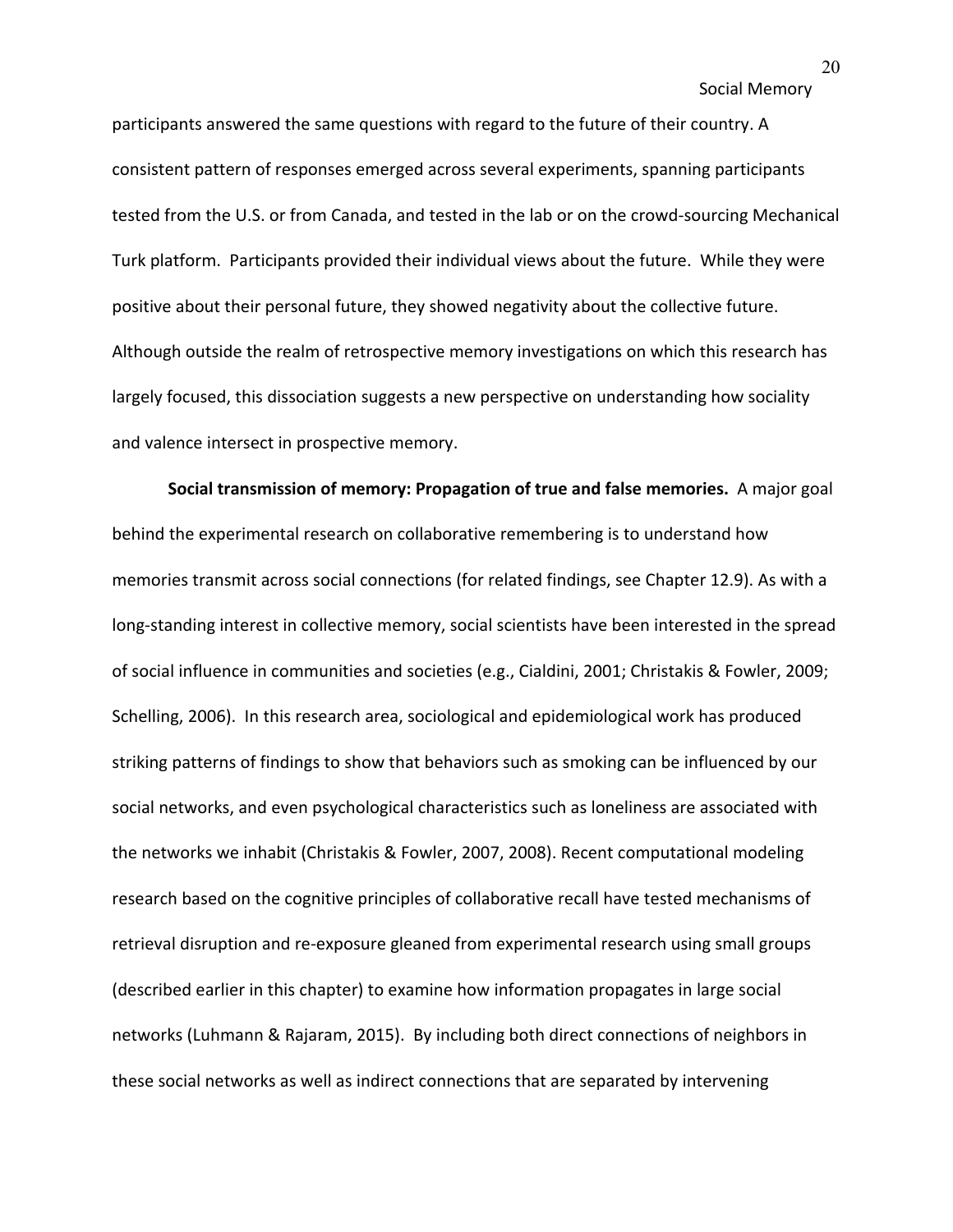neighbors, this agent-based model revealed that our memories are influenced by those with whom we interact directly as well as those who are indirectly connected to us, that is, our neighbor's neighbors and so on.

In this vein, experimental work using small groups has examined social transmission of memory via collaborative recall of a list of words in identical groups versus reconfigured groups. This work focuses on transmission of accurate information although some experimental designs additionally allow a test of the transmission of false information (e.g., Choi et al., 2017). In the identical groups, people recall the studied words with the same two partners and in the reconfigured (or diverse) groups partners change from one collaboration session to the next while holding the total number of collaborative sessions constant (see Figure 5; Choi et al., 2014; also see Choi et al., 2017). The reconfigured groups provide many interesting characteristics to ask questions about the social transmission of memory. Because partners change from one collaborative session to the next, this procedure creates both direct and indirect partners whose influences can be tracked across collaboration sessions. In a design where three members collaborate at a time, the reconfigured groups also enable the experimenter to measure the influences of as many as eight partners (four direct and four indirect) on any given individual's memory. Finally, a comparison of identical versus reconfigured groups enables a test of how collective memories (overlaps in the postcollaborative memories of individuals who previously collaborated together) emerge in groups where the recall process, and presumably as a result also the content, remain insular (identical groups) or become diversified (reconfigured groups).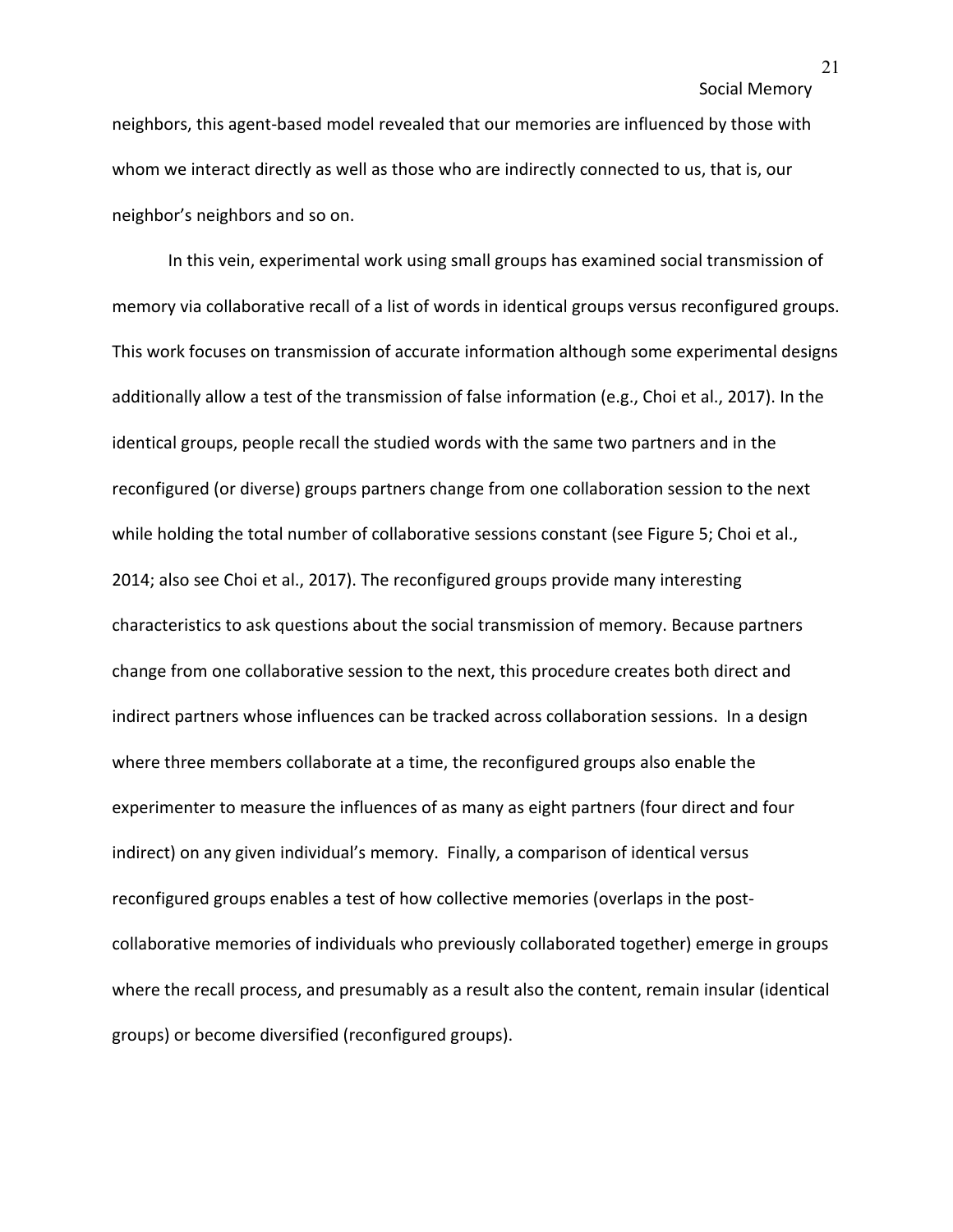This laboratory work, conducted with participants in face-to-face, collaborative recall situations, shows that our memories are influenced by both direct and indirect partners (Choi, et al., 2014). Furthermore, participants exhibit shared (collective) memories with both directly and indirectly connected group members, such that the similarity in memory content is greater for those who are closely connected and declines as the separation between partners increases (Choi et al., 2014; Coman, Momennejad, Drach, & Geana, 2016; Luhmann & Rajaram, 2015). Furthermore, our research has shown that when participants are presented with emotionally valenced versus nonemotional information to study and recall, identical groups amplify memories for negative information compared to reconfigured groups (Choi, et al., 2017). Identical groups also promote confidence in false memories compared to diverse groups (Choi et al., 2017). These laboratory paradigms illustrate the opportunity to precisely track people's memories as they transmit information in different group structures and the memory distortions that might occur in that process. Analysis of how group structures influence memory transmission and the emergence of collective memory also offers direct insight into real-world phenomena such as echo chambers on social media, biased news reporting, sharp contrasts in socio-political identities, and sectarian views often seen in public discourse. I now turn to some examples of studies that specifically focus on the social transmission of false information.

**Social transmission of false or distorted memories.** Frederic Bartlett's (1932) ideas and research reported in his seminal book *Remembering: A Study in Experimental and Social Psychology* continue to be highly influential in our understanding of how social transmission can distort memories. Bartlett noted in the preface of his book that he aimed to combine the controlled method espoused by Ebbinghaus for investigating memory functions with as much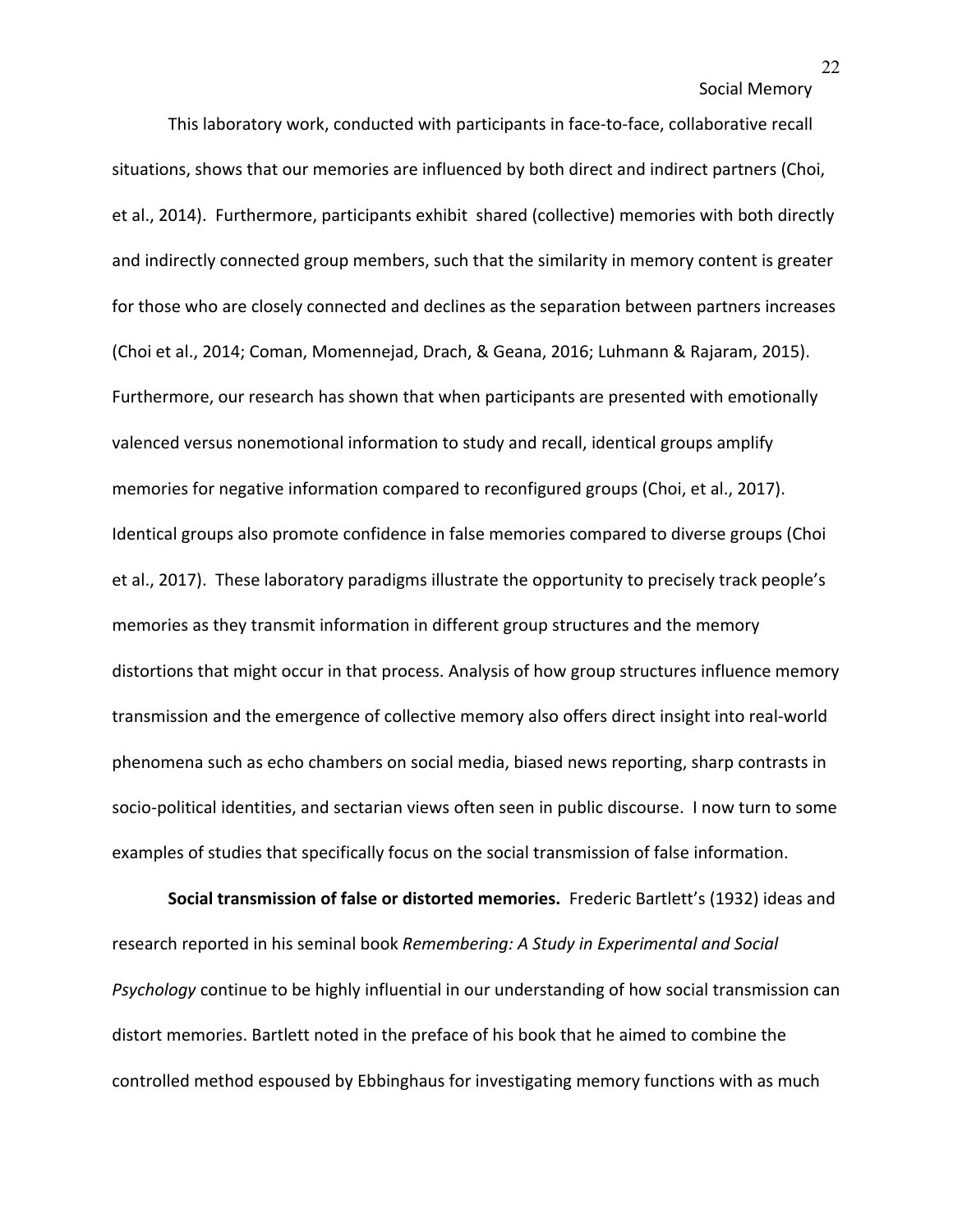realism as possible. Bartlett's major thesis was that memory is a reconstructive process and that people use their pre-existing schemas to make sense of incoming information. In this process, they distort and align new information and its recollection to fit it into their existing cognitive framework. To examine this thesis, Bartlett reported two primacy techniques. The first is known as the repeated reproduction method where the same participant repeatedly recalls studied information such as a narrative. The second technique is known as serial reproduction or a chain method where the recall by one participant is handed as study material to the next participant, and so on. Bartlett reasoned that the serial reproduction method entails social influences on remembering and, though he did not directly compare the two reproduction conditions, his findings suggest that the socially influenced method of serial reproduction leads to more memory distortions than the repeated reproduction method that does not involve social transmission of information.

Several studies have examined each reproduction method since Bartlett (1932) introduced them. But a direct, formal comparison of these two methods became available only recently, and findings from this study concur with Bartlett's observations (Roediger, Meade, Gallo, & Olson, 2014). Participants studied Deese-Roediger-McDermott (DRM) lists (Deese, 1959; Roediger & McDermott, 1995) of associatively related words (e.g., *bed, rest, awake, tired, snooze, and blanket*), which lead to subsequent false recall and false recognition of a critical related lure that was never presented (e.g., *sleep*) (see Chapter 6.5). Repeated reproduction, where participants worked alone to recall the studied DRM lists, led to a constant level of accurate recall of studied words across repeated recall attempts. By contrast, relative to all the words studied by the first participant in the Serial Production Chain, accurate recall declined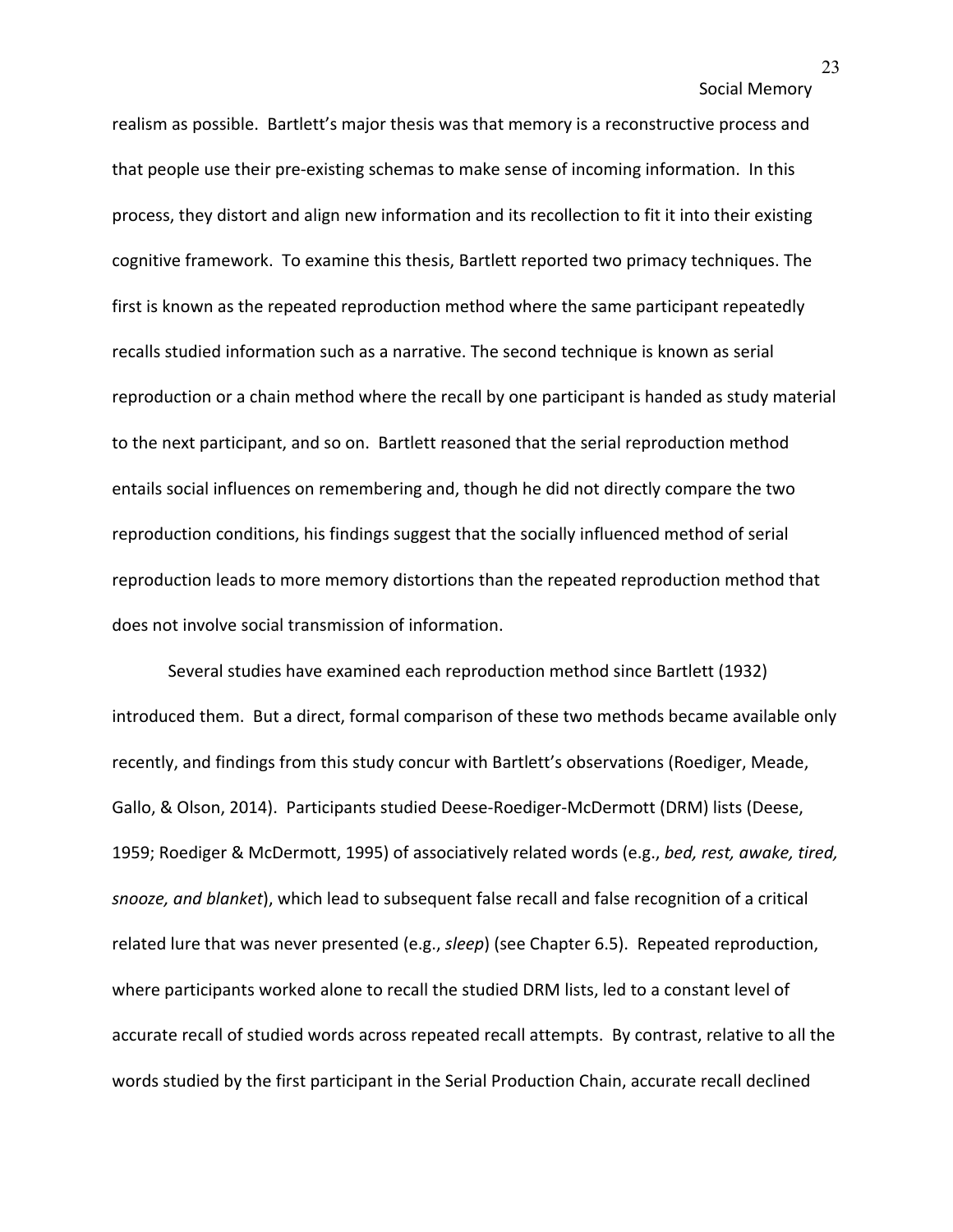across the social chain where recalled information was passed from one participant to another. But when the analysis took into account the words that the second, third, and fourth participants in the social chain could have studied, i.e., the number of studied words accurately recalled by participants one, two, and three, respectively, the accurate recall actually increased. This pattern is consistent with the findings that recall improves as the study list becomes shorter (Crowder, 1976). Finally, the recall of critical lures (i.e., false memory) remained stable across repeated attempts in both conditions, which proportionately means that there was greater memory distortion, i.e., an increase in the recall of the critical lures related to recall of all items (accurate items plus critical lures), and therefore lower accuracy in recall in the socially influenced condition of serial reproduction compared to the repeated reproduction condition.

Since Bartlett's (1932) early work, memory researchers have had a long and ongoing interest in the social contagion of memory errors (see Maswood & Rajaram, 2018). Social contagion errors refer to a process where people incorporate into their own memory performance the erroneous or false recall of information made by others, and this phenomenon has been studied using different memory paradigms (e.g., Loftus, 2005). For example, the research on eyewitness memory and witness identification procedures that often employ individual responses nonetheless evaluate memory errors that arise from exposure to misinformation from social sources. Here, a few studies have tested this effect with dyads as well (e.g., Gabbert, Memon, & Allan, 2003; Gabbert, Memon, Allan, & Wright, 2004).

These approaches also involve the use of a confederate to systematically introduce memory errors and examine its influence on the memory errors that the target participant makes in their memory performance (e.g., Roediger et al., 2001). Contagion of memory occurs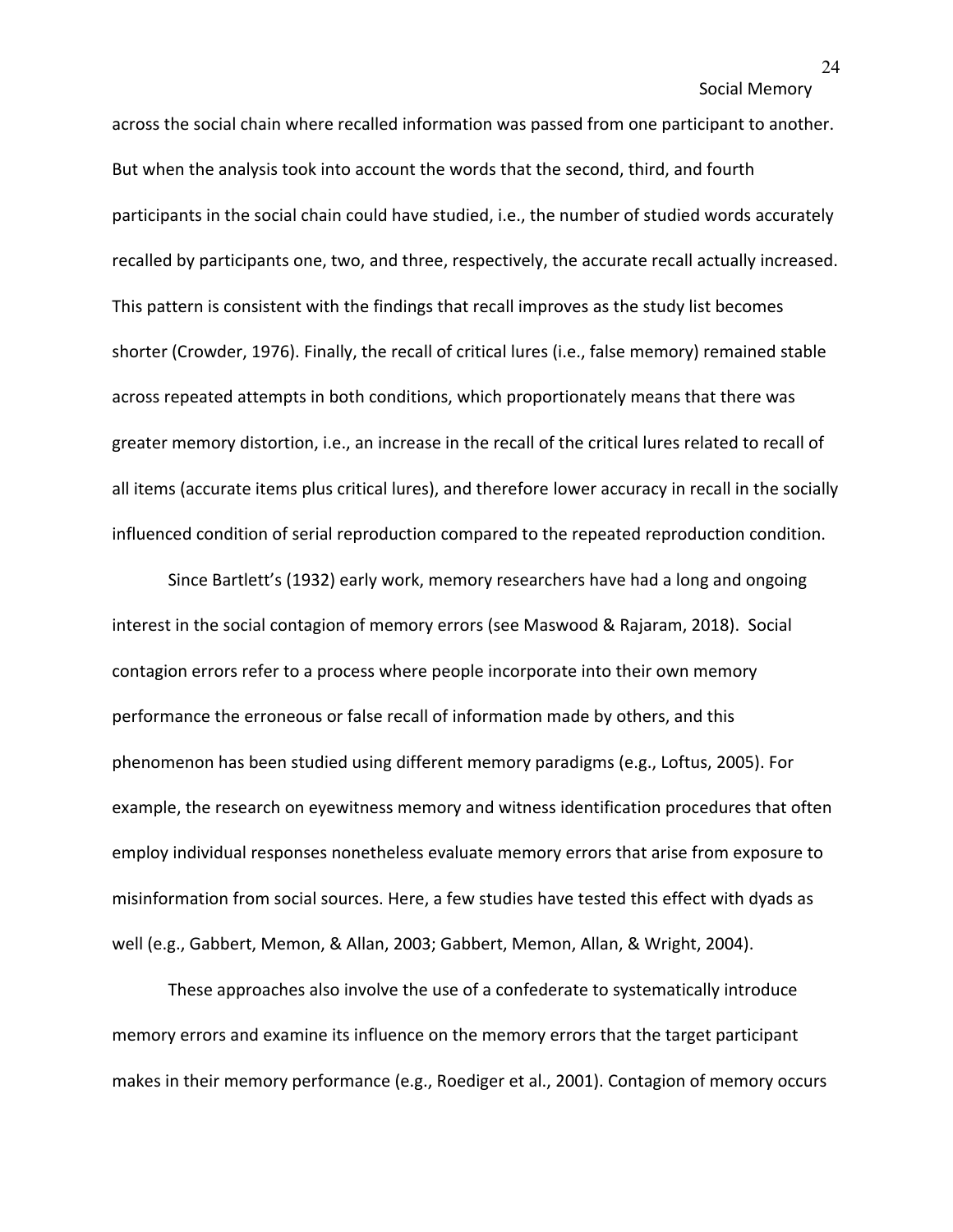for information such as everyday scenes (Davis & Meade, 2013; Huff, Davis, & Meade, 2013; McNabb & Meade, 2014; Meade & Roediger, 2002; Roediger, et al., 2001), pictures of crime scenes (Wright, Self, & Justice, 2000), and the associatively related DRM words (B.H. Basden et al., 2002). Social contagion errors are resistant to correction, such that participants incorporate incorrect suggestions made by their partners even when they are told that their partner has poor memory abilities (Numbers, Meade, & Perga, 2014).

In collaborative memory experiments, researchers have examined how group remembering among strangers gives rise to false recollections and the transmission of false memory (Figure 2, the social contagion mechanism). As noted earlier, in this paradigm the turntaking procedure (where no back and forth discussion occurs) propagates memory errors because one member's erroneous recall goes uncorrected and gets incorporated into others' memory compared to the free-flowing procedure where error corrections are possible. These errors can increase under social pressure that promotes conformity (Reysen, 2007). Another factor that influences the propagation of memory errors concerns the size of the collaborating group. Thorley and Dewhurst (2007) reported that in the recall of DRM lists, the turn-taking method of collaboration produced more memory errors than did the free-flowing method of collaboration, and the memory errors increased as the group size increased, with the most errors being produced by those in the largest, turn-taking quartets. In contrast to the DRM stimuli that foster memory errors, research shows that emotional information reduces social contagion errors compared to non-emotional information, and this pattern occurs even when the experimental procedure uses a confederate to systematically introduce memory errors during the collaboration procedure (Kensinger, et al., 2016).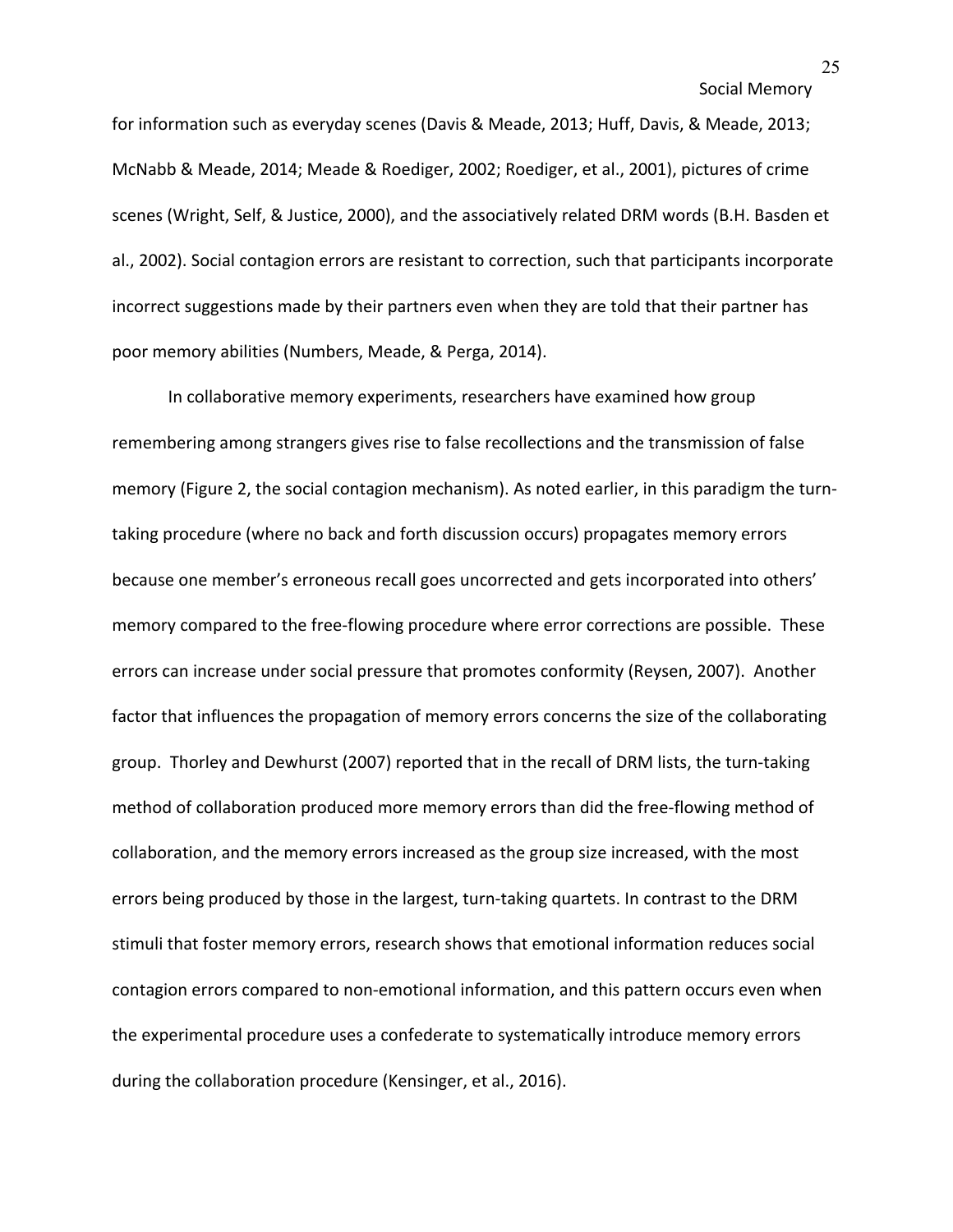The examples of studies described in this section show the varied approaches that have emerged to examine how memories transmit in groups and can sometimes become distorted in the process. These experimental tests of the distribution of memories as a result of the transmission process allow us to also examine how memories become homogenized within a group, that is, how collective memories emerge. In the next section, I review a sample of studies that address this question.

### **Collective Memory**

**The concept of collective memory in the social sciences.** The concept of collective memory has had a long history in social sciences, specifically in anthropology, history, political science, and sociology, where scholars have engaged in qualitative analyses of collective memory. Despite this widespread appeal, or perhaps because of it, there is not a single clear definition of collective memory (Wertsch, 2008). Dating back to Halbwachs' (1980, 1992/1925) groundbreaking work, collective memory has been defined in various ways. These definitions make a distinction between distributed memories that are contextualized out in the physical world and consist of artifacts such as texts, monuments, and museums versus memories that reside within individuals who comprise the collective (Hirst & Manier, 2008; Olick, 1999). These characterizations of collective memories can be also seen in the distinction between cultural memories that last for centuries and are embodied in artifacts of various sorts versus communicative memories that denote information shared across individuals or across generations and that can extend up to about a century (J. Assmann, 1995). In these definitions put forth by social scientists, a central feature of collective memory includes the function it serves to define the social identity of a group (A. Assmann, 1999). For example, memories of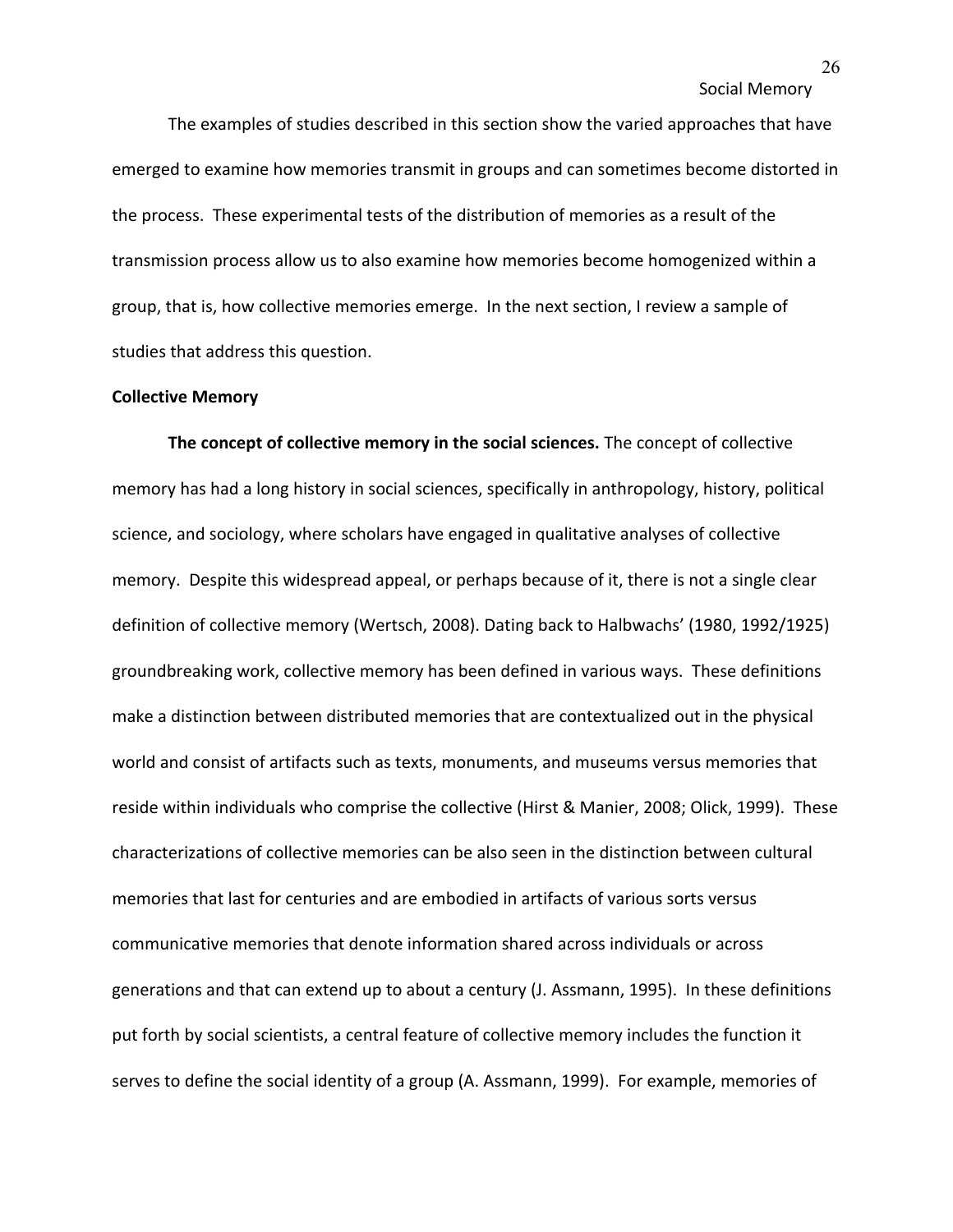the September 11 attacks are not only collectively held by Americans, these memories also relate to their identity as Americans. In contrast, the tsunami destruction in the Indonesian region is known to many Americans but does not pertain to their own group identity.

**Collective memory in psychological science.** The study of collective memory has been a more recent exercise in psychology. Here, the definitions psychologists have adopted to study the social transmission of memory generally align with the social scientists' ideas of memories residing within the individual or communicative memories. In psychology, too, different approaches have emerged for defining and measuring collective memory. Roediger and Abel (2015) identify three such definitions where collective memories can represent a body of knowledge, a narrative structure or an image of themselves that a group of people use to describe their collective past, or as a process by which people debate, challenge, and restructure the details of the past to develop a specific representation of past events (Roediger & Abel, 2015). With respect to collective memory as knowledge, data from four different time points show that people exhibit a typical serial position curve (Deese & Kaufman, 1957; Murdock, 1962) in the recall of the U.S. Presidents' names, much as they do for recalling a list of words, where recall of the first few and the most recent Presidents' names is much higher than for the names of the Presidents who took office in the years in between (Roediger & DeSoto, 2014). The idea of collective memory as a narrative or an image of a people refers to the ways in which people identify the salient events in their collective history and the versions of this history they narrate. For example, the Japanese bombing of Pearl Harbor, the D-Day invasion of France, and the U.S. bombing of Hiroshima and Nagasaki are remembered as the beginning, middle, and end of World War II by Americans (Zaromb, Butler, Agarwal, & Roediger, 2014).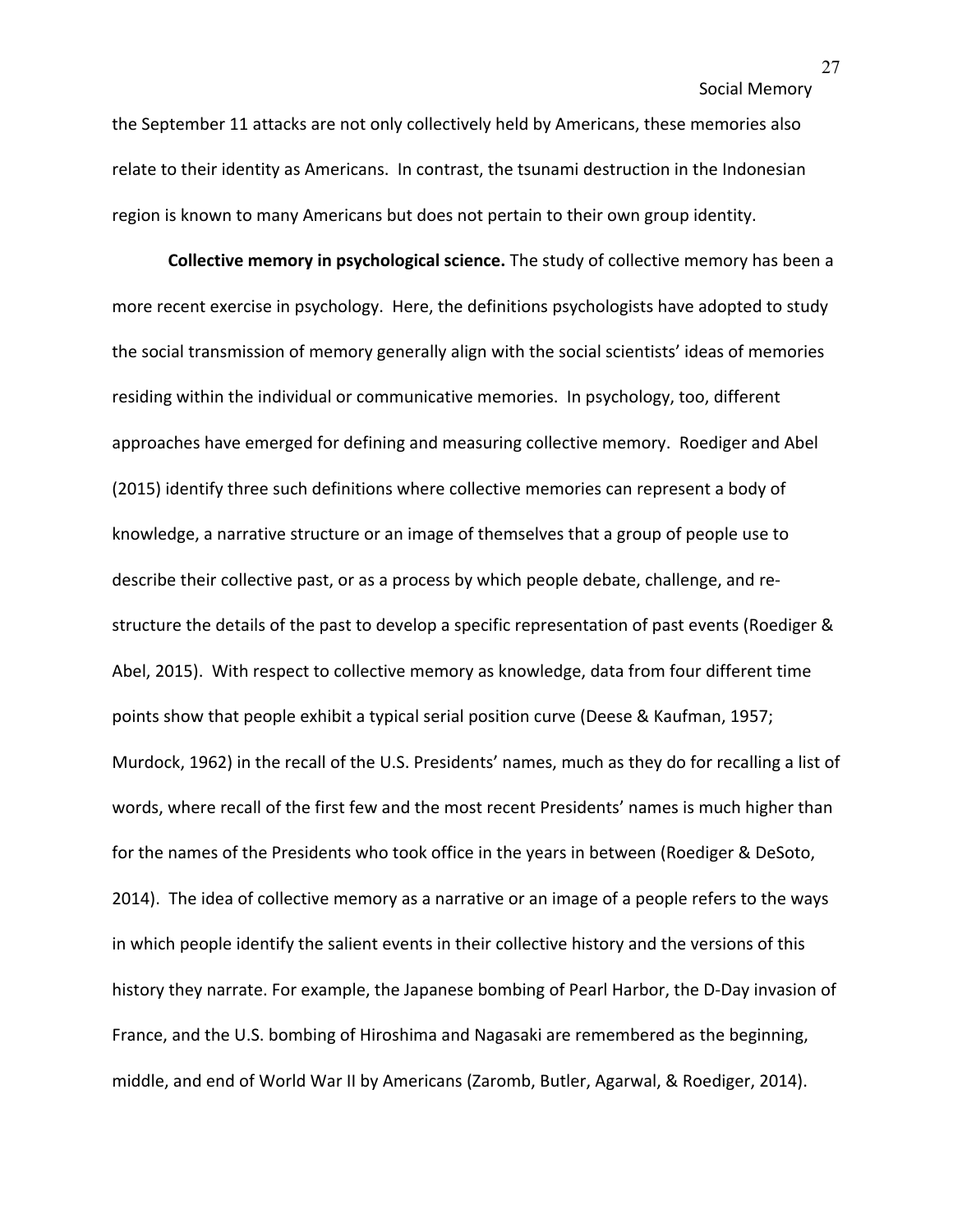The idea of collective memory as a process refers to the negotiation or fight over what details to include in the collective narrative.

In other albeit related approaches, scholars have also drawn a distinction between collective memory and collective remembering and between collective memory and history (Wertsch & Roediger, 2008). Here, collective memory represents a static collection of events people remember whereas collective remembering refers to the process of negotiating what details to remember and reflects the active process of meaning construction Bartlett (1932) implied in the subtitle "Remembering" for his defining psychological book on social memory. In comparison to history, collective memory represents a biased perspective whereas history is intended to be an objective account of the past albeit this account can also be biased. For example, in collective memory how people remember historic events such as wars can differ depending on the side from which their country fought (Abel, Umanath, Fairfield, Takahashi, Roediger, & Wertsch, 2019). This meaning of collective memory embodies the component of social identity central to views about collective memory in the social sciences.

As with different definitions, the methodologies to study the nature of collective memory have also varied in psychological research. These methodologies include the use of surveys as well as laboratory- based experimental approaches, and for the latter, studies can vary in the extent to which stringent procedures versus ecologically valid elements are incorporated into the experimental designs. Occasionally, content analysis has also been employed. Some examples of these different methodological approaches appear in the following section, with a focus on cognitive psychological studies. The variety in methodologies notwithstanding, the definitions and methodologies in psychological research serve an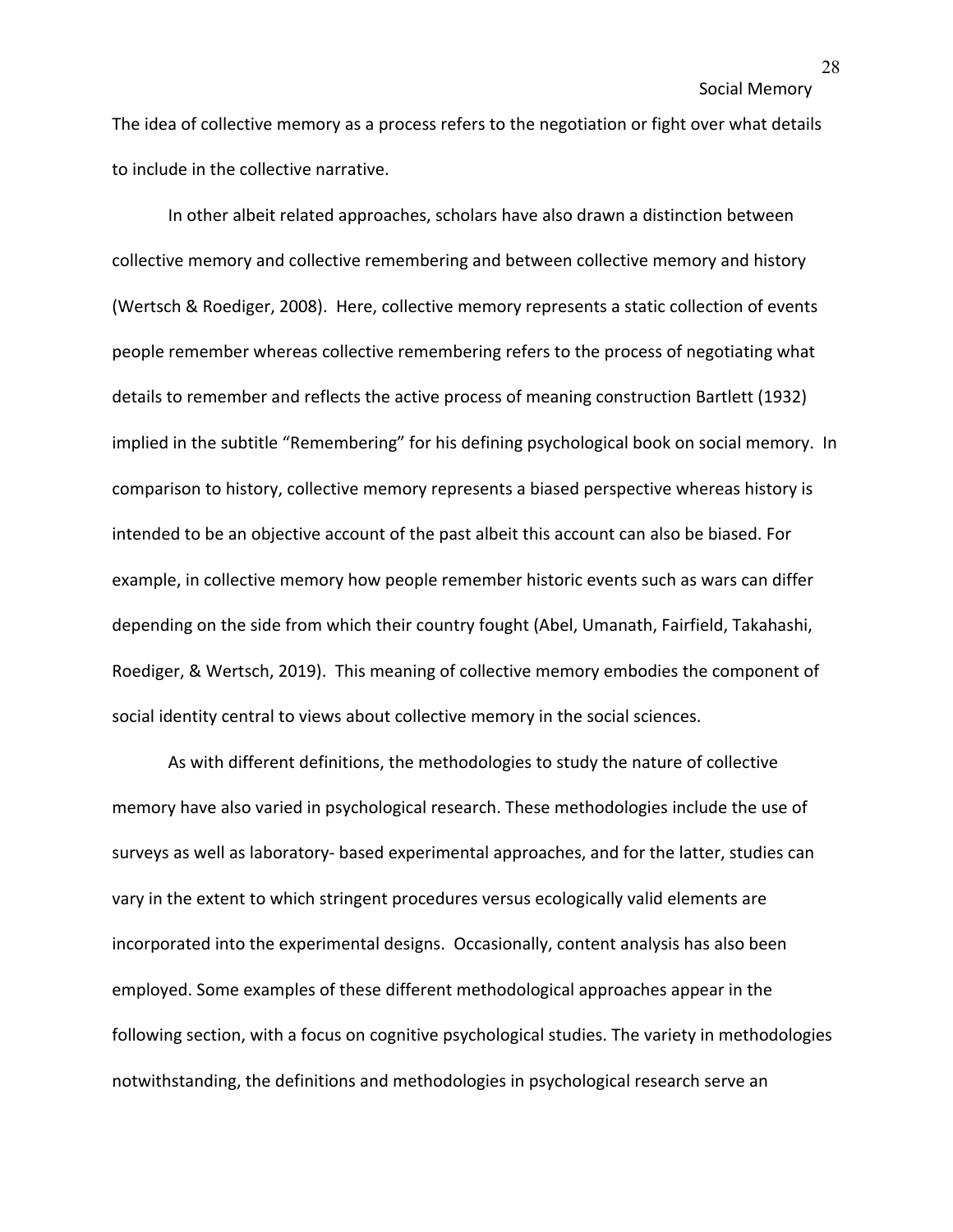overarching goal that all these approaches share which is to ask the following questions from a psychological perspective - how are collective memories formed, altered, or forgotten (Hirst & Manier, 2008)?

As we consider some examples of collective memory research in this section, it is worth emphasizing that much as the relationship I outlined in the previous section between principles of individual memory and their operations in the process of collaborative remembering, several notable examples illustrate the connections between individual memory phenomena and collective memory phenomena.

*Collective memory for historical events*. Here, studies can be considered from a perspective of how collective memories reported by respondents reflect group identity. Recent studies using surveys show that people exhibit narcissism at a collective level just as they show egocentrism in individual memory. Drawing upon the well documented findings of egocentrism (e.g., Gilovich, Medvec, & Savitsky, 2000; Kelley & Jacoby, 1996; L. Ross, Greene, & House, 1977) which is "failing to see the world from someone else's perspective" (Putnam, Ross, Soter, & Roediger, 2018, Page 2), Putnam et al. asked 2898 U.S. participants questions about their state's contributions to national history ("In terms of percentage, what do you think was your home state's contribution to the history of the United States?"; also see, Churchill, Yamashiro, & Roediger, 2019). The aggregate estimate for contributions made by one's own state exceeded 900%, suggesting a narcissistic bias, where greater availability of information about one's own state compared to other states likely drove up the estimates. Overestimation about contributions to world events can be also seen in considering the contributions of one's country. From 35 countries, 6185 students answered questions about their country's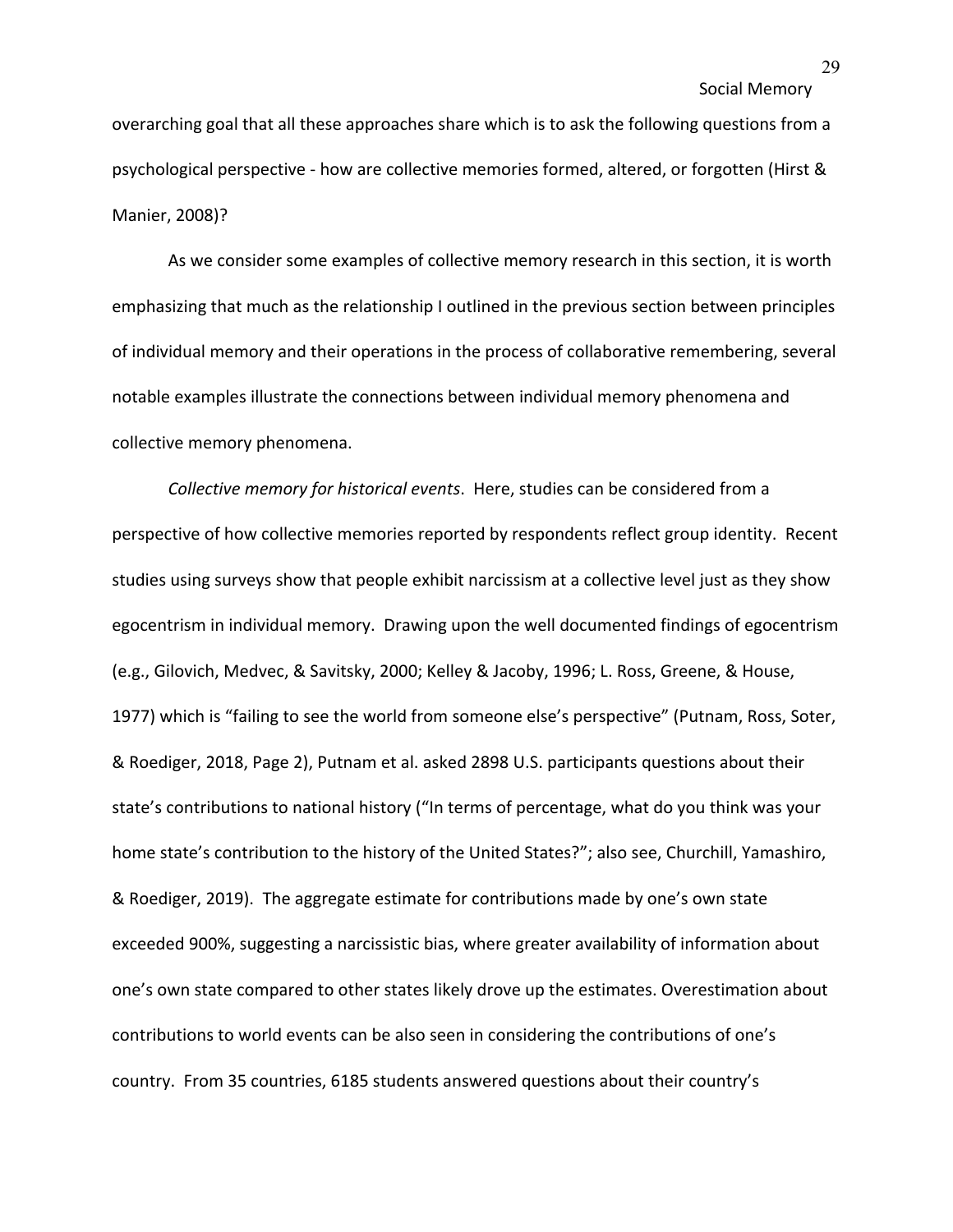contributions to world events in general ("What contribution do you think the country you are living in has made to world history?"; Zaromb, Liu, Paez, Hanke, Putnam, & Roediger, 2018). Participants reported estimates about their country's contributions to world events that together exceeded a thousand percent (1156%). Such ethnocentricity was also evident when 1338 respondents from 11 different countries answered a specific question, regarding their country's contributions to World War II, with the estimates of contributions reported by participants from Allied countries totaling 309% and from Axis countries 140% (Roediger, Abel, Umanath, Shaffer, Fairfield, Takahashi, & Wertsch, 2019). Differences in how nations perceive their own roles and the outcomes of world events seem to drive the percentages that participants report as their country's contributions. In other words, ethnocentric biases can drive the differences in the national narratives about a nation's identity, losses, and victories. These narratives are important for shaping the collective memories people report and for the differences in these reports across countries for the same world events.

*Collective memory across generations*. Another approach where memory psychologists have used survey and interview methods to probe collective memory has focused on asking people from different generations about their memories for details about wars. Here, participants were asked to report details that they personally experienced or learned from older generations, textbooks, or general sources. These studies show that collective memories can differ for personally experienced versus historically learned memories. When older and young adults in the U.S. recalled details about the Civil War, World War II, and the Iraq war (Zaromb, et al., 2014), their memories for the details differed. For example, young adults in general showed more consensus in their recall of details than older adults, whereas older adults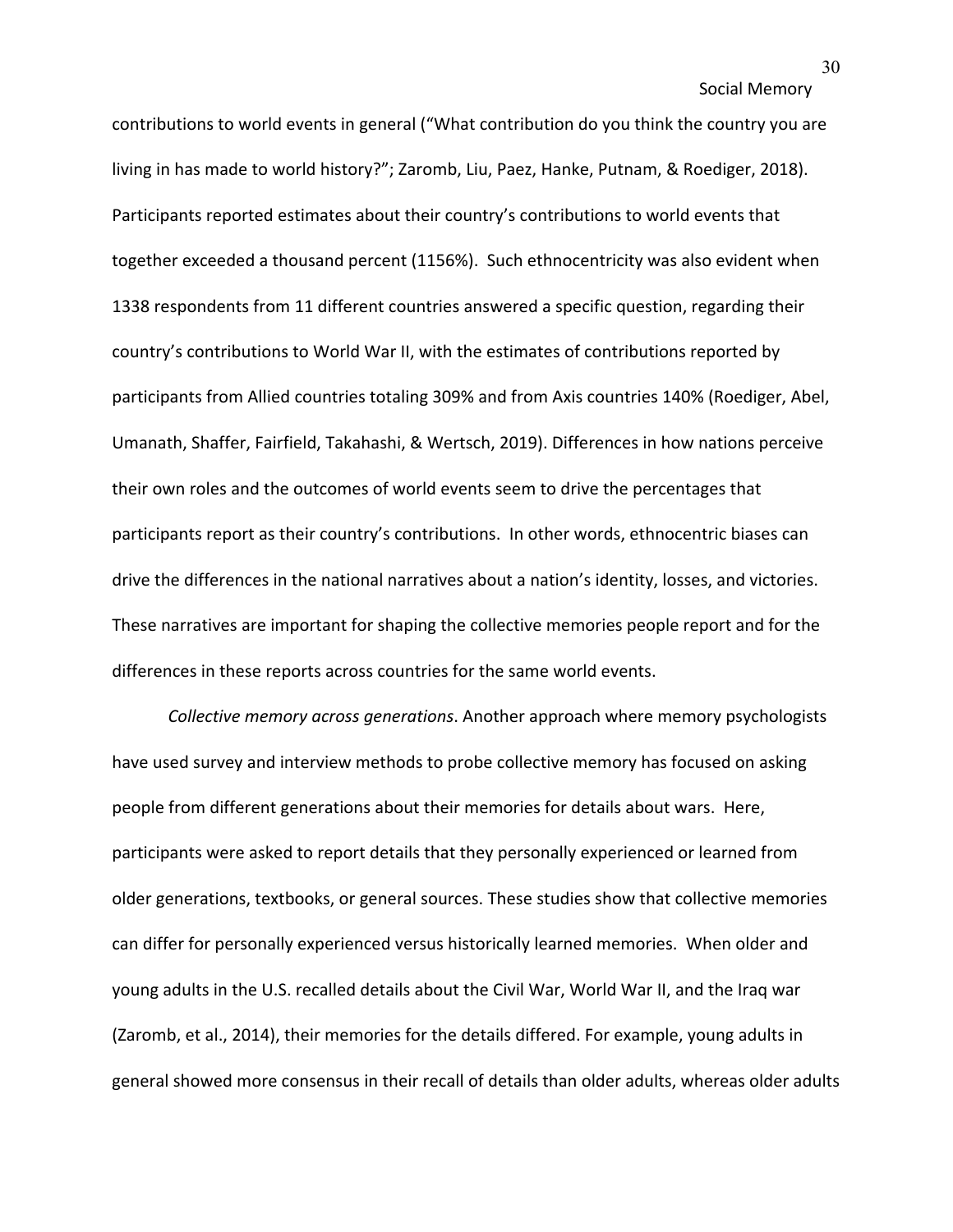recalled more extended events of longer durations than young adults. In another study, three generations from five French-speaking Belgian families were interviewed for their memories of World War II and their responses were coded (Stone, van der Haegen, Luminet, & Hirst, 2014). The oldest generation who lived through the war told more personally relevant memories than national memories, but the transmission of such memories was limited across generations and middle and younger generations primarily recalled nationally relevant memories. Together, these studies suggest that collective memories retain personal details for those who experienced events but are semantic in nature for those who learn about these events through secondary sources. In broad strokes, these patterns correspond to considerations in individual memory research about how specific episodic memories change to semantic memories or knowledge with the passage of time.

*Collective memories that exhibit principles of individual memory*. As briefly noted earlier, people collectively exhibit a serial position curve in their recall of the names of U.S. Presidents in much the same way they recall a list of words presented to them in laboratory experiments. In this study, across the waves of data collected in 1974, 1991, 2009, and 2014 participants exhibited a serial positive curve in the recall of the Presidents' names such that they recalled the first few Presidents and the most recent Presidents better than those who held office in between (Roediger & DeSoto, 2014). The exception to this pattern was Abraham Lincoln's name, which was frequently recalled despite the fact that he took office somewhere in the middle of this time period stretching from the first President George Washington to Barack Obama. As the authors noted, the high level of recall for Lincoln's name also exhibits a wellknown individual memory phenomenon, namely the von Restoff effect, where a distinctive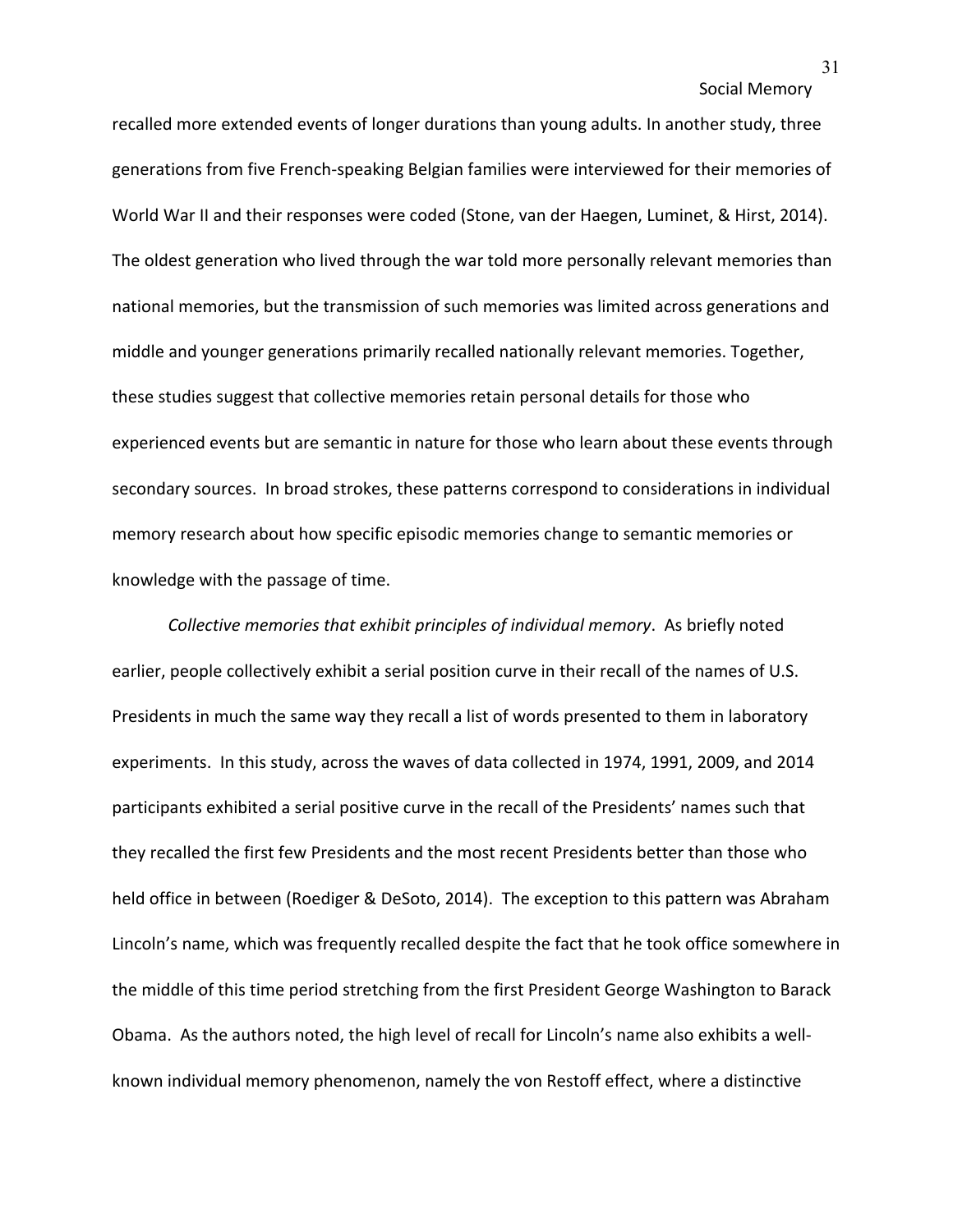item produces an isolation effect in recall and increases its recall (von Restorff, 1933). Furthermore, recall of the Presidents' names in these data also showed the same power function of forgetting as that observed for word recall in laboratory experiments (Wixted & Ebbesen, 1991).

**Emergence of collective memory: A cognitive experimental perspective.** As noted earlier, in the social sciences the concept of collective memory has strong roots in its service to group identity. Cognitive experimental research has instead focused largely on uncovering the processes that give rise to shared memory representations. Here, the concept of collective memory does not make a reference to identity. In these studies, the groups are typically constructed in the context of the experiment and are usually composed of strangers working together to remember information they studied in the experimental setting. The concept of collective memory is tested in terms of shared, overlapping memories among the members of a group, where it is computed with items that all group members recalled in their postcollaborative individual reports and sometimes also includes items that all group members failed to report afterwards (e.g., Barber, Rajaram, & Fox, 2012; Choi, et al., 2014; Congleton and Rajaram, 2014; Luhmann and Rajaram, 2015; Stone, Coman, Brown, Koppel, & Hirst, 2014; Yamashiro and Hirst, 2014).

Laboratory experiments to study the mechanisms of collective memory. The artificial setting of the laboratory and the use of word or picture stimuli in many of these experiments seem far removed from the live notions of collective memory for real-life and large-scale events. But the former approach also has major advantages. It allows us to identify the mechanisms by which collective memories emerge and the process by which collaboration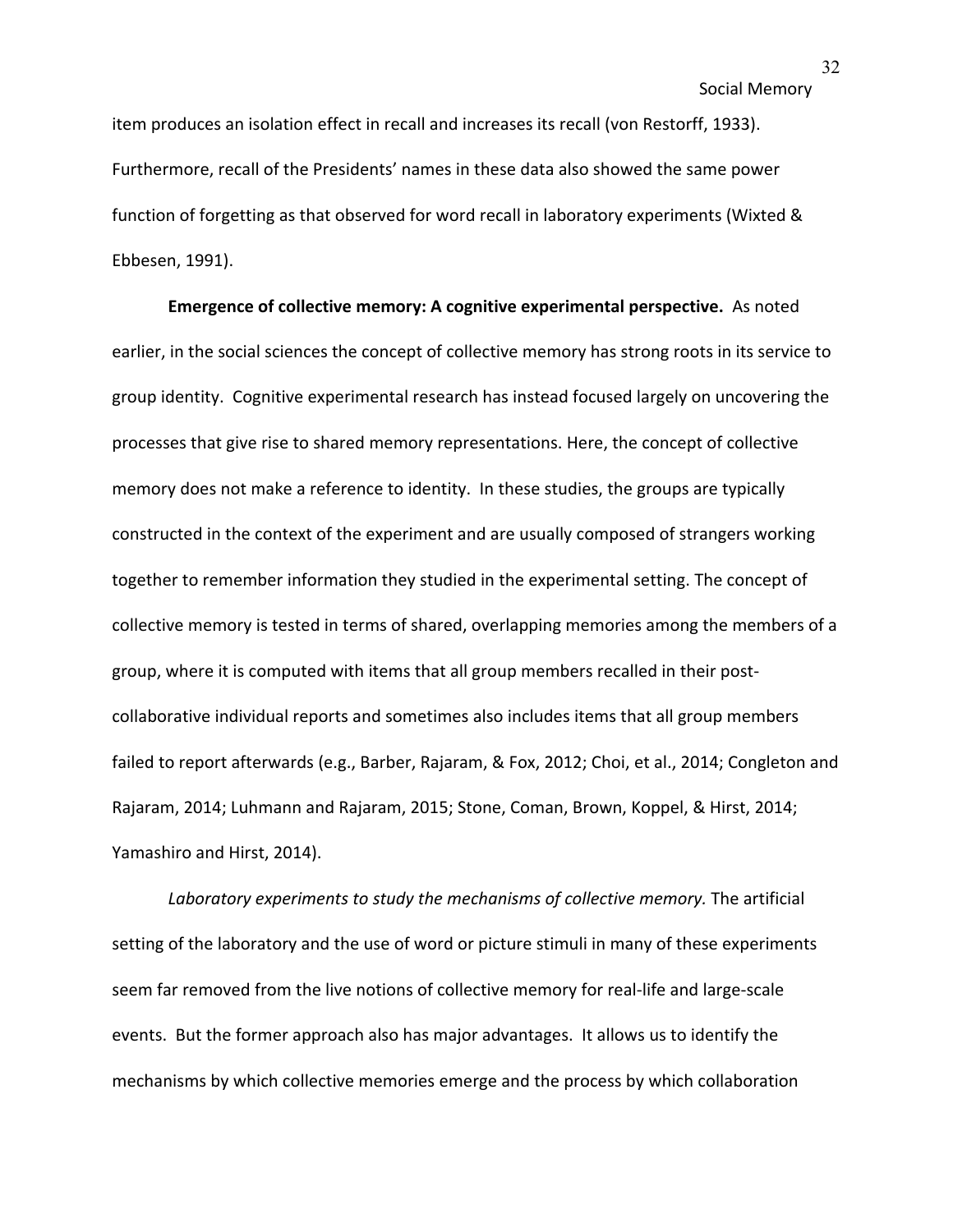reshapes the content and structure of memory (Congleton & Rajaram, 2014; Weldon & Bellinger, 1997). Also, as Tulving (1983) noted: ''words to the memory researcher are what fruit flies are to the geneticist: a convenient medium through which the phenomena and processes of interest can be explored and elucidated. . . words are of no more intrinsic interest to the student of memory than *Drosophila* are to a scientist probing the mechanisms of heredity'' (Tulving, 1983, p. 146). As one example, categorized word lists, that is, word lists consisting of multiple exemplars (apple, grape, kiwi, banana, car, bicycle, scooter, truck, etc.) from a few categories allow us to examine how the recall of these words is organized, and how collaboration may change this organization through the process of re-exposure, error pruning, cross-cueing and so on. Such experiments provide insights into the ways in which more naturalistic information comes to be shared and organized similarly in memory.

 The *integrative cognitive framework* displayed in Figure 2 offers a systematic approach to identify and organize multiple cognitive processes that operate during collaborative remembering and shape and reshape collective memory. We have elaborated on this approach in other writings to pinpoint how targeted empirical tests can map the contributions of various collaboration conditions (e.g., see Figures 4 and 5) to the activation of these cognitive processes and explain the emergence of collective memory (Rajaram, 2011; Rajaram & Maswood, 2018; Rajaram & Pereira-Pasarin, 2010). For example, when participants collaborate to recall information, re-exposure facilitates members to acquire others' memories that they had themselves forgotten, thus increasing the similarities in the items that are collectively remembered. Social contagion of errors can transmit erroneous details across all group members and increase collective false memory. Retrieval disruption and retrieval inhibition can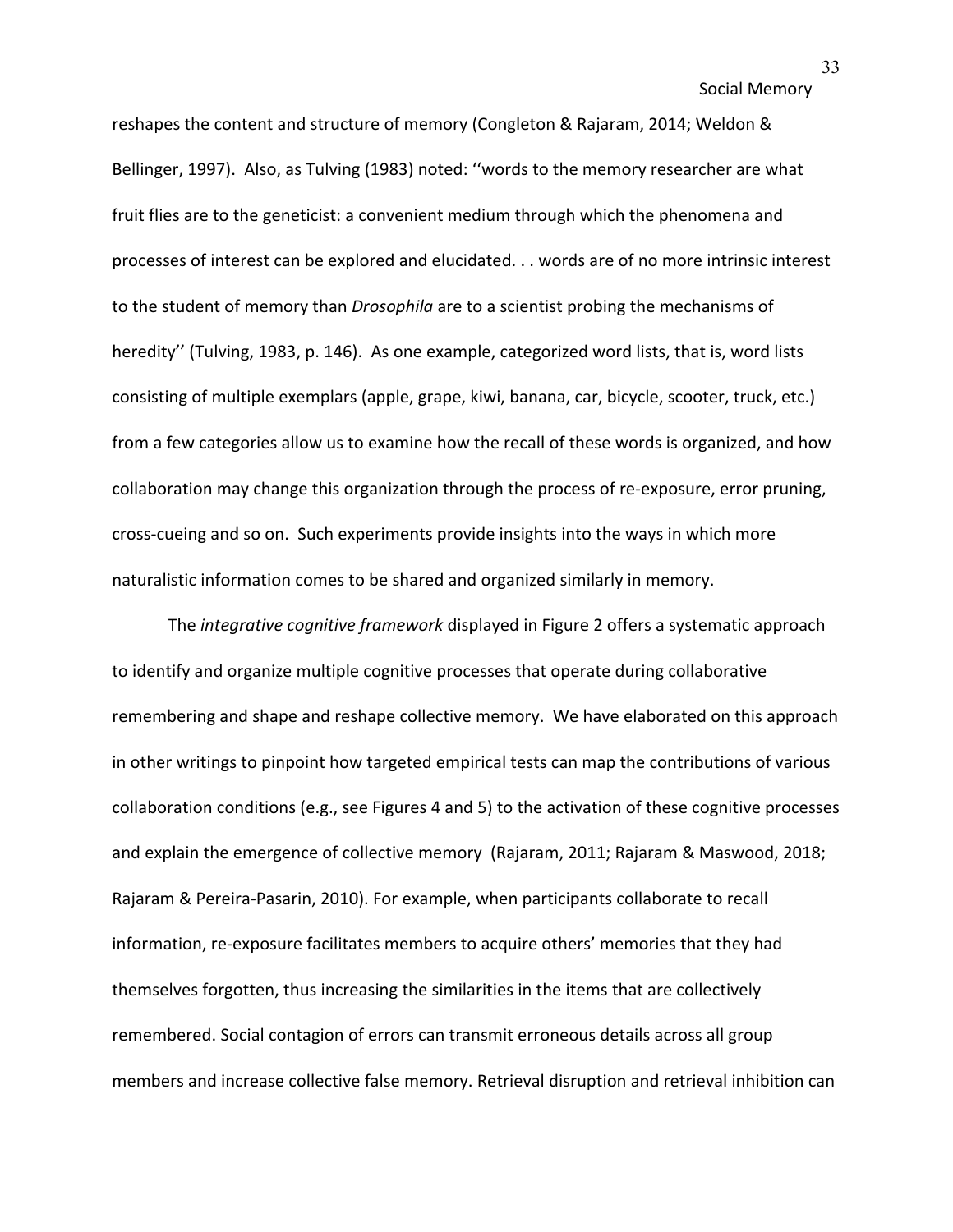diminish later recall of details that were not produced during collaboration by any group member, thus increasing the similarities in the items that are collectively forgotten. Error pruning can similarly eliminate information from later recall to homogenize the memory content across group members. In this context, experimental evidence shows that when people repeatedly collaborate with the same group members, their collective memories become increasingly similar compared to collaborating with different group members across the same number of collaboration opportunities (Choi et al., 2014), thereby demonstrating how basic cognitive processes can shed light on the emergence of echo chambers in conversations (see Marsh & Rajaram, 2019).

*The structure of collective memory.* The question here is whether collaborative recall leads to overlap only in the content of the group members' memories as shown in studies described thus far, or does collaborative recall also begin to create overlap in the way group members organize their memories? In an earlier section on collaborative remembering, I summarized evidence showing that participants exhibited a different retrieval organization in individual recall following their participation in collaborative recall. This outcome shows that collaborative recall engenders deeper changes in one's memory by changing the structure of memory, rather than changing only the contents of memory.

I also described earlier how the basic cognitive processes outlined in the integrative cognitive framework (Figure 2) provide a roadmap for understanding how each group member begins to develop a new version of the recall content after participating in collaborative recall. This set of cognitive processes, including in particular the process of retrieval disruption and inhibition, also contribute to how there can develop greater alignment across group members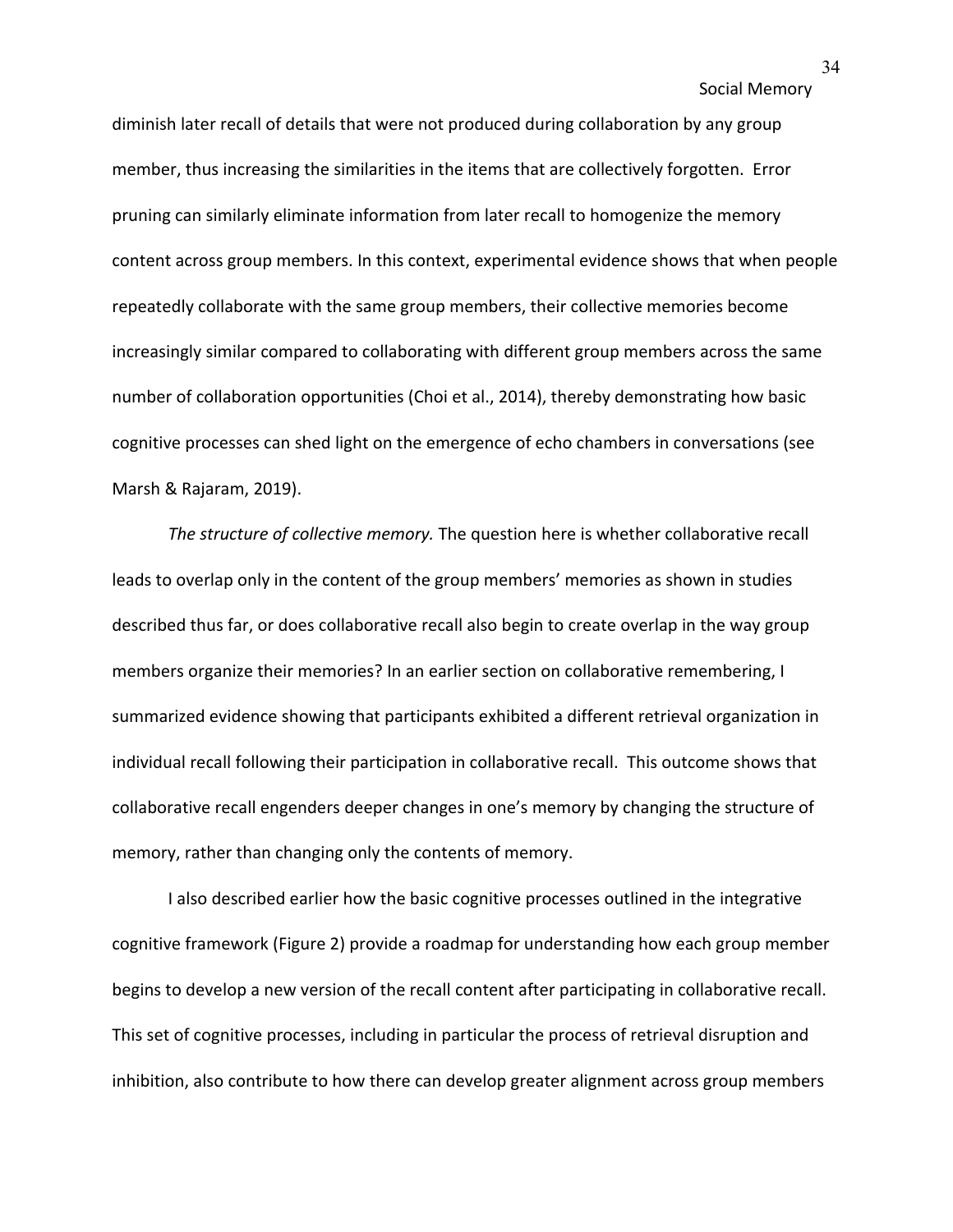for the way in which they organize this memory content. If this reasoning is correct, later recall would be guided less by one's own organization of study material and more by the group-level organization following collaborative recall. Across a series of studies, we have found support for this idea. For example, a single collaborative recall opportunity increases the overlap in retrieval organization compared to no collaboration, and repeated collaborative recall opportunities with same group partners increases the shared retrieval organization even more (see Figure 4, Column, Multiple Collaborations; Blumen & Rajaram, 2008; Choi et al., 2014; Congleton & Rajaram, 2014.) Furthermore, we observed that as the size of the collaborative inhibition effect increased, indicating greater disruption of the individual-level retrieval organization, the shared retrieval organization also increased in the later individual recall outputs of those who previously collaborated (Congleton & Rajaram, 2014). In other words, collaborative recall has far-reaching downstream effects on the memory of the individuals who engage in it, providing insights into how collective memories develop.

## **Concluding Remarks**

Ebbinghaus (1885) and Bartlett (1932) provided two distinct approaches to study the nature of human memory. Ebbinghaus focused on pristine laboratory techniques that controlled for social influences and Bartlett emphasized a study of the social influences. At the same time, each acknowledged the importance of the other's focus. The confluence of these historical approaches has been particularly beneficial for the study of social memory from a cognitive perspective. As the examples of research reviewed in this chapter illustrate, a study of collaborative remembering and collective memory has important implications for understanding how memories transmit and coalesce among social connections. A study of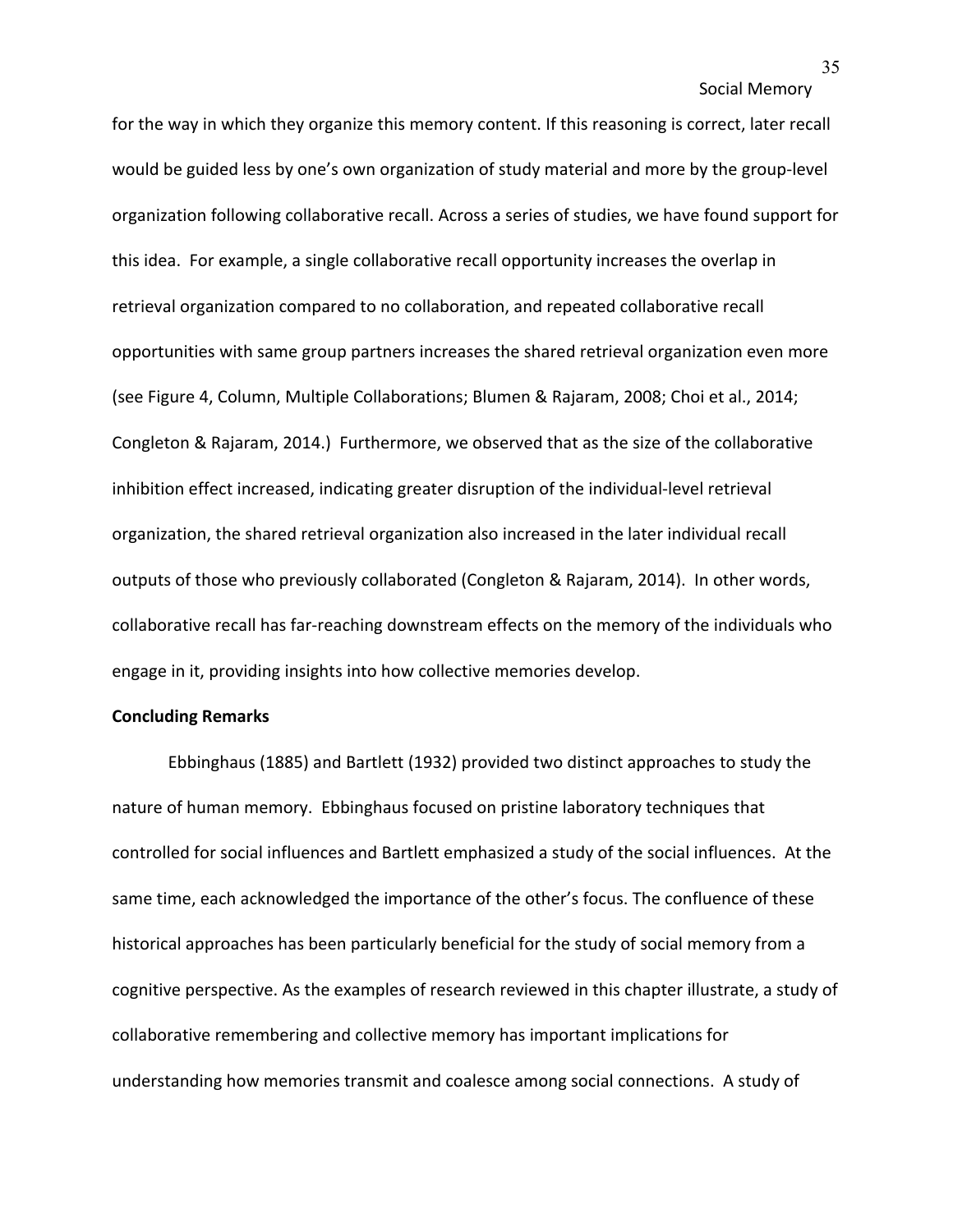cognitive processes shows how memory disruption in social settings can lower group recall, but also have cascading influences for promoting collective memories. Collaboration can increase or decrease memory errors and a systematic experimental analysis allows students of memory to predict when these influences may occur. These findings about memory accuracy and errors have important implications for educational settings where group study practices are prevalent and in legal settings where eyewitness testimony can be pivotal. Researchers have also used survey tools to probe the recall of historical events by large numbers of participants and the role of collective narcissism in shaping this recall. With respect to clinical implications, early evidence suggests that collaborative remembering can confer benefits of emotion regulation and can serve to provide scaffolding in aging, where memory decline is common. Finally, in an era of rapidly expanding platforms of electronic social media a study of how false and true memories spread across social connections has important implications for understanding how users learn and transmit information.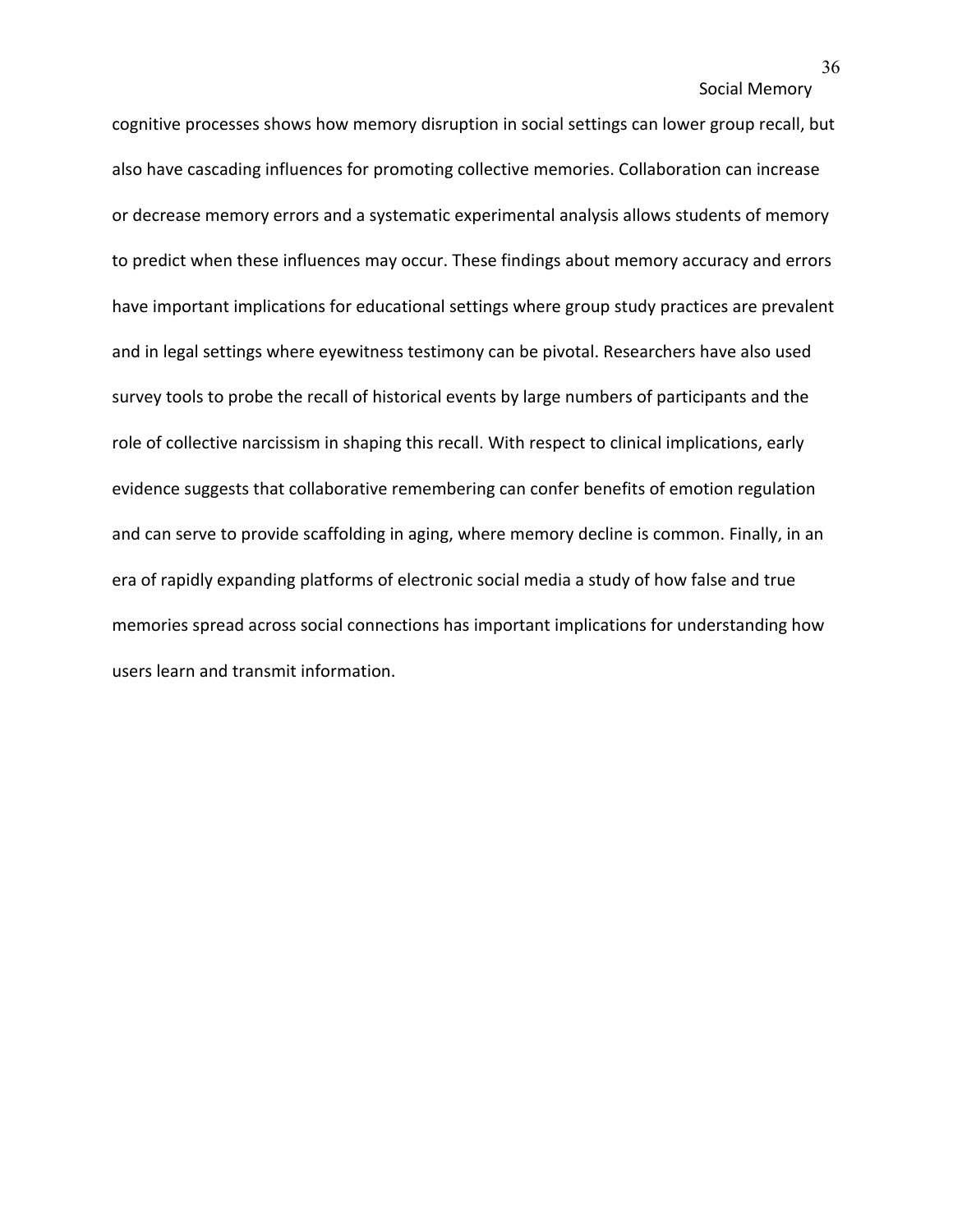#### References

- Abel, M., & Roediger III, H. L. (2018). The testing effect in a social setting: Does retrieval practice benefit a listener? *Journal of experimental psychology: Applied*, *24*(3), 347.
- Abel, M., Umanath, S., Fairfield, B., Takahashi, M., Roediger III, H. L., & Wertsch, J. V. (2019). Collective Memories across 11 Nations for World War II: Similarities and Differences Regarding the Most Important Events. *Journal of Applied Research in Memory and Cognition*.
- Anderson, M.C., Bjork, R.A., & Bjork, E.L. (1994). Remembering can cause forgetting: Retrieval dynamics in long-term memory. *Journal of Experimental Psychology: Learning, Memory, & Cognition, 20*, 1063-1087.
- Andersson, J. (2001). Net effect of memory collaboration: How is collaboration affected by factors such as friendship, gender and age?. *Scandinavian Journal of Psychology*, *42*(4), 367-375.
- Andersson, J., & Rönnberg, J. (1995). Recall suffers from collaboration: Joint recall effects of friendship and task complexity. *Applied Cognitive Psychology, 9*(3), 199-211.
- Andersson, J. & Ronnberg, J. (1996) Collaboration and memory: Effects of dyadic retrieval on different memory tasks. *Applied Cognitive Psychology, 10*(2)*,* 171-181.
- Assmann, A. (1999). *Errinnerungsräume. Formen und Wandlungen des kulturellen Gedächtnisses*, Munchen: Beck.
- Assmann, J. (1995). Ancient Egyptian antijudaism: A case of distorted memory. *Memory distortion: How minds, brains, and societies reconstruct the past*, 365-376.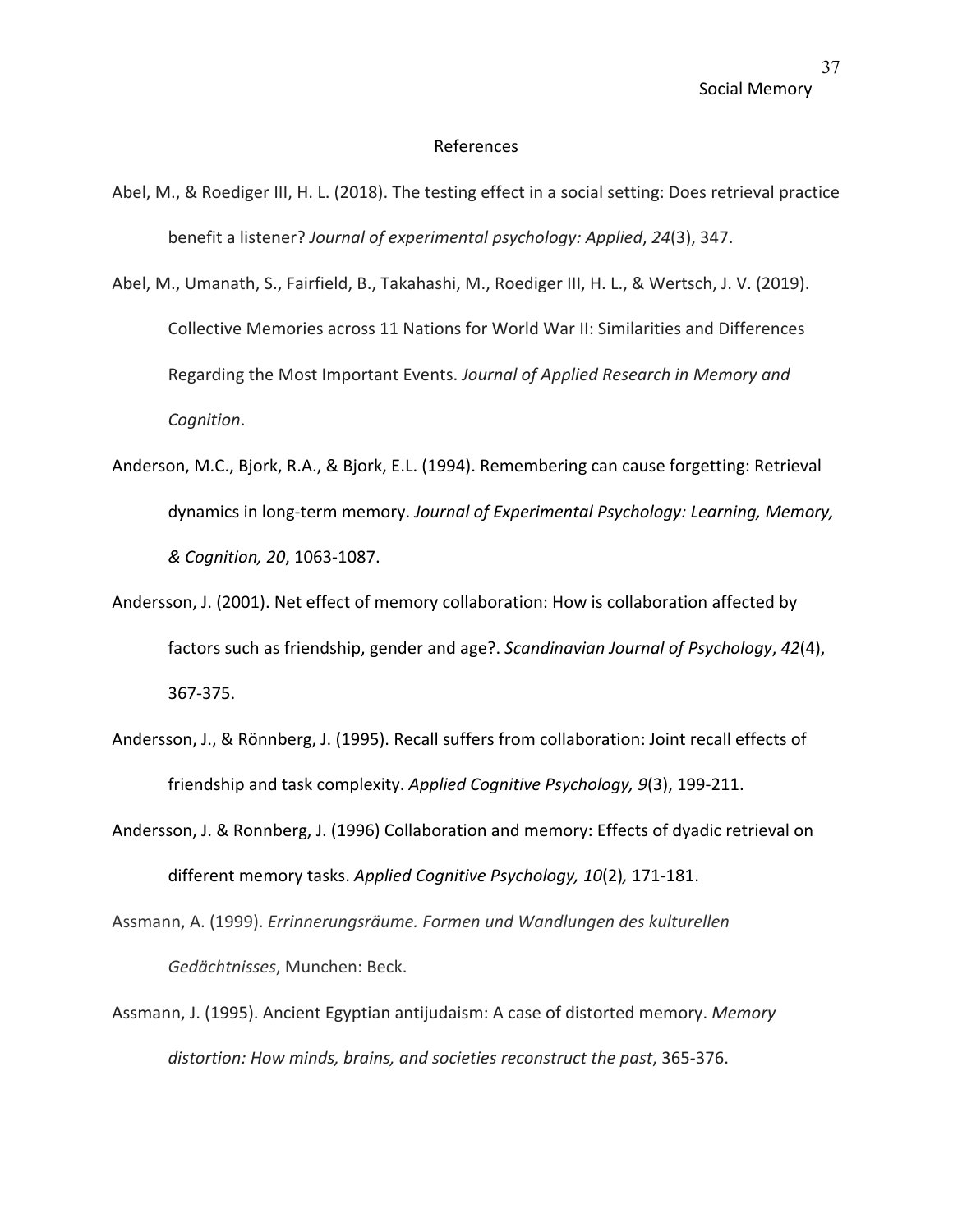- Barber, S.J., Castrellon, J., Opitz, P., & Mather, M. (2017). Younger and older adults collaborative recall of shared and unshared emotional pictures. Memory & Cognition, 45, 716-730.
- Barber, S. J., Harris, C. B., & Rajaram, S. (2015). Why two heads apart are better than two heads together: Multiple mechanisms underlie the collaborative inhibition effect in memory. *Journal of Experimental Psychology: Learning, Memory, and Cognition, 41*(2), 559-566.
- Barber, S. J., Rajaram, S., & Fox, E. B. (2012a). Learning and remembering with others: The key role of retrieval in shaping group recall and collective memory. *Social Cognition, 30*(1)*,*  121-132.
- Bartlett, F. C. (1932). *Remembering: A study in experimental and social psychology.* New York, NY: Cambridge University Press.
- Basden, B. H., Basden, D. R., Bryner, S., & Thomas, R. L. (1997). A comparison of group and individual remembering: Does collaboration disrupt retrieval strategies? *Journal of Experimental Psychology: Learning, Memory, and Cognition*, *23*(5), 1176-1189.
- Basden, B. H., Basden, D. R., & Henry, S. (2000). Costs and benefits of collaborative remembering. *Applied Cognitive Psychology*, *14*(6), 497-507.
- Basden, B. H., Basden, D. R., & Reysen, M. B. (2002). Transmitting false memories in social groups. *The American Journal of Psychology*, *115*(2), 211-231.
- Berger, J. (2011), "Arousal Increases Social Transmission of Information," Psychological Science, 22, 891-893.
- Berger, J., & Milkman, K. L. (2012). What makes online content viral? *Journal of Marketing Research, 49*(2), 192-205.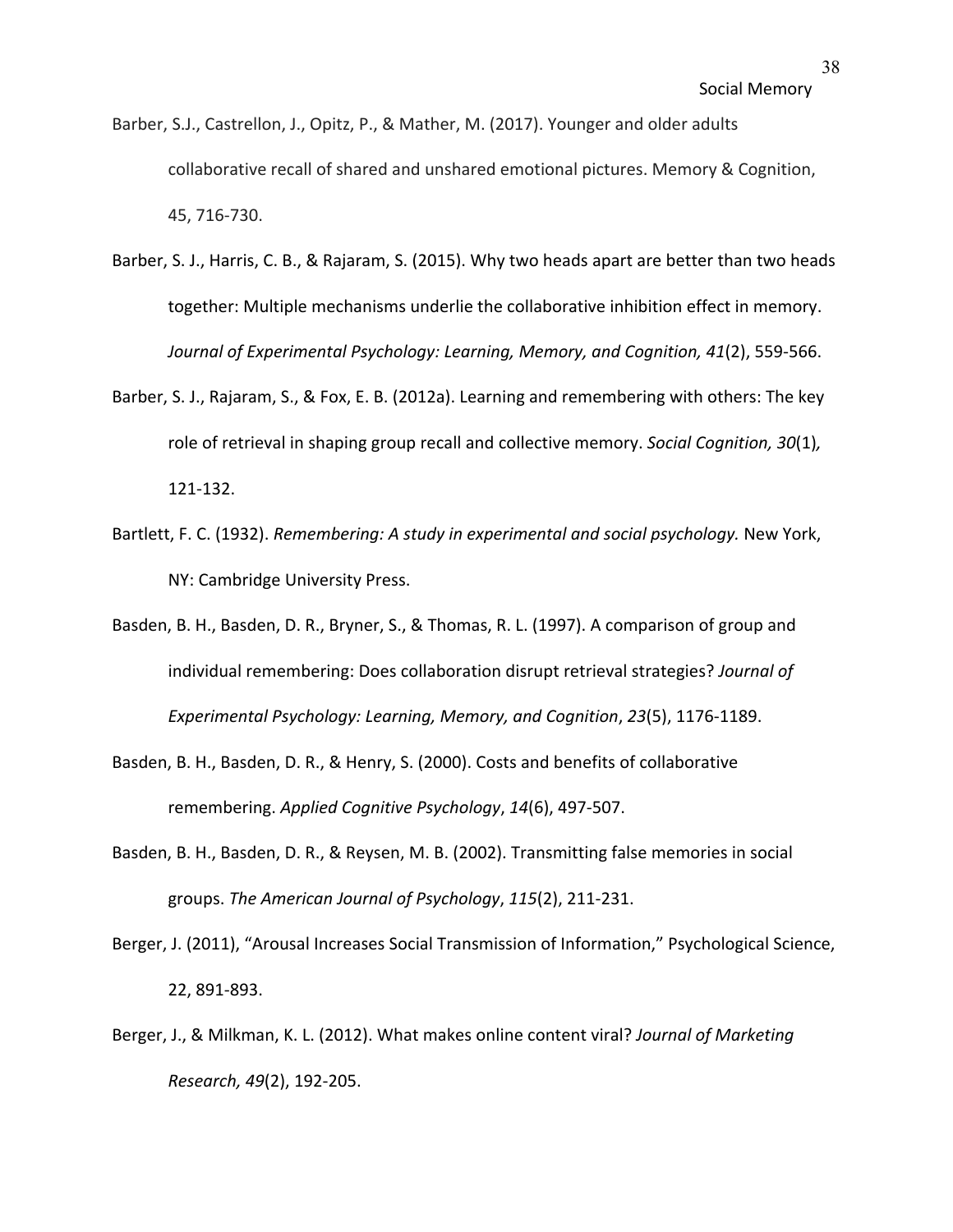- Blumen, H. M., & Rajaram, S. (2008). Influence of re-exposure and retrieval disruption during group collaboration on later individual recall. *Memory*, *16*(3), 231-244.
- Blumen, H. M., & Rajaram, S. (2009). Effects of repeated collaborative retrieval on individual memory vary as a function of recall versus recognition tasks. *Memory*, *17*(8), 840-846.
- Blumen, H. M., Rajaram, S., & Henkel, L. (2013a). The applied value of collaborative memory research in aging: Behavioral and neural considerations. *Journal of Applied Research in Memory and Cognition, 2*(2), 107-117.
- Blumen, H. M., Rajaram, S., & Henkel, L. (2013b). The applied value of collaborative memory research in aging: Considerations for broadening the scope. *Journal of Applied Research in Memory and Cognition, 2*(2), 133-135.
- Blumen, H. M., & Stern, Y. (2011). Short-term and long-term collaboration benefits on individual recall in younger and older adults. Memory and Cognition, 39(1), 147–154.
- Bousfield, W. A. (1953). The occurrence of clustering in the recall of randomly arranged associates. *The Journal of General Psychology*, *49*(2), 229-240.
- Brod, G., Lindenberger, U., Wagner, A. D., & Shing, Y. L. (2016). Knowledge acquisition during exam preparation improves memory and modulates memory formation. *Journal of Neuroscience*, *36*(31), 8103-8111.

Buchanan, T. (2007). Retrieval of emotional memories. *Psychological Bulletin, 133*, 761-779.

Choi, H. Y., Blumen, H. M., Congleton, A. R., & Rajaram, S. (2014). The role of group configuration in the social transmission of memory: Evidence from identical and reconfigured groups. *Journal of Cognitive Psychology, 26*(1), 65-80.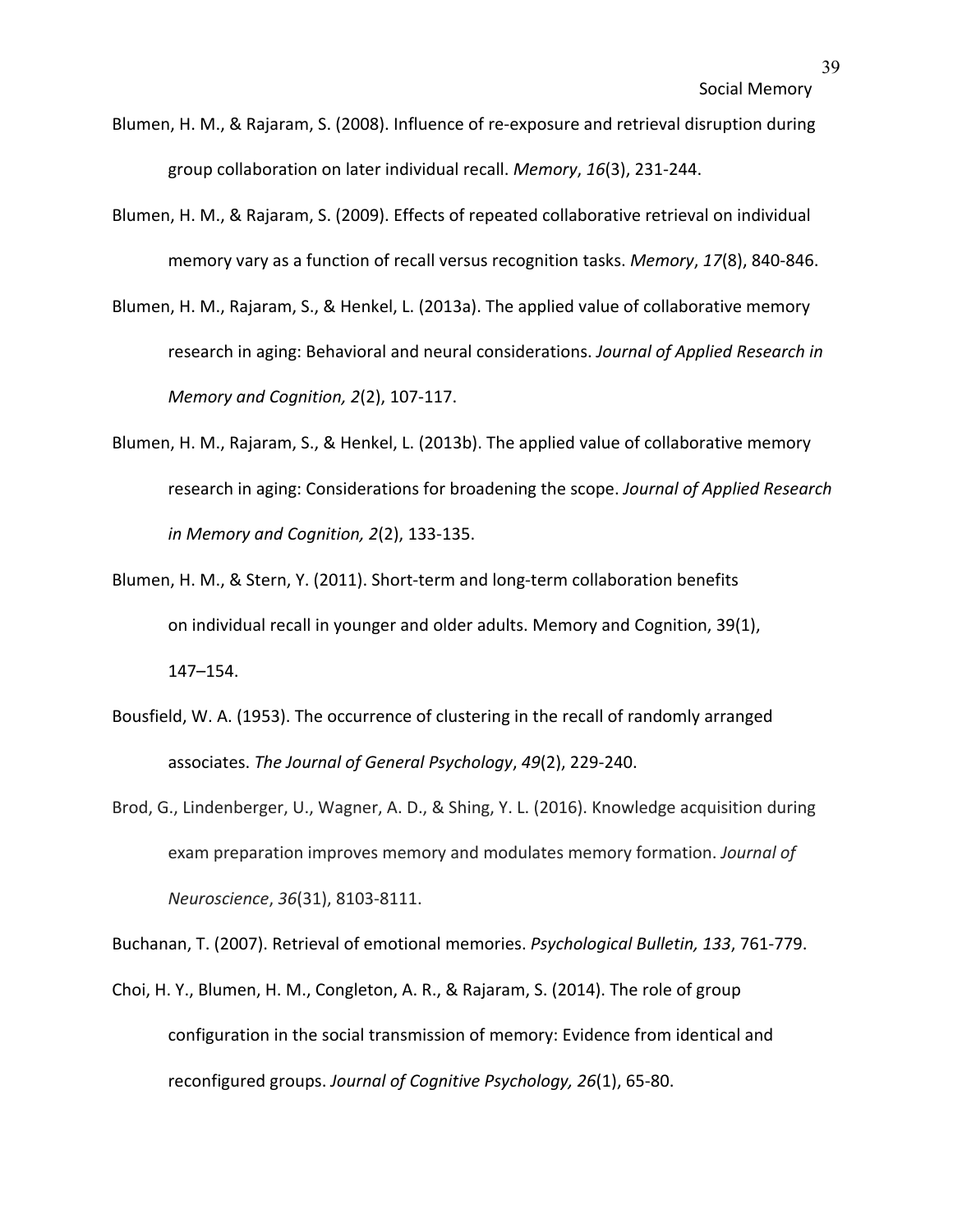- Choi, H. Y., Kensinger, E. A., & Rajaram, S. (2017). Mnemonic transmission, social contagion, and emergence of collective memory: Influence of emotional valence, group structure, and information distribution. *Journal of Experimental Psychology: General, 146*(9), 1247- 1265.
- Christakis, N. A., & Fowler, J. H. (2007). The spread of obesity in a large social network over 32 years. *New England Journal of Medicine, 357*(4), 370-379.
- Christakis, N. A., & Fowler, J. H. (2008). The collective dynamics of smoking in a large social network. *New England Journal of Medicine, 358*(21), 2249-2258.

Cialdini, R. B. (2001). *Influence: Science and practice* (4th ed.). Boston, MA: Allyn and Bacon.

- Churchill, L., Yamashiro, J. K., & Roediger III, H. L. (2019). Moralized memory: binding values predict inflated estimates of the group's historical influence. *Memory*, 1-11.
- Clark, S. E., Hori, A., Putnam, A., & Martin, T. P. (2000). Group collaboration in recognition memory. *Journal of Experimental Psychology: Learning, Memory, and Cognition*, *26*(6), 1578-1588.
- Coman, A., Momennejad, I., Drach, R.D., & Gean, A. (2016). Mnemonic convergence in social networks: The emergent properties of cognition at a collective level. Proceedings of the National Academy of Sciences of the United States of America, 113, 8171-8176.
- Congleton, A. R., & Rajaram, S. (2011). The influence of learning methods on collaboration: Prior repeated retrieval enhances retrieval organization, abolishes collaborative inhibition, and promotes post-collaborative memory. *Journal of Experimental Psychology: General, 140*(4), 535-551.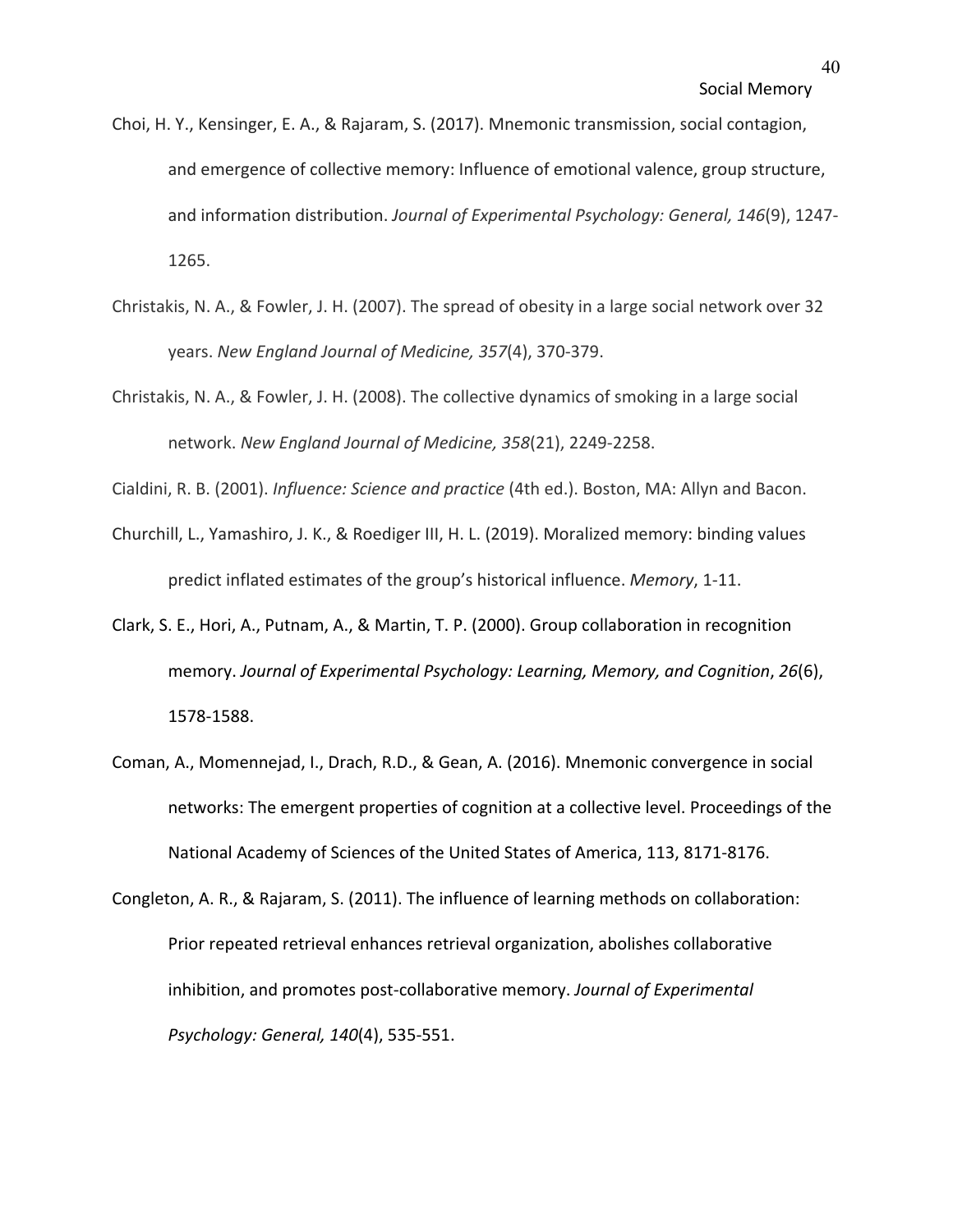- Congleton, A. R., & Rajaram, S. (2012). The origin of the interaction between learning method and delay in the testing effect: The role of processing and retrieval organization. *Memory & Cognition, 40,* 528– 539.
- Congleton, A. R., & Rajaram, S. (2014). Collaboration changes both the content and the structure of memory: Building the architecture of shared representations. *Journal of Experimental Psychology: General*, *143*(4), 1570-1584.
- Craik, F. I. M., & Lockhart, R. S. (1972). Levels of processing: A framework for memory research. *Journal of Verbal Learning and Verbal Behavior*, 11, 671– 684.
- Crowder, R.G. (1976). *Principles of learning and memory.* Hillsdale, NJ Erlbaum: Psychology Press.
- Crowder, R. G. (1976). *Principles of learning and memory.* Oxford, England: Erlbaum.
- Cuc, A., Koppel, J., & Hirst, W. (2007). Silence is not golden: A case for socially shared retrieval-induced forgetting. *Psychological Science*, *18*(8), 727-733.
- Davis, S.D., & Meade, M.L. (2013). Both young and older adults discount suggestions from older adults on a social memory test. *Psychonomic Bulletin & Review, 20, 760*-765.
- Deese, J. (1959). On the prediction of occurrence of particular verbal intrusions in immediate recall. *Journal of Experimental Psychology, 58*(1), 17-22.
- Deese, J., & Kaufman, R. A. (1957). Serial effects in recall of unorganized and sequentially organized verbal material. *Journal of experimental psychology*, *54*(3), 180.
- Dixon, R. A., & De Frias, C. M. (2007). Mild memory deficits differentially affect 6 year changes in compensatory strategy use. *Psychology and Aging, 22*(3), 632-638.

Ebbinghaus, H. (1885). *Uber das gedachinis*. Leipzig, Germany: Dunker & Humblot.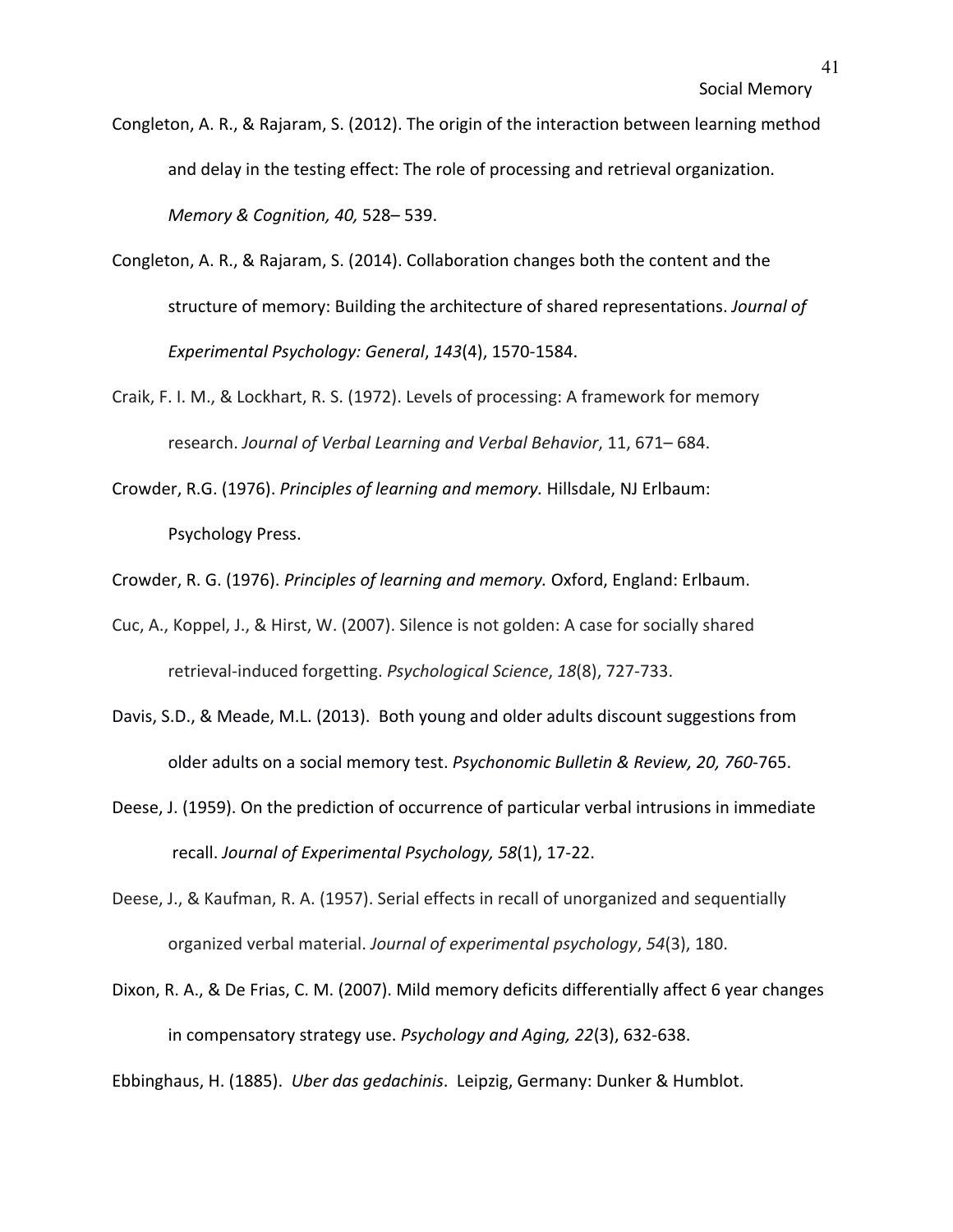- Finlay, F., Hitch, G. J., & Meudell, P. R. (2000). Mutual inhibition in collaborative recall: Evidence for a retrieval-based account. *Journal of Experimental Psychology: Learning, Memory, and Cognition, 26*(6)*,* 1556-1567.
- Fivush, R. & Wang, Q. (2005). Emotion talk in mother-child conversations of the shared past: The effects of culture, gender, and event valence. Journal of Cognition and Development, 6, 489-506.
- French, L., Garry, M., & Mori, K. (2008). You say tomato? Collaborative remembering leads to more false memories for intimate couples than for strangers. *Memory*, *16*(3), 262-273.
- Gabbert, F., Memon, A., & Allan, K. (2003). Memory conformity: Can eyewitnesses influence each other's memories for an event? *Applied Cognitive Psychology*, *17*(5), 533-543.
- Gabbert, F., Memon, A., Allan, K., & Wright, D. B. (2004). Say it to my face: Examining the effects of socially encountered misinformation. *Legal and Criminological Psychology, 9*(2), 215-227.
- Gates, A. I. (1917). Recitation as a factor in memorizing. *Archives of Psychology, 6,* 1–141.
- Gilovich, T., Medvec, V. H., & Savitsky, K. (2000). The spotlight effect in social judgment: An egocentric bias in estimates of the salience of one's own actions and appearance. *Journal of personality and social psychology*, *78*(2), 211.
- Halbwachs, M. (1980). *The collective memory. (La memoire collective.)* (F.J. Ditter, Jr., & V.Y. Ditter, Trans.). New York, NY: Harper Row. [Original work published 1950]
- Halbwachs, M. (1992). *On collective memory* (L. A. Coser, Ed. & Trans., with an introduction by L. A. Coser). Chicago: University of Chicago Press. (Original work published 1925).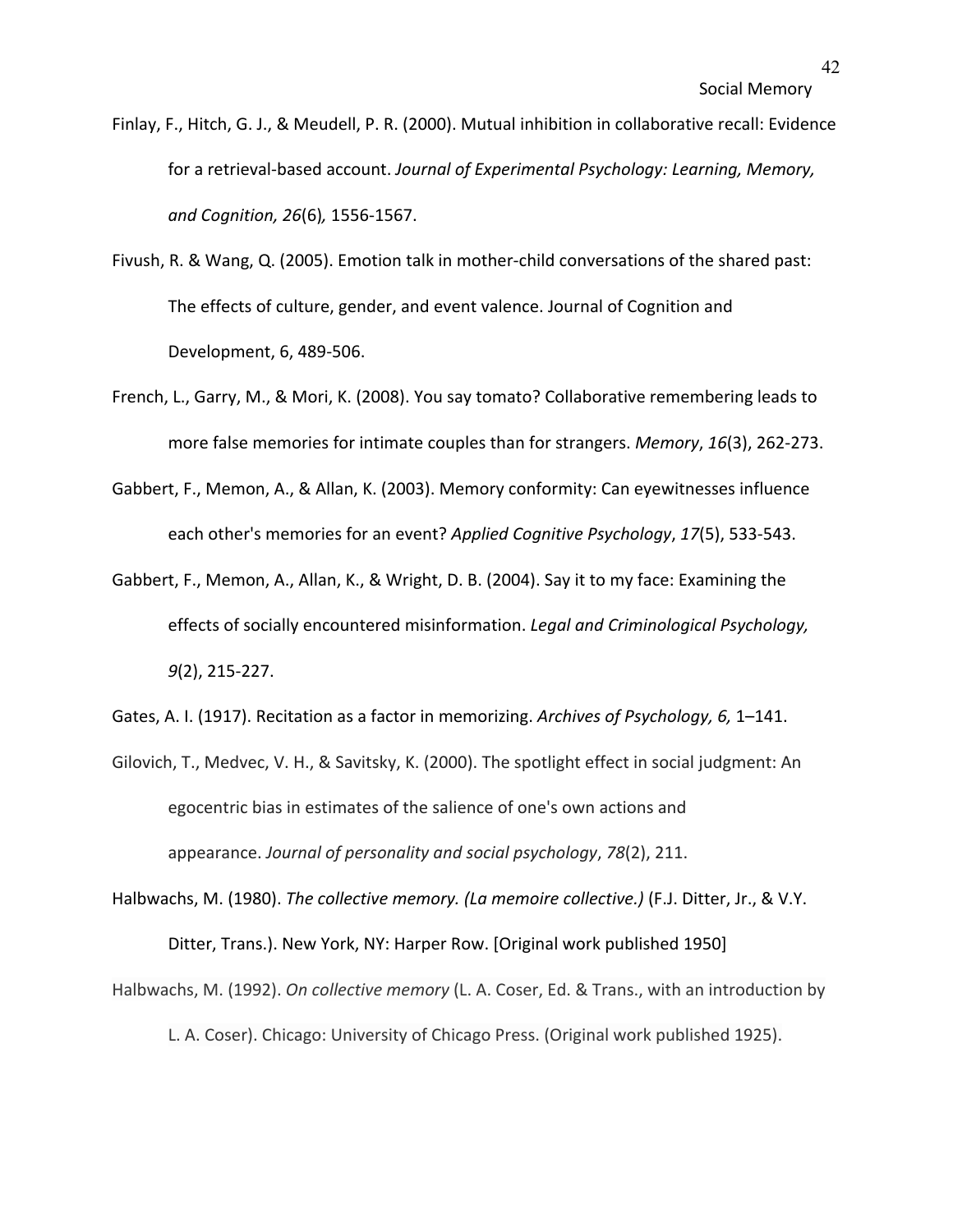- Hamann, S. (2001). Cognitive and neural mechanisms of emotional memory. *Trends in cognitive sciences*, *5*(9), 394-400.
- Harris, C. B., Barnier, A. J., & Sutton, J. (2012). Consensus collaboration enhances group and individual recall accuracy. *The Quarterly Journal of Experimental Psychology, 65*(1), 179- 194.
- Harris, C. B., Keil, P.G., Sutton, J., Barnier, A.J., & McIlwain, D.J.F. (2011) We Remember, We Forget: Collaborative Remembering in Older Couples. *Discourse Processes, 48:4,* 267- 303.
- Heath, C. (1996). Do people prefer to pass along good news or bad news? Valence and relevance of news as a predictor of transmission propensity. Organizational Behavior and Human Decision Processes, 68, 79–94.
- Henkel, L. A., & Rajaram, S. (2011). Collaborative Remembering in Older Adults: Age-Invariant Outcomes in the Context of Episodic Recall Deficits. *Psychology and Aging, 26*, 532-545.
- Hirst, W., & Manier, D. (2008). Towards a psychology of collective memory. *Memory*, *16*(3), 183-200.
- Huff, M. J., Davis, S. D., & Meade, M. L. (2013). The effects of initial testing on false recall and false recognition in the social contagion of memory paradigm. *Memory & Cognition*, *41*(6), 820-831.
- Johansson, O., Andersson, J., & Rönnberg, J. (2000). Do elderly couples have a better prospective memory than other elderly people when they collaborate? *Applied Cognitive Psychology*, *14*(2), 121-133.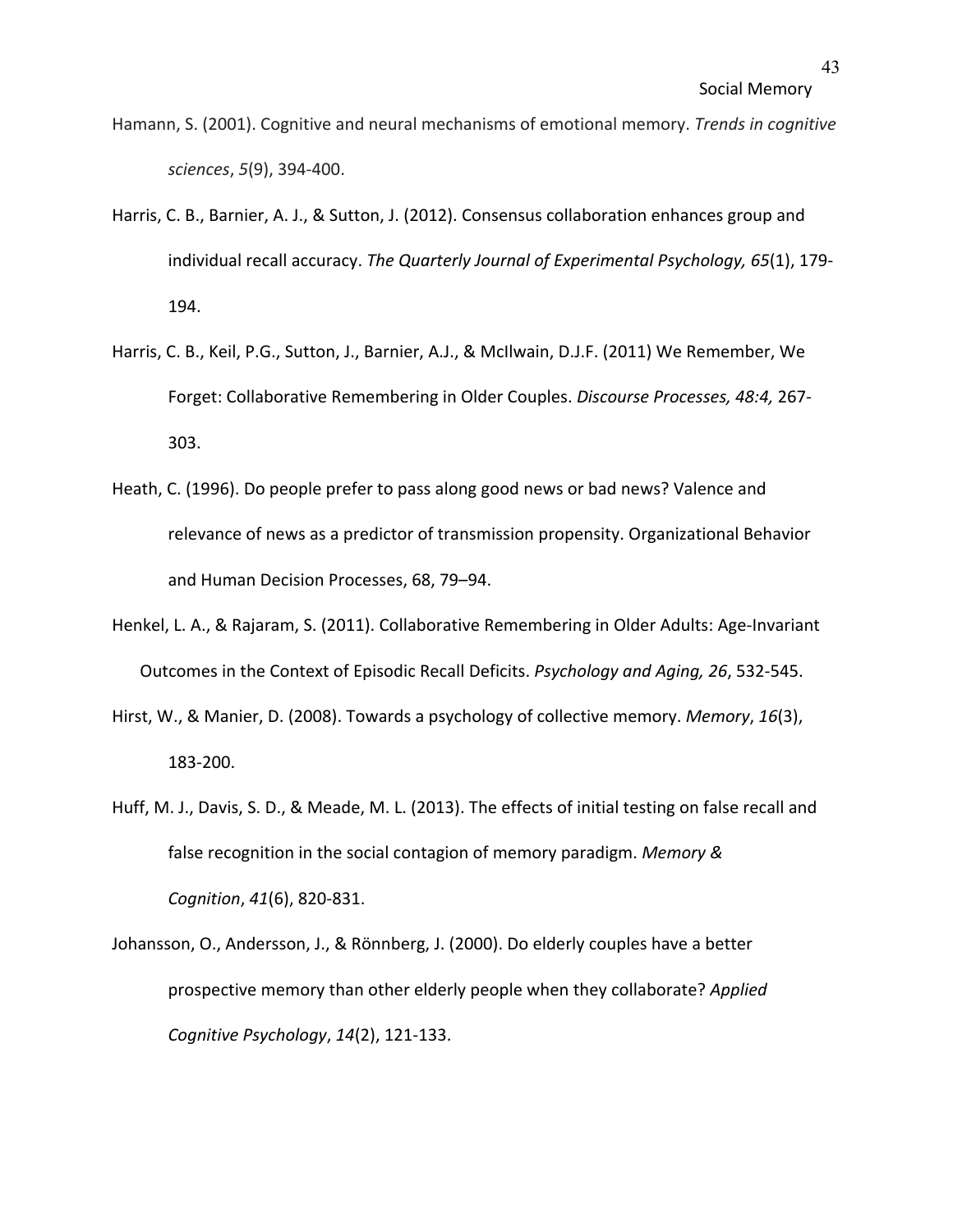- Johansson, N., Andersson, J. A. N., & Rönnberg, J. (2005). Compensating strategies in collaborative remembering in very old couples. *Scandinavian Journal of Psychology*, *46*(4), 349-359.
- Kelley, C. M., & Jacoby, L. L. (1996). Adult egocentrism: Subjective experience versus analytic bases for judgment. *Journal of Memory and language*, *35*(2), 157-175.
- Kensinger, E. A. (2007). Negative emotion enhances memory accuracy: Behavioral and neuroimaging evidence. *Current Directions in Psychological Science*, *16*(4), 213-218.
- Kensinger, E. A., Choi, H. Y., Murray, B. D., & Rajaram, S. (2016). How social interactions affect emotional memory accuracy: Evidence from collaborative retrieval and social contagion paradigms. *Memory & Cognition*, *44*(5), 706-716.
- Latane, B., Williams, K., & Harkins, S. (1979). Many hands make light the work: The causes and consequences of social loafing. *Journal of Personality and Social Psychology*, *37*, 822- 832.
- Leman, P.J., & Oldham, Z. (2005). Do children need to learn to collaborate? The effect of age and age differences on collaborative recall. *Cognitive Development, 20*, 33–48.
- Luhmann, C. C., & Rajaram, S. (2015). Memory transmission in small groups and large networks an agent-based model. *Psychological Science*, *26*(12)*,* 1909-1917*.*
- Luminet, O., Bouts, P., Delie, F., Manstead, A. S. R., & Rime, B. (2000). Social sharing of emotion following exposure to a negatively valenced situation. *Cognition & Emotion, 14* (5)*,* 661- 688.
- Manning, J. R., & Kahana, M. J. (2012). Interpreting semantic clustering effects in free recall. *Memory*, *20*(5), 511-517.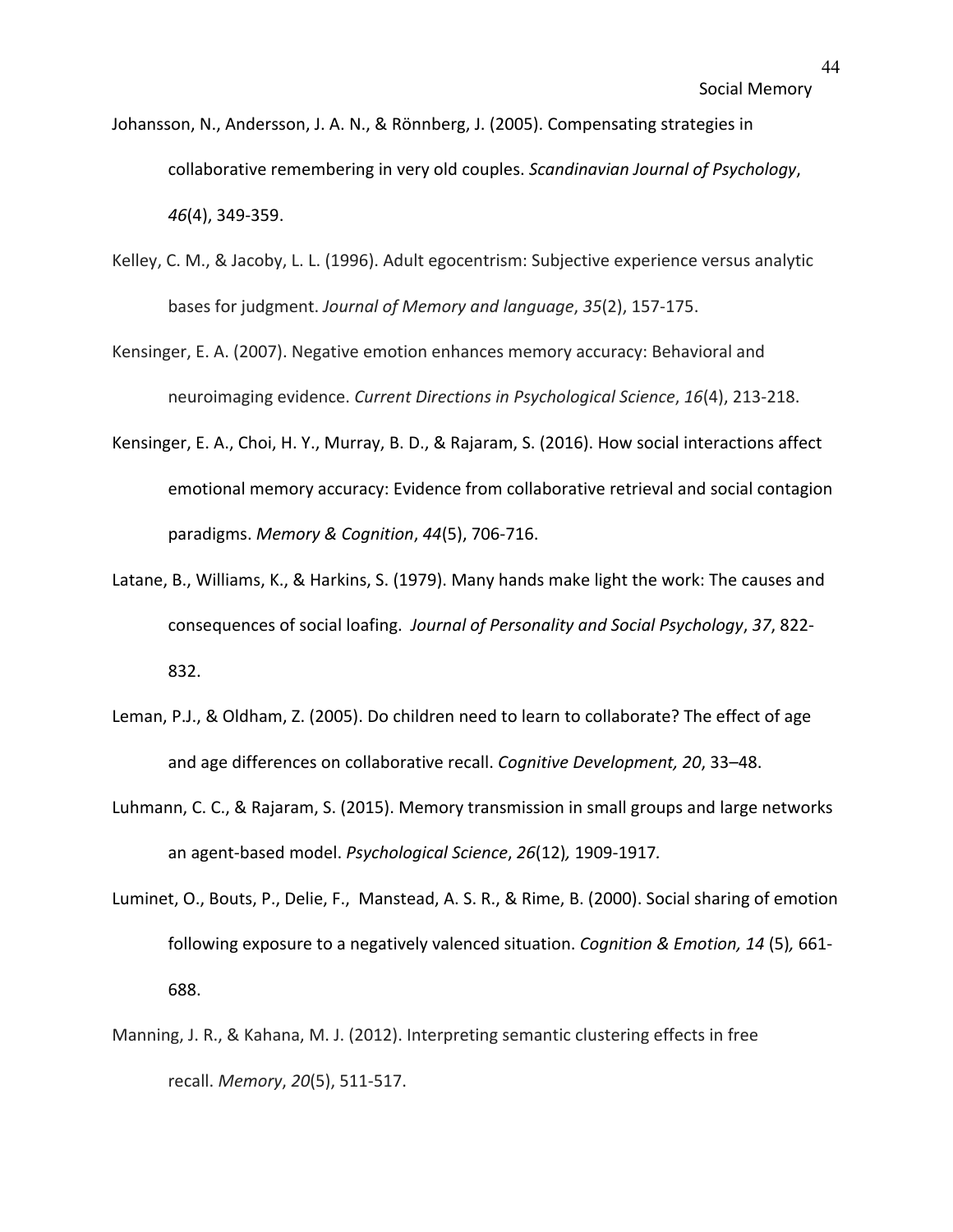- Marion, S. B., & Thorley, C. (2016). A meta-analytic review of collaborative inhibition and postcollaborative memory: Testing the predictions of the retrieval strategy disruption hypothesis*. Psychological Bulletin*, *142*(11)*,* 1141-1164.
- Maswood, R., & Rajaram, S. (2018). Social transmission of false memory in small groups and large networks. *Topics in cognitive science*.
- Maswood, R., Rasmussen, A. S., & Rajaram, S. (2019). Collaborative remembering of emotional autobiographical memories: Implications for emotion regulation and collective memory. *Journal of Experimental Psychology: General*, *148*(1), 65.
- Marsh, E.M., & Rajaram, S. (2019). The digital expansion of the mind: Implications of internet usage for memory and cognition. *Journal of Applied Research in Memory and Cognition,* 1-14.
- McNabb, J. C., & Meade, M. L. (2014). Correcting socially introduced false memories: The effect of re-study. *Journal of Applied Research in Memory and Cognition*, *3*(4), 287-292.
- Meade, M. L., Nokes, T. J., & Morrow, D. G. (2009). Expertise promotes facilitation on a collaborative memory task. *Memory, 17,* 39-48.
- Meade, M. L., & Roediger, H. L. (2002). Explorations in the social contagion of memory. *Memory & Cognition*, *30*(7), 995-1009.
- Meade, M. L., & Roediger, H. L. (2009). Age differences in collaborative memory: The role of retrieval manipulations. *Memory & Cognition, 37 (7)*, 962-975.
- Meudell, P. R. (1996). Remembering in a social context: experimental methods for the evaluation of collaborative recall. *Psychological research: Innovative methods and strategies*, 237-250.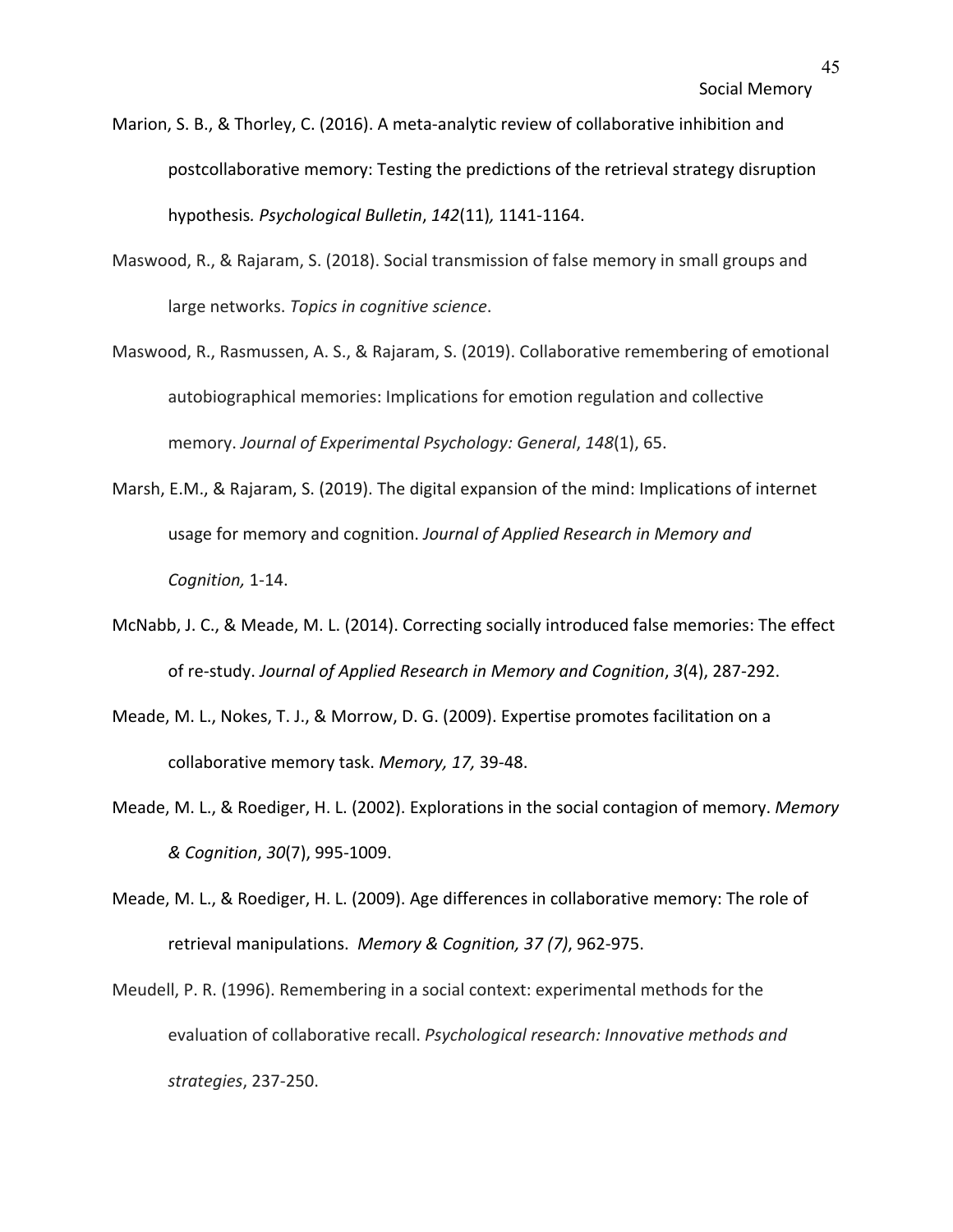- Meudell, P. R., Hitch, G. J., & Boyle, M. M. (1995). Collaboration in recall: Do pairs of people cross-cue each other to produce new memories? *Quarterly Journal of Experimental Psychology A: Human Experimental Psychology, 48*(1), 141-152.
- Meudell, P. R., Hitch, G. J. and Kirby, P. (1992). Are two heads better than one? *Experimental investigations of the social facilitation of memory. Applied Cognitive Psychology, 6,* 525- 543.
- Murdock Jr, B. B. (1962). The serial position effect of free recall. *Journal of experimental psychology*, *64*(5), 482.
- Numbers, K. T., Meade, M. L., & Perga, V. A. (2014). The influences of partner accuracy and partner memory ability on social false memories. *Memory & Cognition, 42*, 1225-1238.

Olick, J. K. (1999). Collective Memory: The two cultures. Sociological theory, 17(3), 333-348.

Paivio, A. (1971). Imagery and verbal processes. New York, NY: Holt, Rinheart & Winston.

- Pereira-Pasarin, L. P., & Rajaram, S. (2011). Study repetition and divided attention: Effects of encoding manipulations on collaborative inhibition in group recall. *Memory & Cognition, 39*(6)*,* 968-976.
- Polyn, S.M., Norman, K.A., & Kahana, M.J. (2009). A context maintenance and retrieval model of organizational processes in free recall. *Psychological review*, 116(1), 129-156.

Putnam, A. L., Ross, M. Q., Soter, L. K., & Roediger III, H. L. (2018). Collective narcissism: Americans exaggerate the role of their home state in appraising US history. *Psychological science*, *29*(9), 1414-1422.

Rajaram, S. (2011). Collaboration Both Hurts and Helps Memory: A Cognitive Perspective. *Current Directions in Psychological Science*, *20,* 76-81.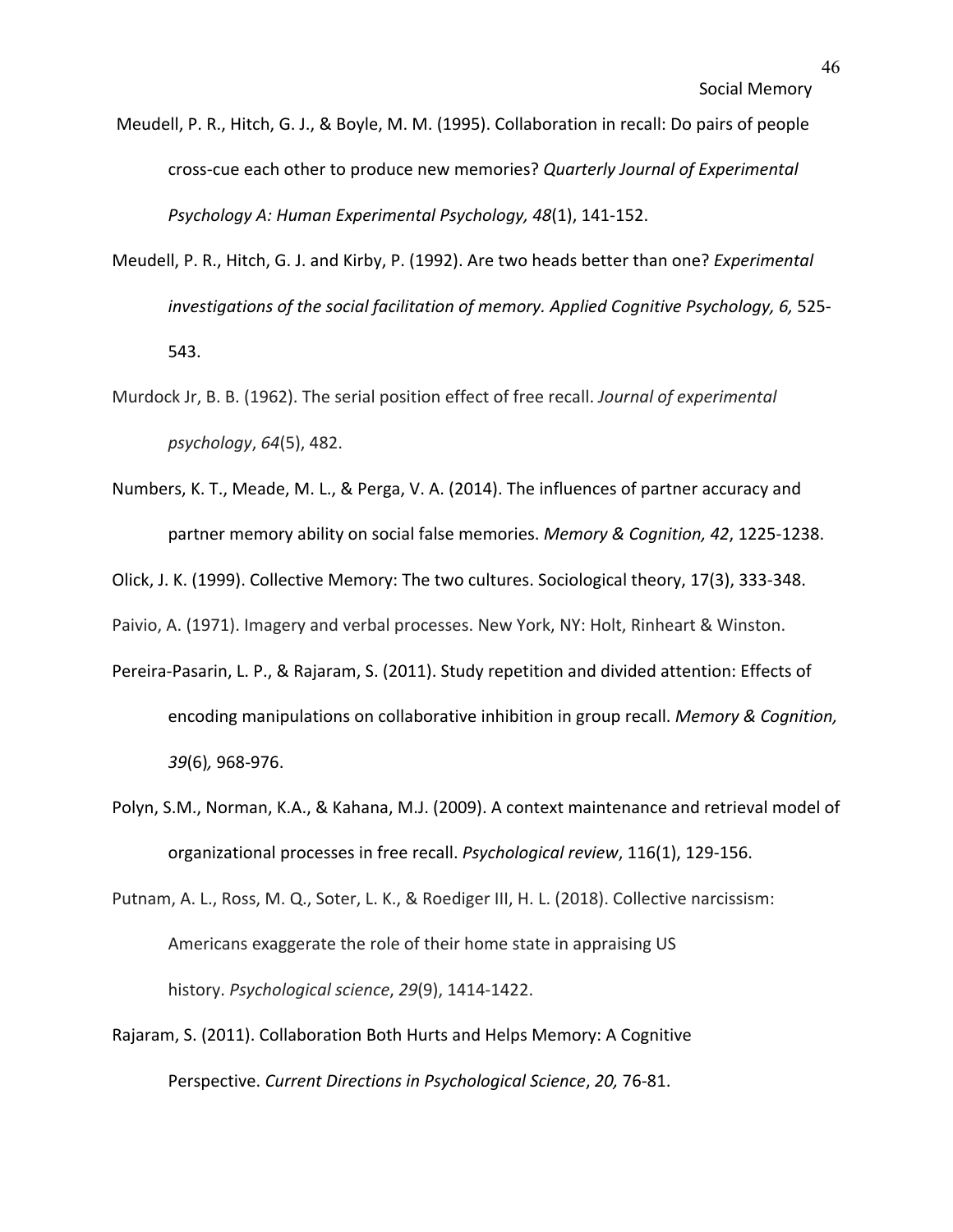Rajaram, S. (2017). Collaborative inhibition in group recall: Cognitive principles and implications. In M. Meade, A. Barnier, P. Van Bergen, C. Harris, & J. Sutton (Eds.), *Collaborative Remembering: How Remembering with Others Influences Memory*. Oxford University Press.

- Rajaram S., & Maswood R. (2018). Collaborative memory: A selective review of data and theory. In: J. H. Byrne (Ed.) *Learning and memory: A comprehensive reference*, 2e. Oxford: Elsevier.
- Rajaram, S., & Pereira-Pasarin, L. P. (2010). Collaborative memory: Cognitive research and theory. *Perspectives on Psychological Science, 5*(6), 649-663.
- Reysen, M. B. (2007). The effects of social pressure on false memories. *Memory & Cognition, 35,* 59-65.
- Rimé, B. (2007). The social sharing of emotion as an interface between individual and collective processes in the construction of emotional climates. *Journal of social issues*, *63*(2), 307- 322.
- Rimé, B. (2009). Emotion elicits the social sharing of emotion: Theory and empirical review. *Emotion Review, 1*(1), 60-85.
- Roediger, H. L., & Abel, M. (2015). Collective memory: A new arena of cognitive study. *Trends in Cognitive Sciences*, *19*(7), 359-361.
- Roediger, H. L., Abel, M., Umanath, S., Shaffer, R. A., Fairfield, B., Takahashi, M., & Wertsch, J. V. (2019). Competing national memories of World War II. *Proceedings of the National Academy of Sciences*, *116*(34), 16678-16686.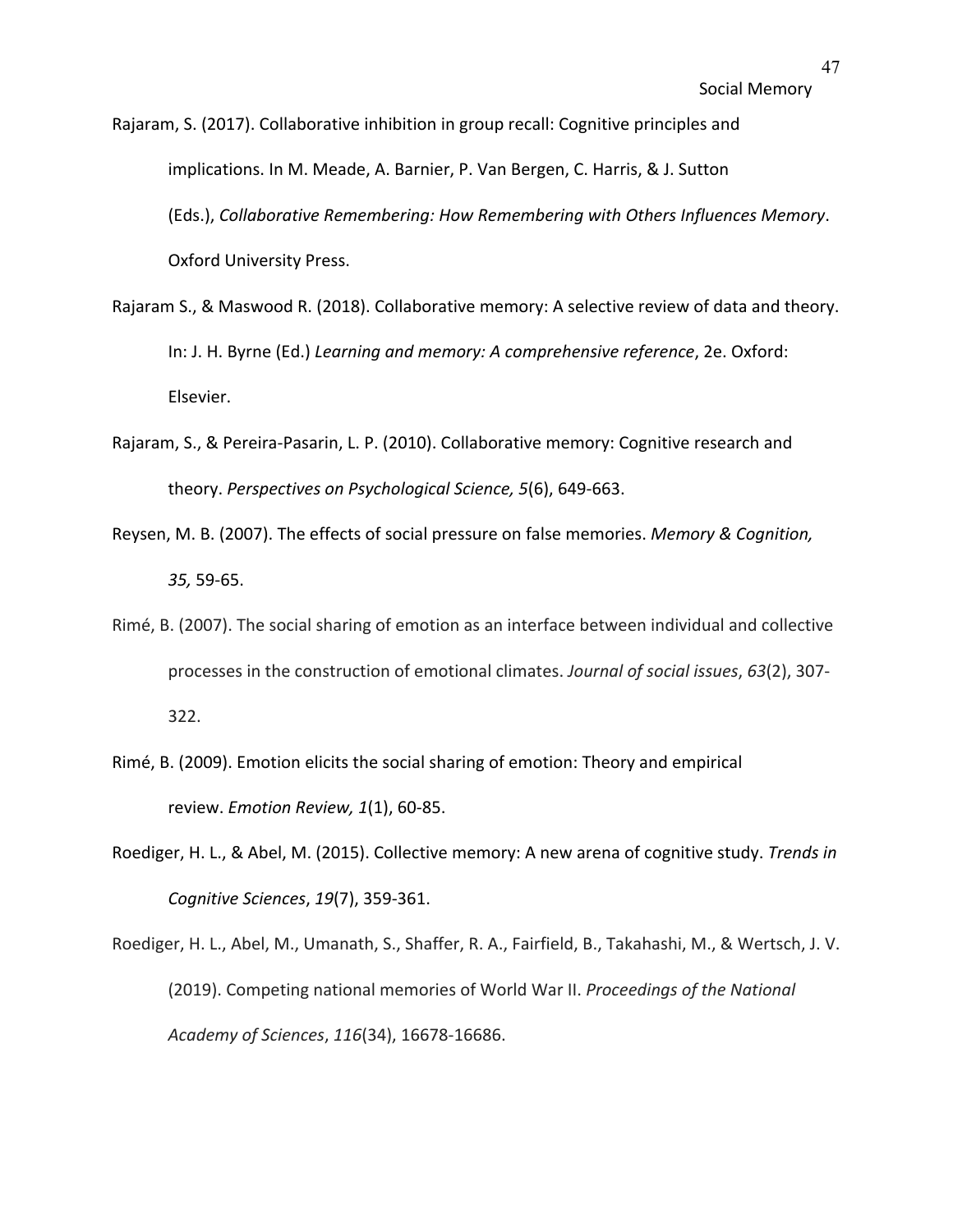- Roediger, H. L., & DeSoto, K. A. (2014). Forgetting the presidents. *Science*, *346*(6213), 1106- 1109.
- Roediger, H. L., & Karpicke, J. D. (2006a). The power of testing memory: Basic research and implications for educational practice. *Perspectives on Psychological Science, 1*(3), 181- 210.
- Roediger, H. L., & Karpicke, J. D. (2006b). Test-enhanced learning taking memory tests improves long-term retention. *Psychological Science, 17(3)*, 249-255.
- Roediger, H. L., & McDermott, K. B. (1995). Creating false memories: Remembering words not presented in lists. *Journal of Experimental Psychology: Learning, Memory, and Cognition, 21*(4)*,* 803-814.
- Roediger, H. L., Meade, M. L., & Bergman, E. T. (2001). Social contagion of memory. *Psychonomic Bulletin & Review, 8*(2), 365-371.
- Roediger, H. L., Meade, M. L., Gallo, D. A., & Olson, K. R. (2014). Bartlett revisited: Direct comparison of repeated reproduction and serial reproduction techniques. *Journal of Applied Research in Memory and Cognition*, *3*(4), 266-271.
- Roenker, D. L., Thompson, C. P., & Brown, S. C. (1971). Comparison of measures for the estimation of clustering in free recall. *Psychological Bulletin, 76,* 45-48.
- Ross, L., Greene, D., & House, P. (1977). The "false consensus effect": An egocentric bias in social perception and attribution processes. *Journal of experimental social psychology*, *13*(3), 279-301.
- Ross, M., Spencer, S. J., Blatz, C. W., & Restorick, E. (2008). Collaboration reduces the frequency of false memories in older and younger adults. *Psychology and Aging*, *23*(1), 85-92.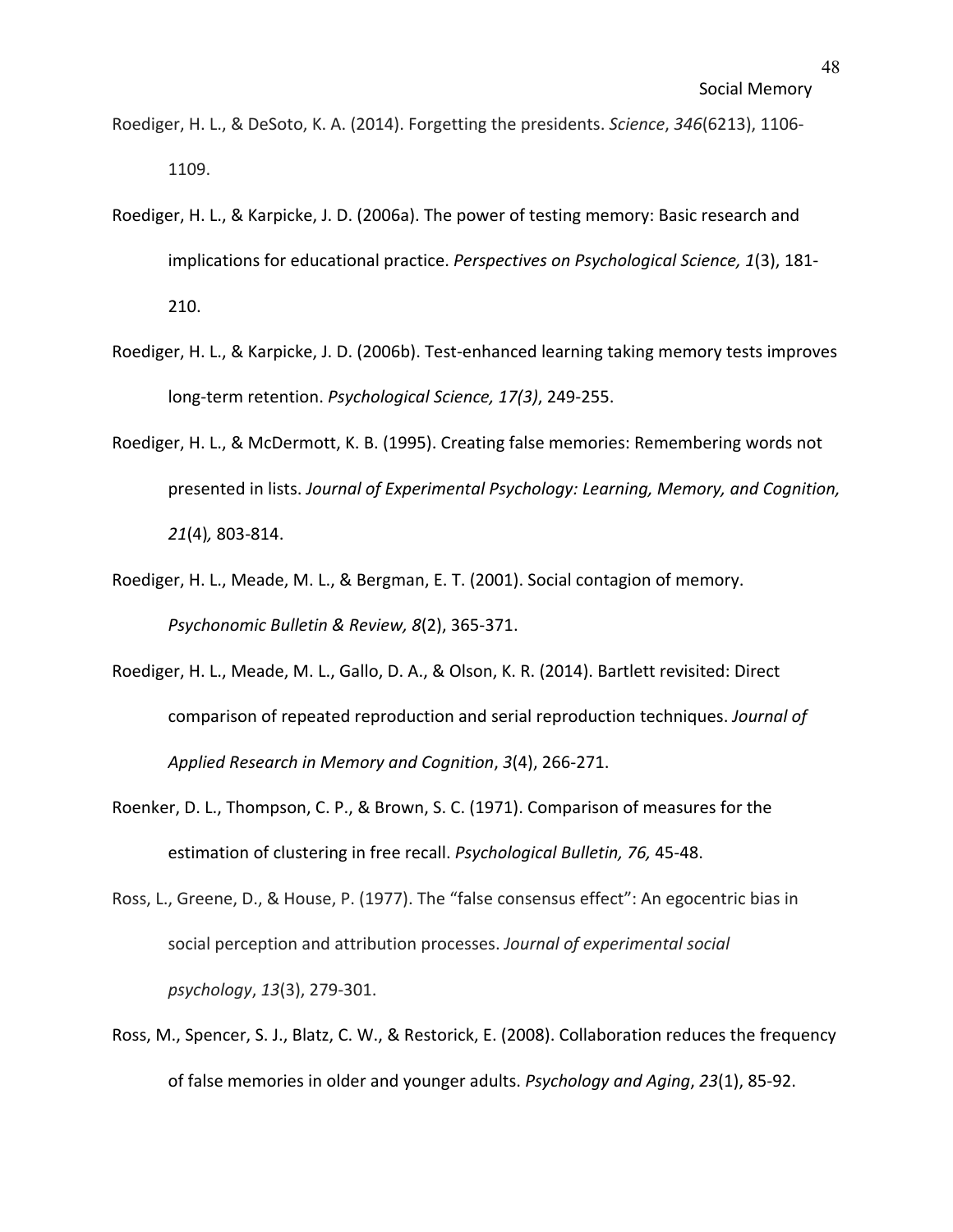- Ross, M., Spencer, S. J., Linardatos, L., Lam, K. C., & Perunovic, M. (2004). Going shopping and identifying landmarks: Does collaboration improve older people's memory? *Applied Cognitive Psychology, 18*(6), 683-696.
- Rundus, D. (1971). Analysis of rehearsal processes in free recall. *Journal of Experimental Psychology, 89,* 63-77.

Schelling, T. C. (2006). *Micromotives and macrobehavior*. New York, NY: Norton.

- Shrikanth, S., Szpunar, P. M., & Szpunar, K. K. (2018). Staying positive in a dystopian future: A novel dissociation between personal and collective cognition. *Journal of Experimental Psychology: General*, *147*(8), 1200.
- Slamecka, N. J. (1968). An examination of trace storage in free recall. *Journal of Experimental Psychology, 76,* 504-513.
- Slamecka, N. J. (1969). Testing for associative storage in multitrial free recall. *Journal of Experimental Psychology*, *81*(3), 557.
- Sternberg, R. J., & Tulving, E. (1977). The measurement of subjective organization in free recall. *Psychological bulletin*, *84*(3), 539-556.
- Stone, C. B., Coman, A., Brown, A. D., Koppel, J., & Hirst, W. (2012). Toward a science of silence: The consequences of leaving a memory unsaid. *Perspectives on Psychological Science*, *7*(1), 39-53.
- Stone, C. B., van der Haegen, A., Luminet, O., & Hirst, W. (2014). Personally relevant vs. nationally relevant memories: An intergenerational examination of World War II memories across and within Belgian French-speaking families. *Journal of Applied Research in Memory and Cognition*, *3*(4)*,* 280-286.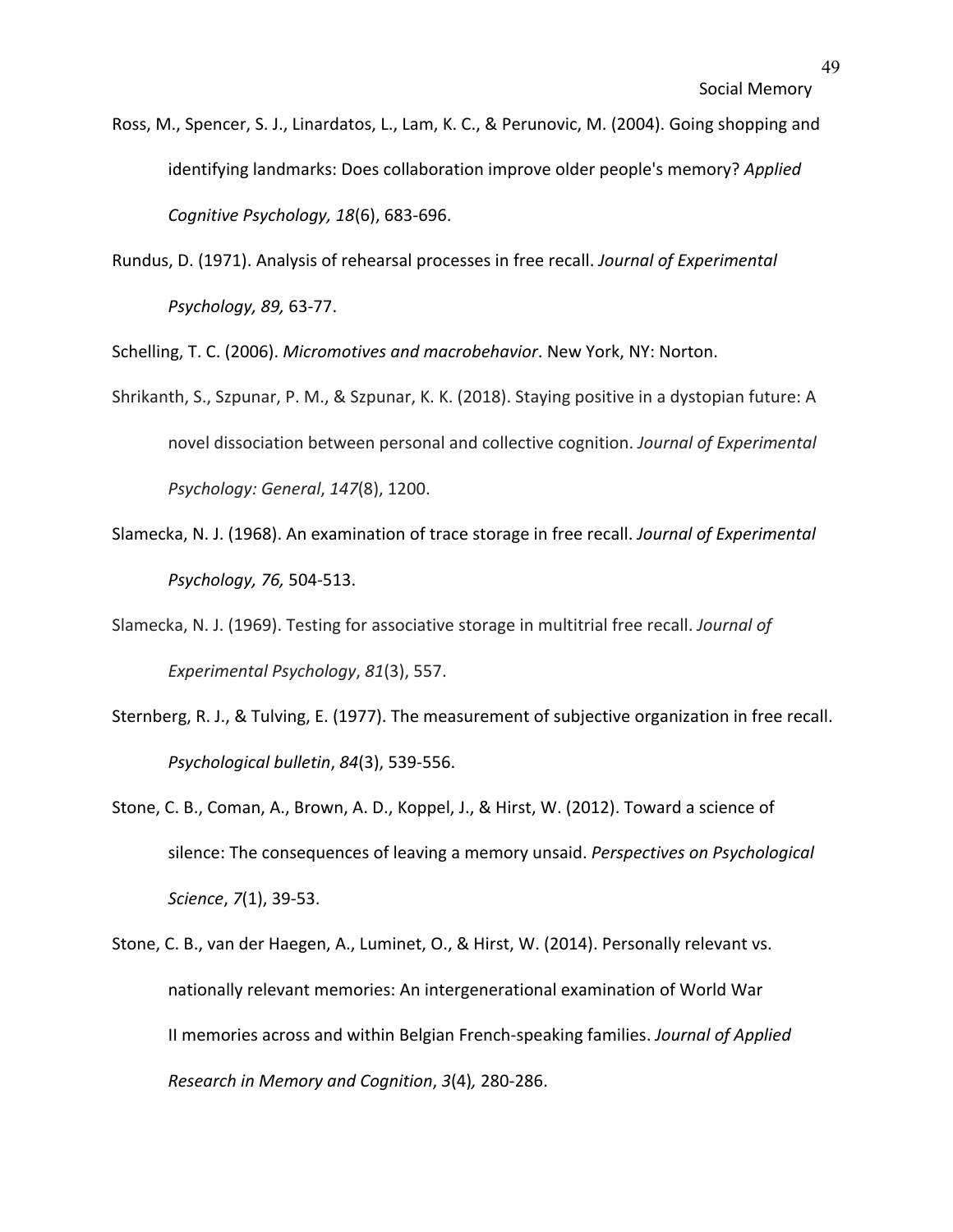- Takahashi, M., & Saito, S. (2004). Does test delay eliminate collaborative inhibition? *Memory*, *12*(6), 722-731.
- Thorley, C., & Dewhurst, S. A. (2007). Collaborative false recall in the DRM procedure: Effects of group size and group pressure. *European Journal of Cognitive Psychology, 19*(6)*,* 867- 881.
- Tulving, E. (1962). Subjective organization in free recall of "unrelated" words. *Psychological Review, 69*, 344-354.
- Tulving, E. (1983). Elements of Episodic Memory. New York: Oxford University Press.
- von Restorff, H. (1933). Über die Wirkung von Bereichsbildungen im Spurenfeld. *Psychologische Forschung*,**18**, 299–342.
- Wang, Q. & Fivush, R. (2005). Mother-child conversations of emotionally salient events: Exploring the functions of emotional reminiscing in European American and Chinese Families. Social Development, 14, 473-495.
- Wegner, D. M., Guiliano, T., & Hertel, P. T. (1985). Cognitive interdependence in close relationships. In W. J. Ickes (Ed.), *Compatible and incompatible relationships* (pp. 253- 276). New York: Springer-Verlag.
- Weigold, A., Russell, E. J., & Natera, S. N. (2014). Correction of false memory for associated word lists by collaborating groups. *The American Journal of Psychology, 127*(2)*,* 183-190.
- Weldon, M. S. (2001). Remembering as a social process. In D. L. Medin (Ed.), *The psychology of learning and motivation: Advances in research and theory* (Vol. 40, pp. 67-120). San Diego, CA: Academic Press.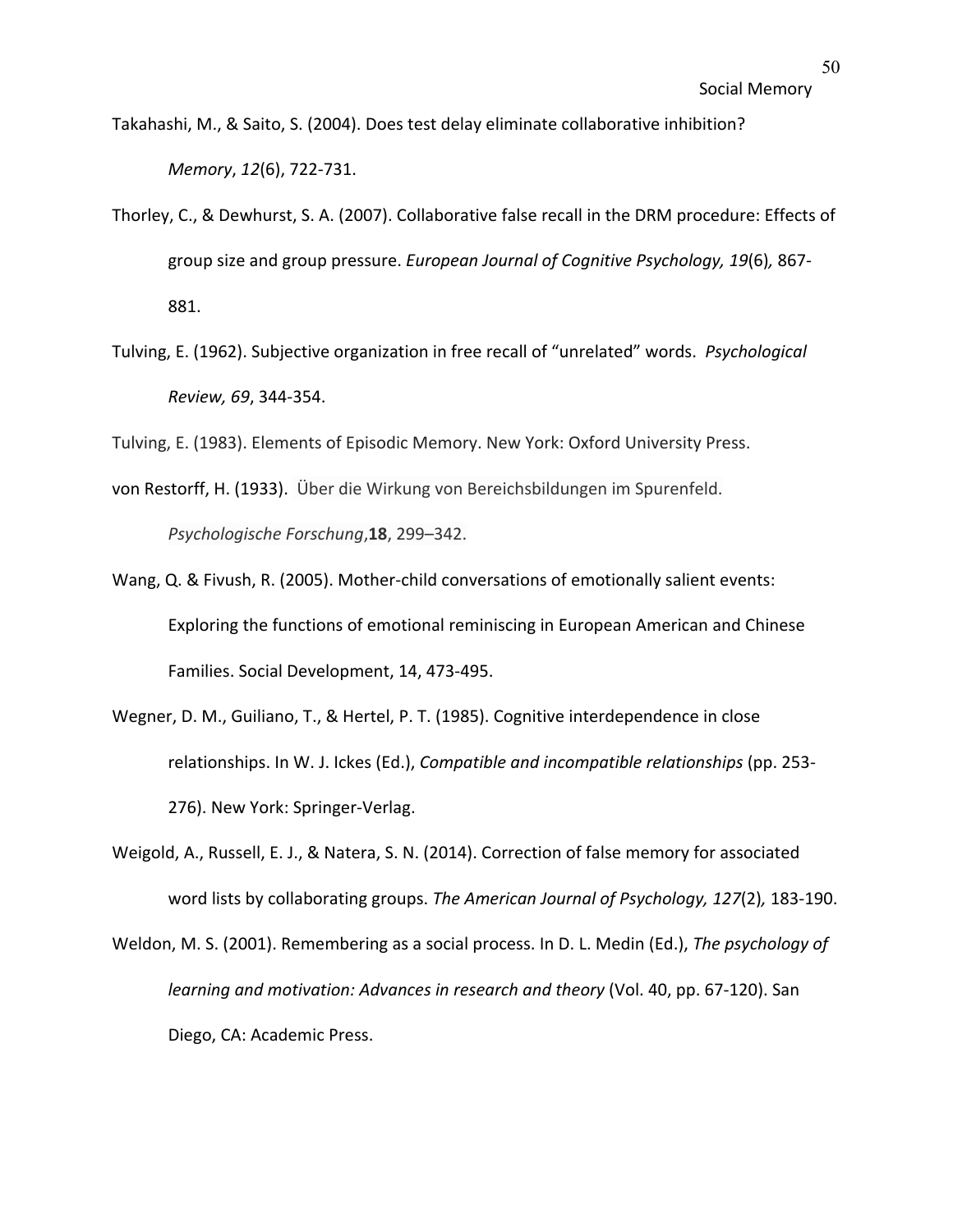- Weldon, M. S., & Bellinger, K. D. (1997). Collective memory: Collaborative and individual processes in remembering. *Journal of Experimental Psychology: Learning, Memory, and Cognition, 23*(5), 1160-1175.
- Weldon, M. S., Blair, C., & Huebsch, P. D. (2000). Group remembering: Does social loafing underlie collaborative inhibition*? Journal of Experimental Psychology: Learning, Memory, and Cognition, 26*(6)*,* 1568-1577.
- Wertsch, J. V. (2008). The narrative organization of collective memory. *Ethos*, *36*(1), 120-135.
- Wertsch, J. V., & Roediger, H. L. (2008). Collective memory: Conceptual foundations and theoretical approaches. *Memory*, *16*(3), 318-326.
- Wessel, I., Zandstra, A. R. E., Hengeveld, H. M., & Moulds, M. L. (2015). Collaborative recall of details of an emotional film. *Memory*, *23*(3), 437-444.
- Wixted, J. T., & Ebbesen, E. B. (1991), On the form of forgetting. *Psychological Science*, 2, 409- 415.
- Wright, D. B., Self, G., & Justice, C. (2000). Memory conformity: Exploring misinformation effects when presented by another person. *British Journal of Psychology*, *91*(2), 189- 202.
- Yamashiro, J.K., & Hirst, W. (2014). Mnemonic convergence in a social network: Collective memory and extended influence. *Journal of Applied Research in Memory and Cognition*, *3*(4), 272-279.
- Yaron-Antar, A., & Nachson, I. (2006). Collaborative remembering of emotional events: The case of Rabin's assassination. *Memory, 14*(1), 46-56.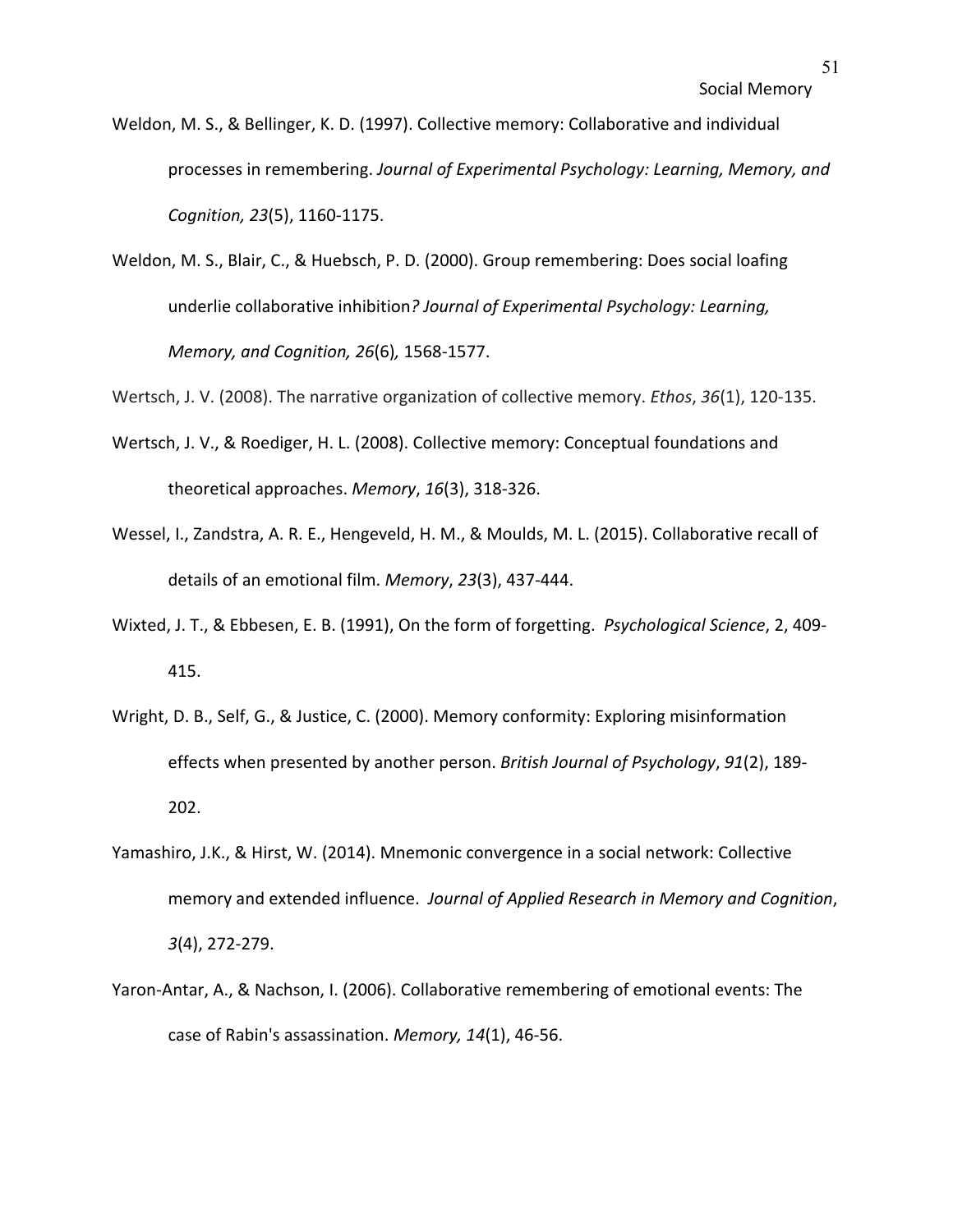- Zaromb, F., Butler, A. C., Agarwal, P. K., & Roediger III, H. L. (2014). Collective memories of three wars in United States history in younger and older adults. *Memory & Cognition*, *42*(3), 383-399.
- Zaromb, F. M., Liu, J. H., Páez, D., Hanke, K., Putnam, A. L., & Roediger III, H. L. (2018). We made history: Citizens of 35 countries overestimate their Nation's role in world history. *Journal of Applied Research in Memory and Cognition*, *7*(4), 521-528.
- Zaromb, F. M., & Roediger, H. L. III (2010). The testing effect in free recall is associated with enhanced organizational processes*. Memory & Cognition, 38*(8), 995–1008.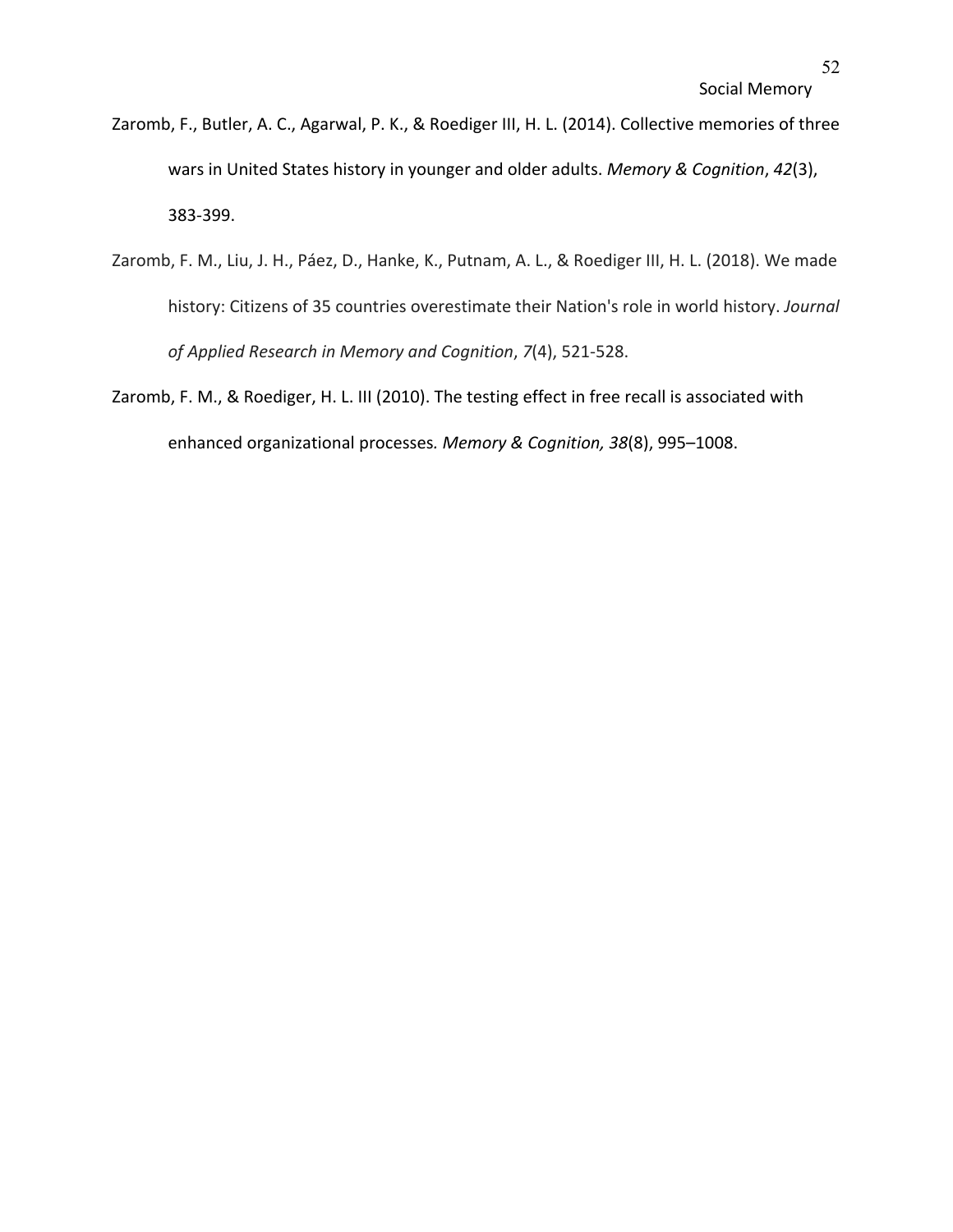FIGURES for the Rajaram Chapter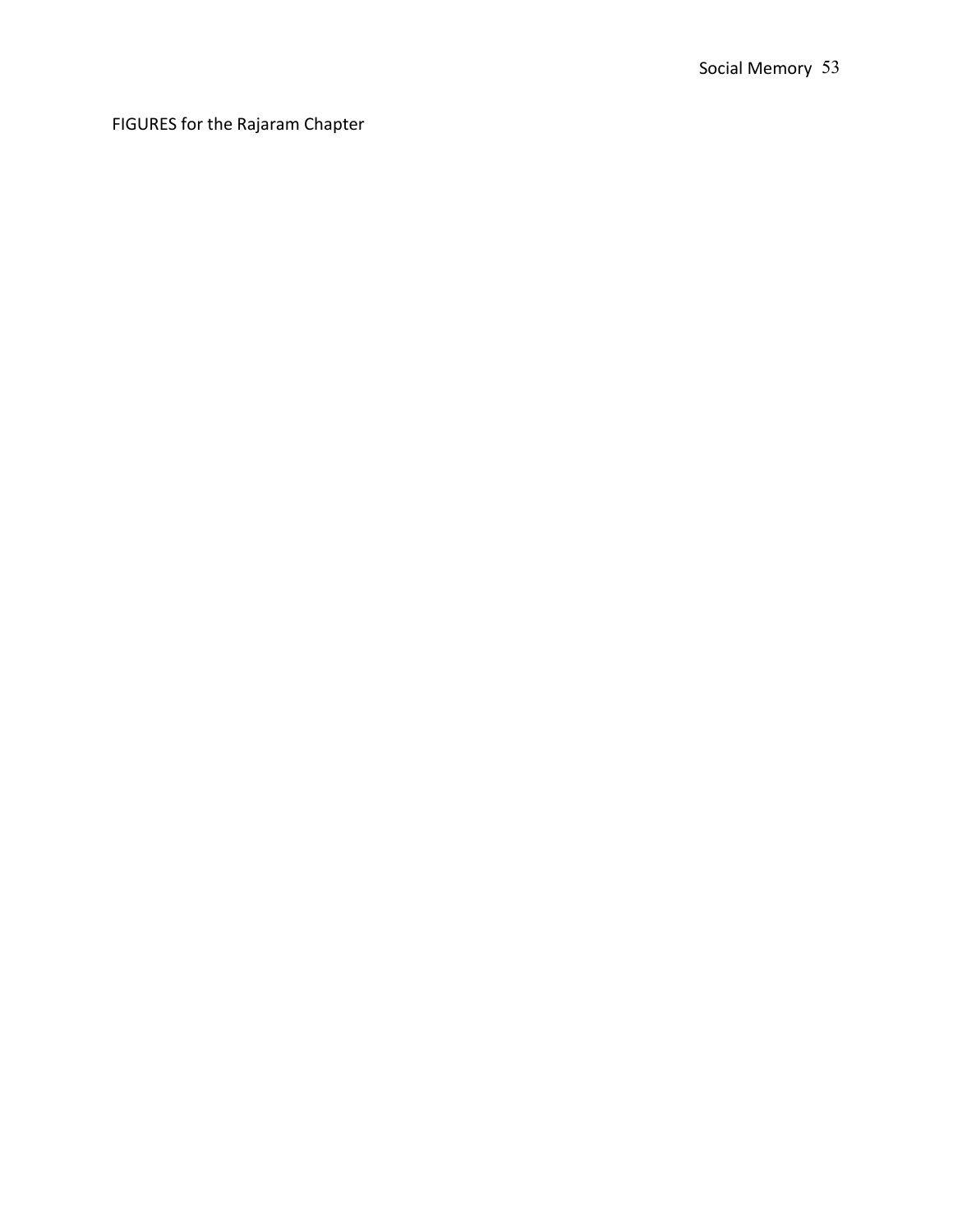Figure 1. A schematic illustration of a prototypical collaborative memory procedure and collaborative inhibition in recall (Adapted and revised from Blumen, Rajaram, & Henkel, 2013a and Rajaram & Maswood, 2018).

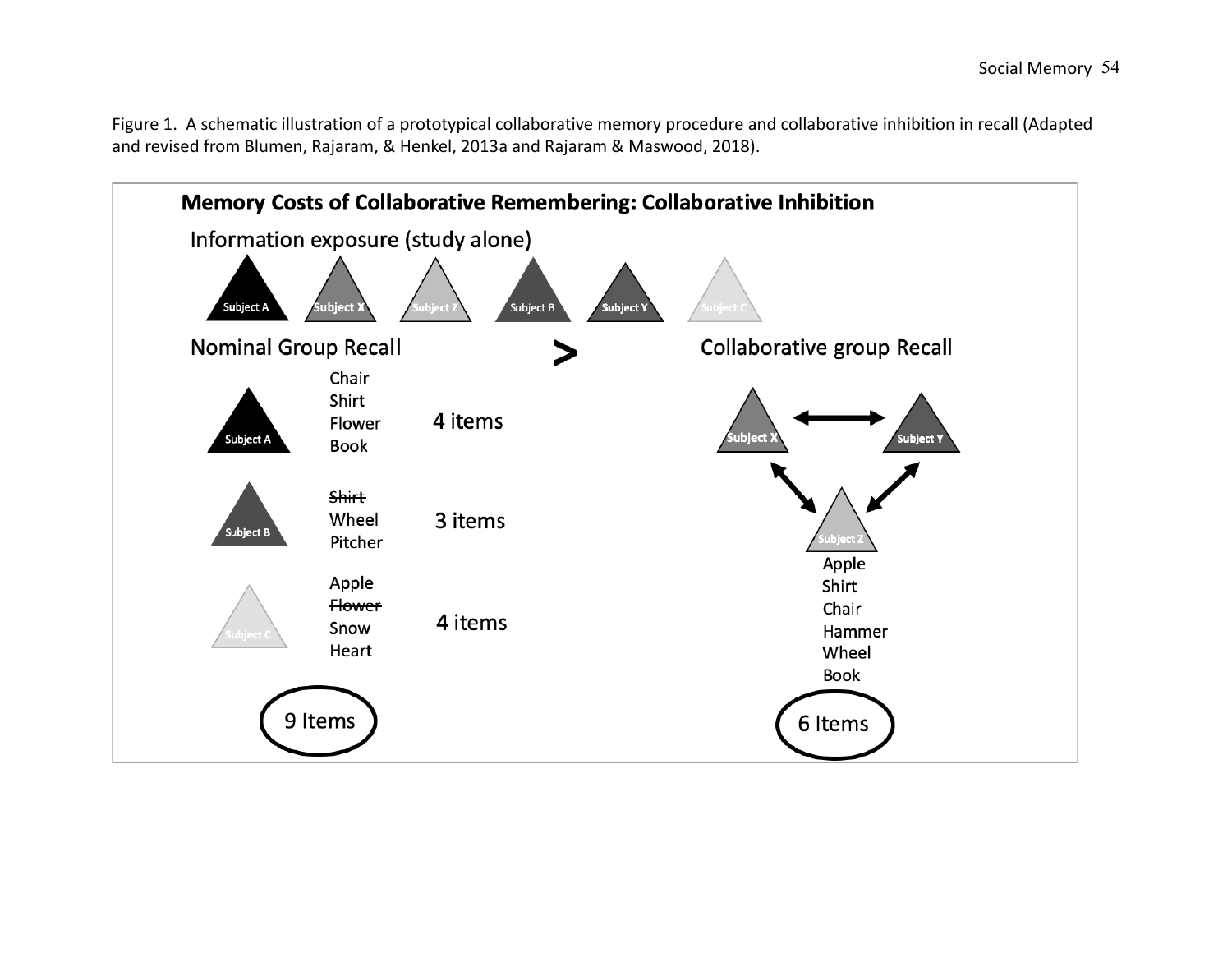Figure 2. A framework to study collaborative memory (revised from Rajaram & Pereira-Pasarin, 2010 and Rajaram & Maswood, 2018). Positive and negative notations in the figure represent improvement or impairment in recall, respectively. S1, S2, and S3 denote participants in experiments.

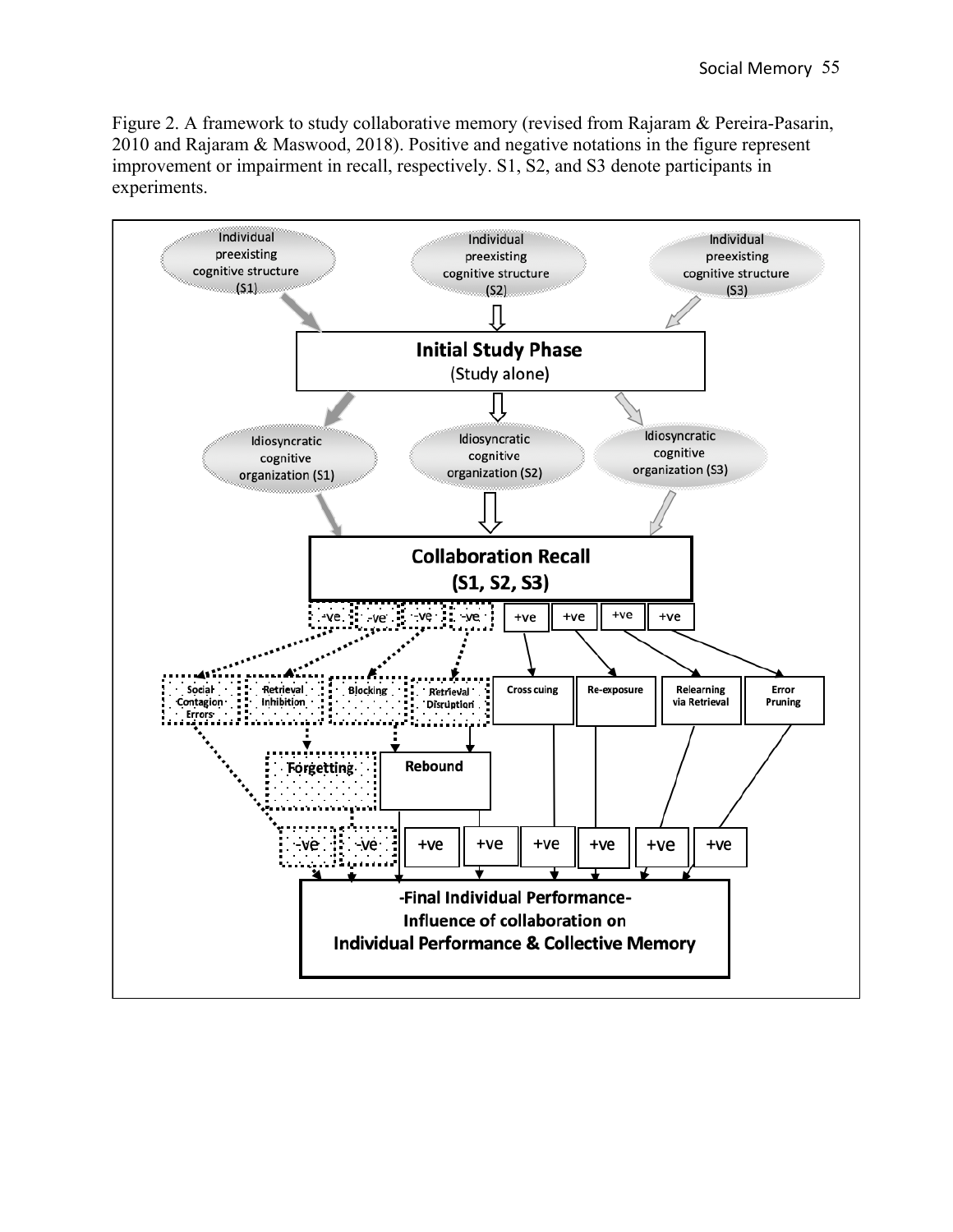Figure 3. Individual memory performance is usually higher following collaborative remembering than individual remembering. Such social contagion of memory can also increase memory intrusions and false alarms if the conditions promote false remembering during collaboration (Adapted from Blumen, Rajaram, & Henkel, 2013a).

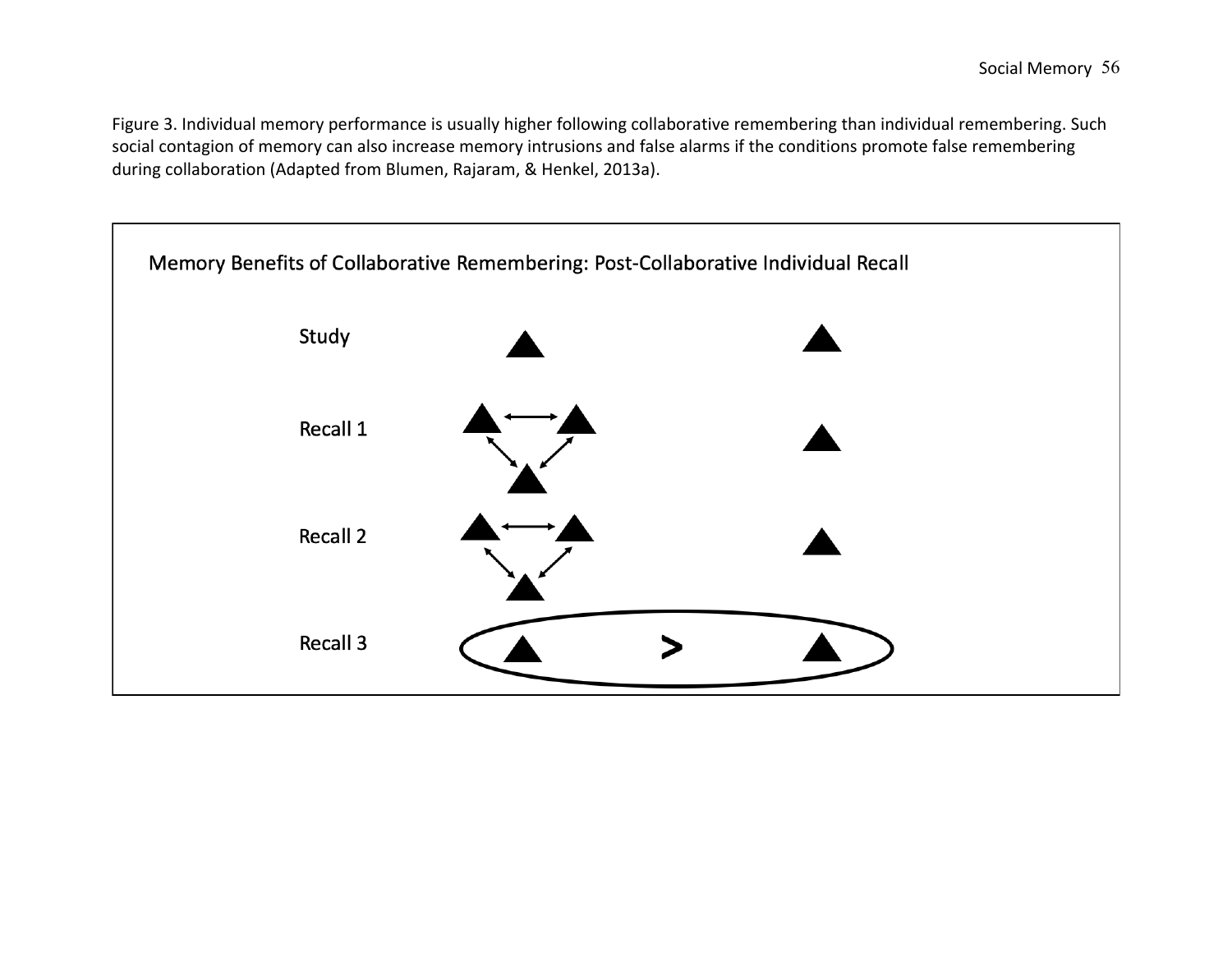Figure 4. Representative examples of study and test procedures to examine the influences of collaborative remembering.